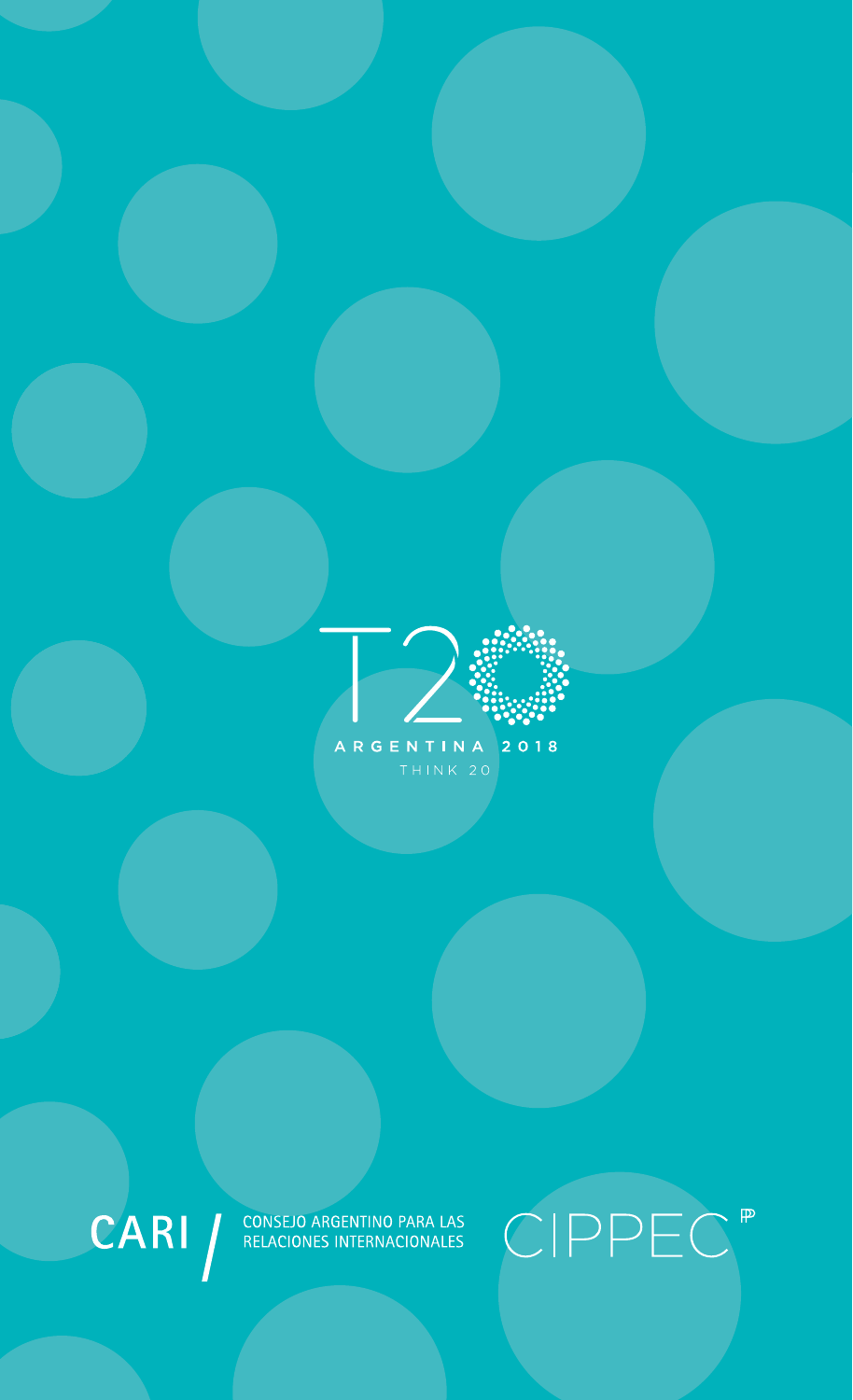

Bridges to the future of education : policy recommendations for the digital age : puentes al futuro de la educación : recomendaciones de política para la era digital / Alejandra Cardini [comp] - 1a ed. - Ciudad Autónoma de Buenos Aires : Santillana, 2018. 256 p. ; 23 x 14 cm. - (Fundación Santillana)

ISBN 978-950-46-5681-4

 1. Política Educacional. 2. Cultura Digital. I. Cardini, Alejandra CDD 379

ISBN: 978-950-46-5681-4

© 2018, Fundación Santillana

Av. Leandro N. Alem 720 (C1001AAP) Ciudad Autónoma de Buenos Aires República Argentina

Queda hecho el depósito que marca la ley 11.723 Impreso en Argentina. *Printed in Argentina* Primera edición: agosto de 2018.

**FP impresora S.A., Beruti 1560, Buenos Aires.** Se imprime en agosto de 2018

**BRIDGES TO THE FUTURE OF EDUCATION: POLICY RECOMMENDATIONS FOR THE DIGITAL AGE**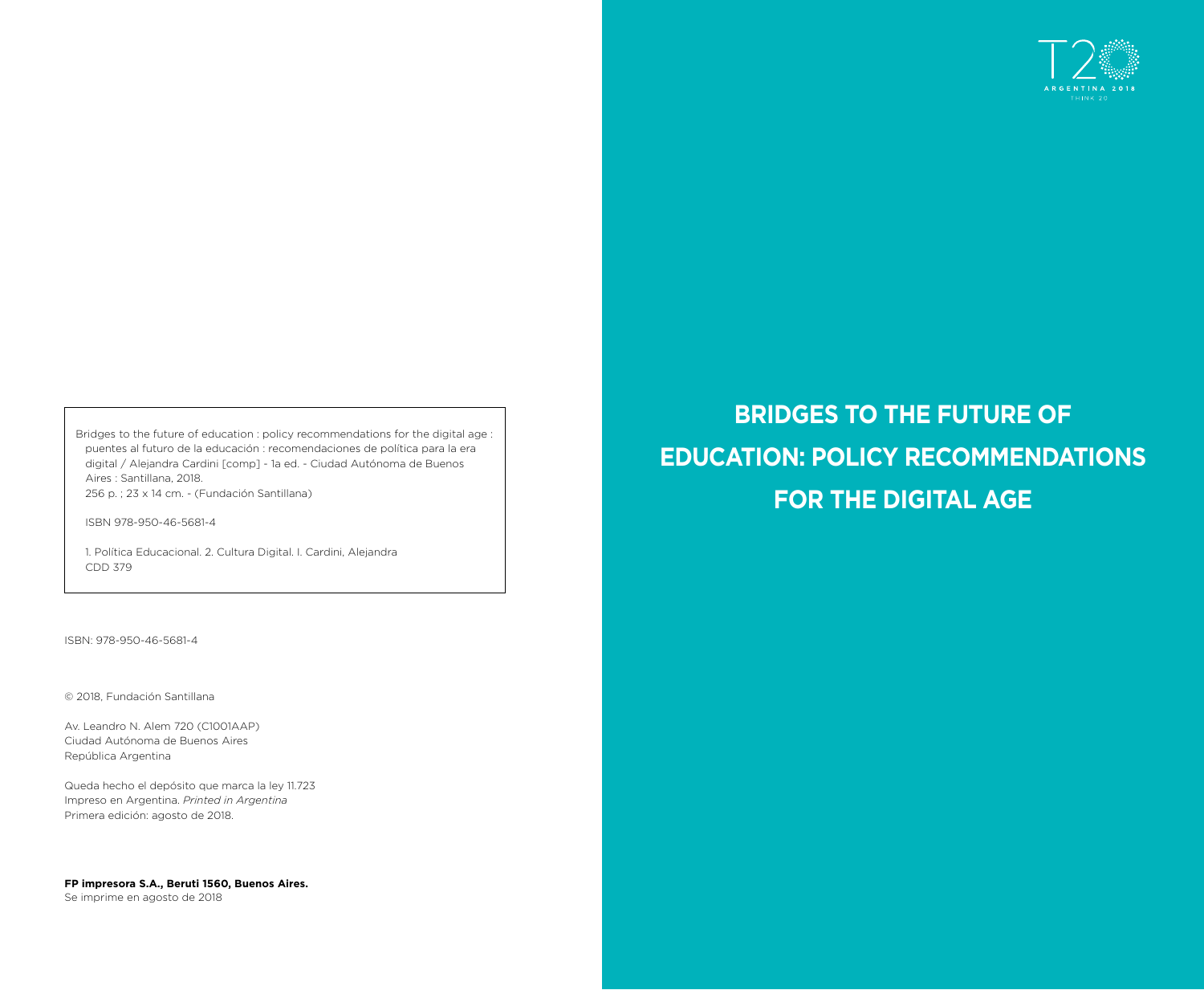

# **Content**

| Opening remarks. José María Lladós, Julia Pomares7                                                                                                                  |  |
|---------------------------------------------------------------------------------------------------------------------------------------------------------------------|--|
| It takes more than a village. Effective Early Childhood<br>Development, Education and Care services require<br>competent systems. Mathias Urban, Alejandra Cardini, |  |
| Redesigning education landscapes for the future<br>of work: third-space literacies and alternative<br>learning models. Cristóbal Cobo, Alessia Zucchetti,           |  |
| Bridging the Education-Workforce Divide:<br>Strategies to Meet Ever Changing Needs and<br>Mitigate Future Inequalities. Claudia Costin,                             |  |
| Financing Quality and Equitable Education<br>in LATAM. Javier González, Santiago Cueto,                                                                             |  |
| Transforming education financing for inclusive,<br>equitable and quality learning outcomes for the<br>2030/SDG4 Agenda. Kazuhiro Yoshida, Yasushi                   |  |
| Issues and options for financing post-compulsory                                                                                                                    |  |
|                                                                                                                                                                     |  |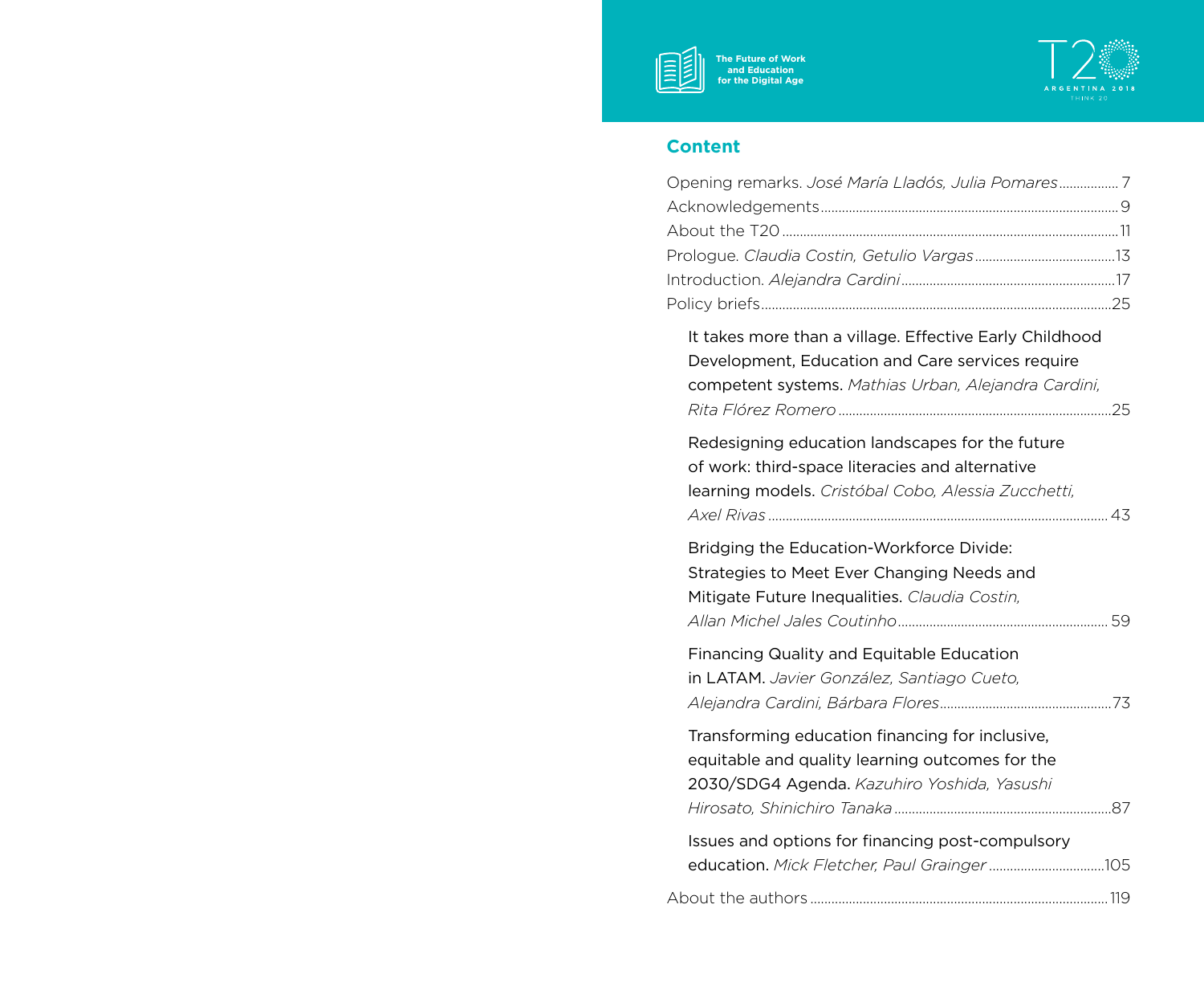



# **Opening remarks**

This book represents one of the many efforts and contributions the T20 has produced during this year. We are very honored of having assumed this leadership responsibility between CIPPEC and CARI.

We have gathered colleagues from think tanks, political leaders, representatives of international organizations, business leaders and members of other G20 engagement groups fostering a collaborative enterprise to provide policy solutions for countries' leaders. This has been mainly done through policy briefs, international summits and workshops with a strong emphasis on collaborative work.

During the last few months we have witnessed new risks for the stability of institutional arrangements, while technological transitions keep giving way to several social, economic and political transformations around the world. This complicated scenario leaves many behind, who lack the means and opportunities to adapt to a changing economy and technological revolution. In this context, countries are growing more socially fragmented, bringing about deep skepticism regarding expert knowledge.

The T20 Argentina has opened a new opportunity to show the world the contribution and power of think tanks and multilateral organizations. It has enabled us to have a proactive attitude for the future, to collaborate with colleagues from different disciplines and countries and show the importance of cooperation in order to adopt changes for the welfare of humankind.

Our work has been organized around ten Task Forces seeking to debate topics of a global importance, aiming to support the G20 process by discussing and producing policy recommendations. We intend to offer technical knowledge at the service of the world's population and the growth of countries by providing innovative content and new paradigms.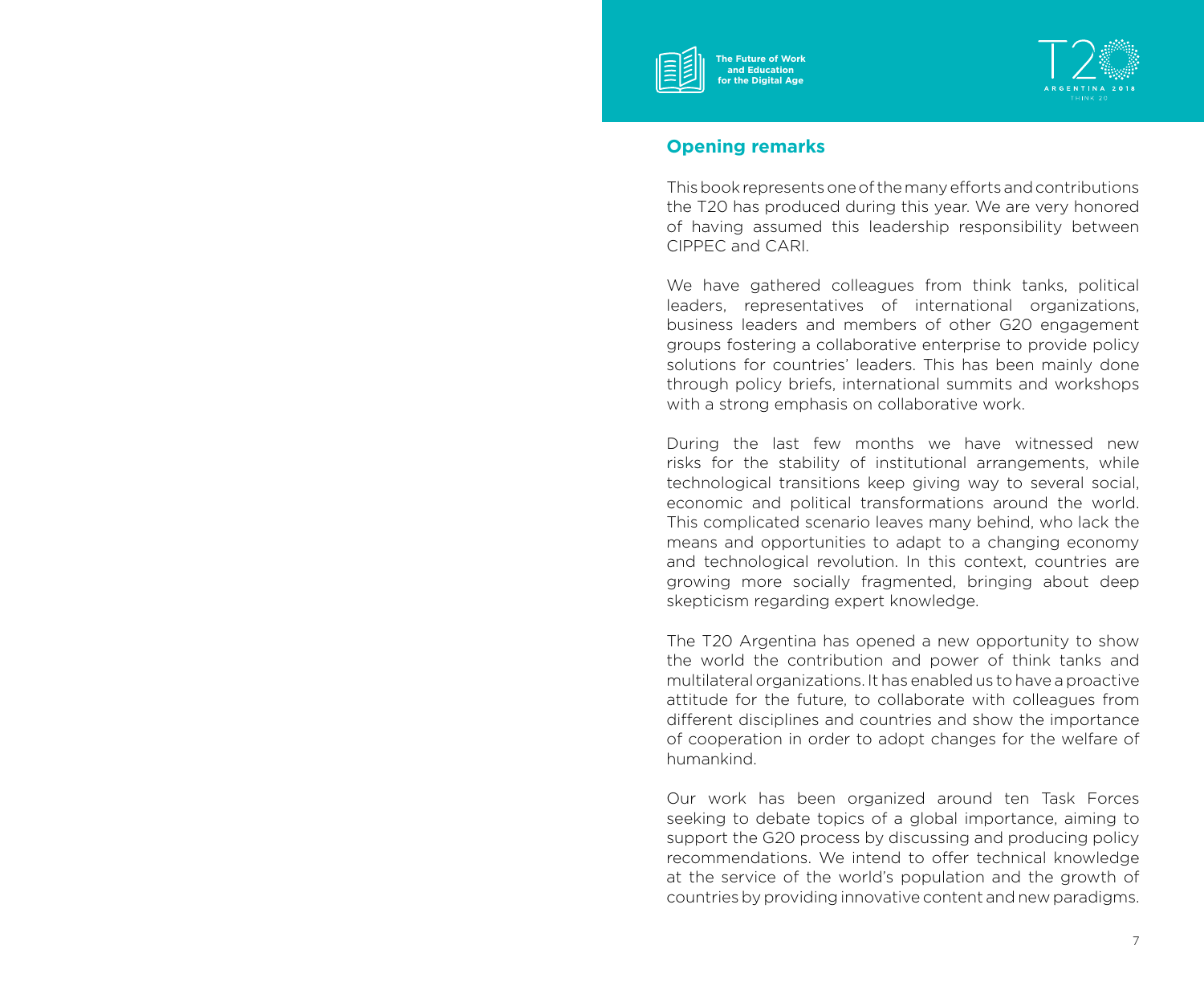

As T20 members, we have challenged ourselves to think, to produce evidence, and to look for new solutions in order to achieve an economically prosperous, environmentally sustainable and socially inclusive future. Education has joined the G20 and T20 agenda for the first time in their history.

Among its many policy briefs, "The Future of Work and Education for the Digital Age" Task Force has produced recommendations that articulate different dimensions of education policy and technology-driven transformations. We hope this first set of educational policy briefs inspire subsequent T20 editions to consider education policy as a key dimension that must be considered if we are to foster this prosperous future.

> José María Lladós Executive Director of CARI

Julia Pomares Executive Director of CIPPEC

#### **Acknowledgements**

This publication is the outcome of a collective effort. During 2018 many people and organizations have been actively involved in the T20 process. This book reflects their hard work and commitment.

In the first place, we would like to thank the co-chairs of the T20 task force "The Future of Work and Education in the Digital Age": Martín Rapetti, Economic Development Program Director at CIPPEC; Dennis Görlich, Head of Global Challenges Center at Kiel Institute for the World Economy; Fen Osler Hampson, Distinguished Fellow and Director of the Global Security & Politics Program at CIGI; Jeffrey Sachs, University Professor and Director at the Center for Sustainable Development of The Earth Institute of Columbia University; and Samir Saran, President of the Observer Researcher Foundation.

Within this task force, the production was organized in six interrelated themes: i) new social contracts for the digital age; ii) global norms for new work relations in online platforms; iii) measuring the digital economy and its impact on labour; iv) technology and economic development; v) teaching and learning 21st century skills and; vi) education financing. This work resulted in 14 policy briefs*<sup>1</sup>* that condense policy recommendations for the G20. We could only publish a small selection of this fruitful production. This book compiles only those policy briefs that address education.

We highly appreciate the encouragement of Julia Pomares (Executive Director, CIPPEC) and José María Lladós (Executive Director, CARI). Policy briefs revision and editing would have been impossible without the coordination of the T20 Policy and Research Team led by Martín Rapetti, Pablo Ava and Leandro Serino. The practical and restless work from Iván Matovich, T20 education coordinator, and

<sup>1</sup> This work can be found at: https://t20argentina.org/policy-briefs/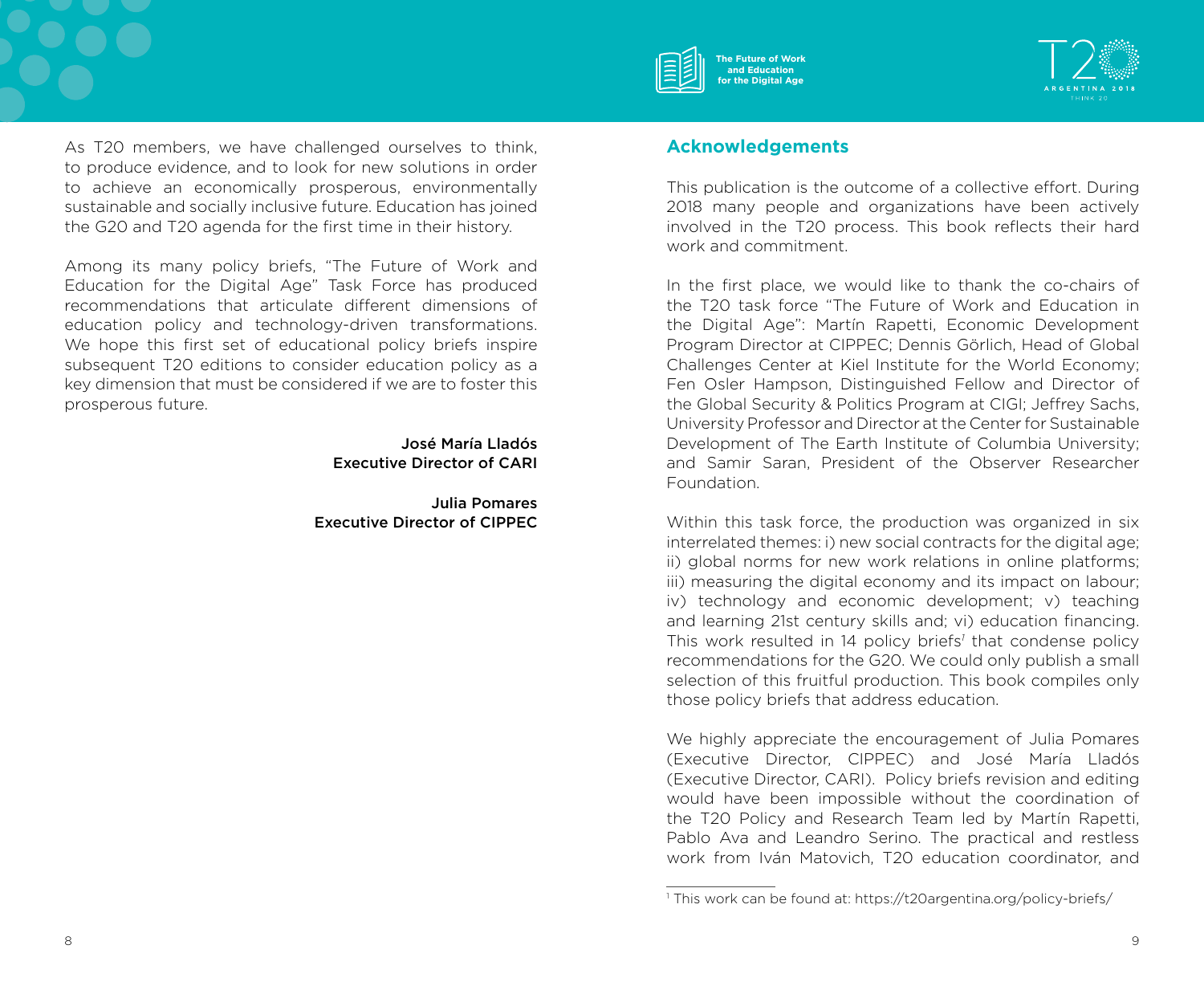

Lucas Delgado, coordinator of EduLAB CIPPEC, has been fundamental to make this project possible. Mercedes Mendez Rivas, Sebastián Zírpolo, Martina Farías Bouvier, Ana María Jiménez and Mercedes Spinosa were very generous with their time and ideas. We also appreciate the support provided by Ben Petrazzini (IDRC), Claudia Costin (Getulio Vargas Foundation), Mary Godward (British Council, Argentina) and Paul Grainger (Institute of Education, University College London).

We are also very grateful to those institutions that supported authors who have actively participated in the policy briefs here presented: Ceibal Foundation (Uruguay), CIPPEC (Argentina), Colombia National University (Colombia), Dublin City University (Ireland), Getulio Vargas Foundation (Brazil), GRADE (Peru), Hiroshima University (Japan), the Institute of Education of University College London (United Kingdom), Japan International Cooperation Agency (Japan), RTU Ltd (United Kingdom), Sophia University of Tokyo (Japan) and SUMMA (Chile). Many other think tanks and research centers have participated of this Task Force and we highly appreciate their enthusiasm and contributions.

Finally, special thanks to *Fundación Santillana*. This book could not have been published so quickly without the interest that Miguel Barrero Maján showed in this process, José Liñán and the constant orientation and assistance of Nilda Palacios.

> Alejandra Cardini Director Education Program CIPPEC

Task Force co-chair of "The Future of Work and Education for the Digital Age"

# **About the T20**

The T20 is one of the G20's engagement groups, where representatives of different civil society stakeholders take their demands and proposals to G20 countries. It gathers think tanks and leading experts from around the world to produce concrete policy recommendations. During 2018 the T20 is co-chaired by the Argentine Council for International Relations (CARI) and the Center for the Implementation of Public Policies for Equity and Growth (CIPPEC). More information here: https://t20argentina.org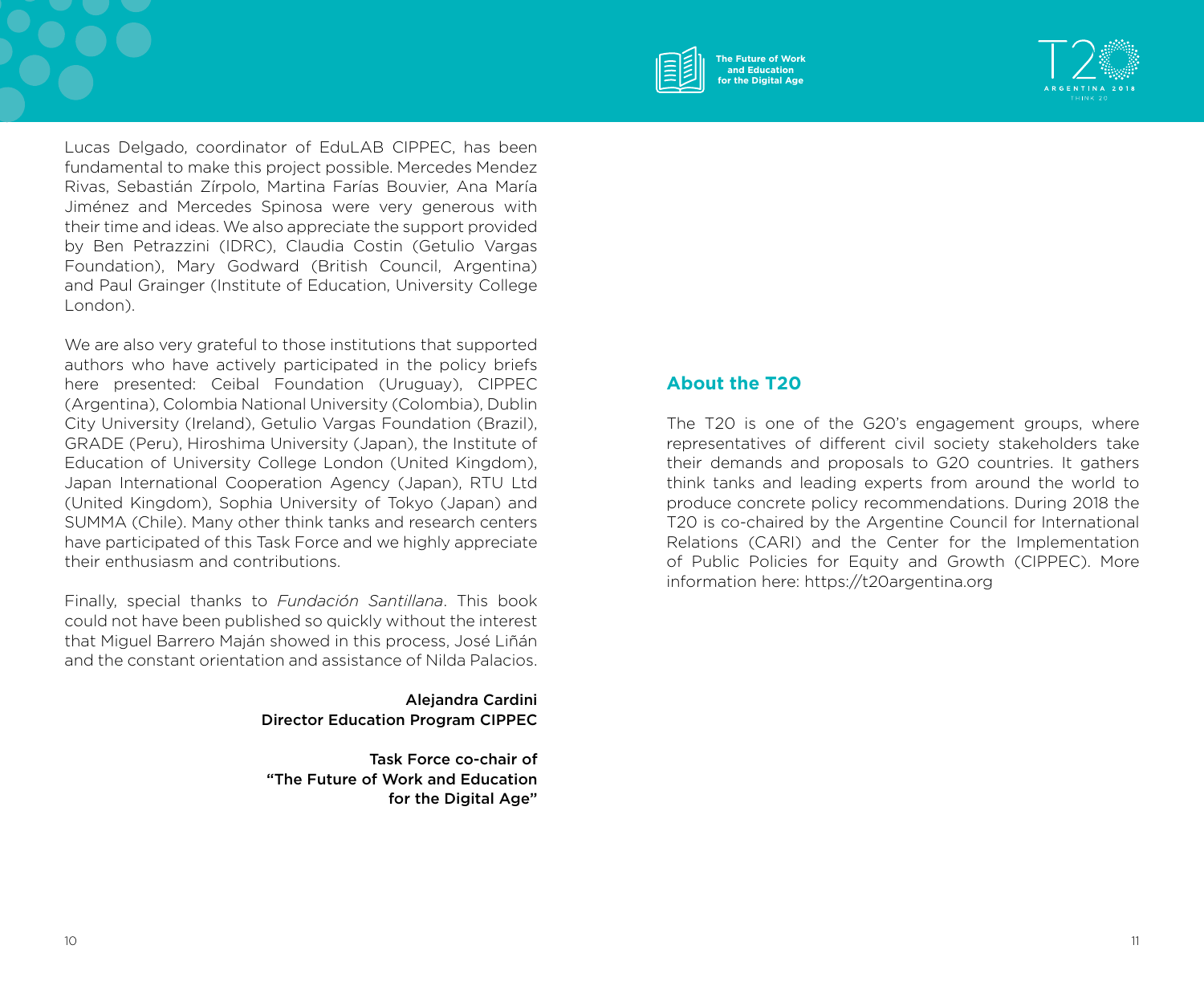



#### **Prologue**

For a long time in human history, education was considered a luxury good, been monopolized by a few elites who had the privilege to access and expand the knowledge frontier according to their own discretion. Notwithstanding, since the establishment of democratic systems and, most recently, the Declaration of Human Rights, this view has changed dramatically. Today, education is mostly perceived as a public good, rising before the eyes of the disfranchised as a path for liberation and change. The promise of education has become synonymous of better opportunities including higher incomes, better health, increased social cohesion and overall wellbeing.

Yet, the shift in global discourse and practice has not materialized these outcomes everywhere. Through national and international evaluations and other accountability systems, we know that many countries and economies are not ensuring quality education for all, as established in the "Incheon 2030 Declaration", included in the Sustainable Development Goals approved at the General Assembly of the United Nations in 2015. In some cases, Education has indeed become a path for change, allowing citizens of all backgrounds to access schools, learn and build skills throughout the life span. On the other hand, some other millions of children and youth still walk the path without the necessary tools to realize their potential amid economic, political and social strife.

The risks related to this unfortunate situation are not only associated with the unfulfilled right to quality education, but also with the emergence of the fourth Industrial Revolution or what became known as the future of work. With the growing automation and robotization initially in the developed world, but increasingly even in less affluent economies, human labor has been substituted by machines or algorithms.

New jobs will certainly be created, but not for the same people. This demands that governments and communities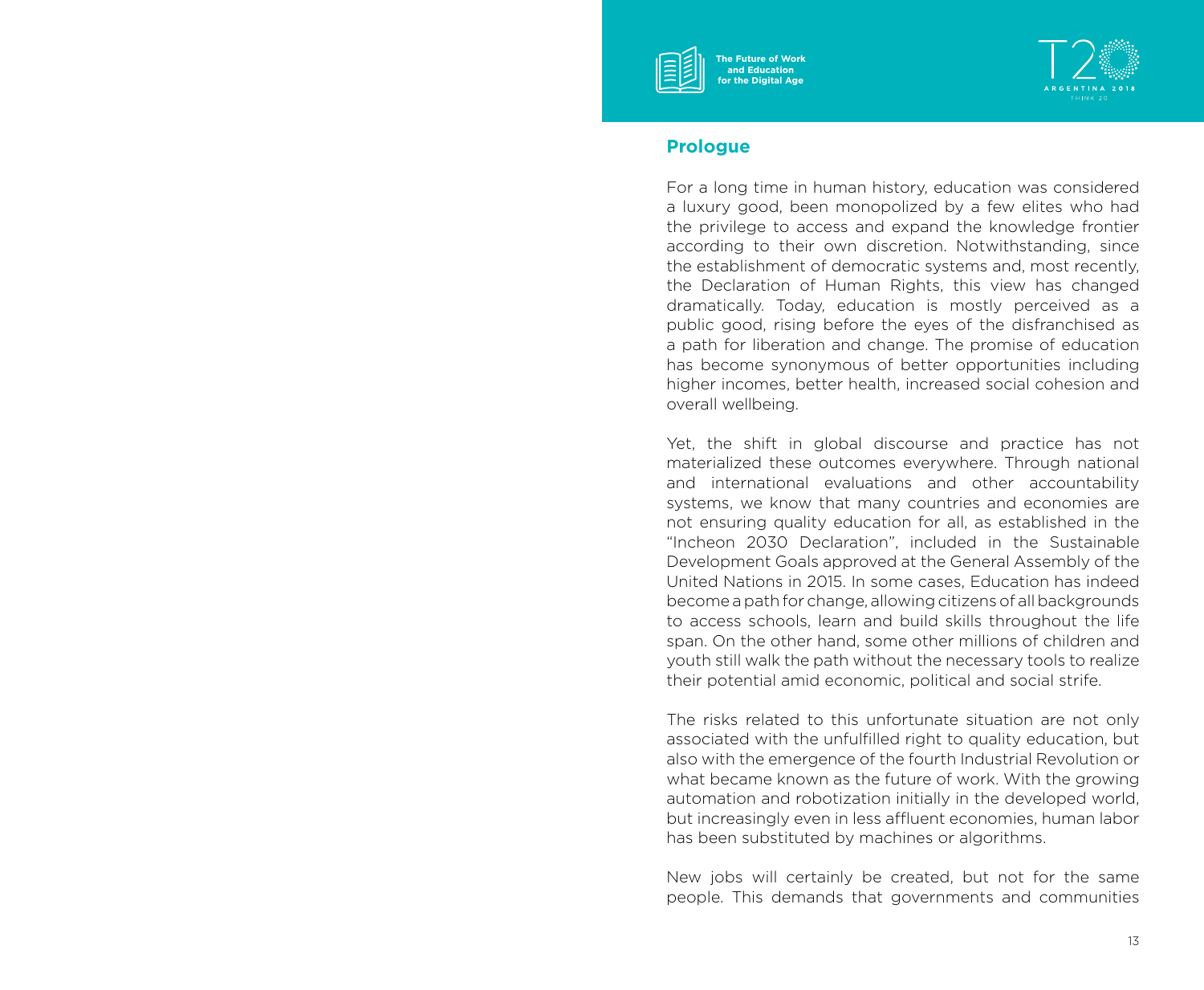

act with a sense of urgency, since the competences required to prosper in this new environment will certainly be different than those prevalent today.

Regardless of setbacks, the global community continues to commit to the ideal expressed in the Declaration through documents such as the Millennium Development Goals and Sustainable Development Goals, which are new expressions of this shared vision. It is in this context that Think Tanks are coming together and trying to address the huge challenge of helping countries to fulfill the 2030 Education agenda on access, completion and quality while ensuring that 21<sup>st</sup> century skills are delivered to all in each and every school.

Policymakers, educators and civil society organizations in different countries are trying to ensure that those commitments are met. However, it is necessary to join forces with them, especially in the developing world, as they struggle with the multifaceted and complex task of addressing the right to education of children, adolescents and adults.

Challenges faced by governments in the field of education are indeed complex and demand a myriad of well-crafted policies and programs to ensure that all citizens can access, learn and build skills throughout their lives. Most importantly, it calls upon global expertise and collaboration. Think Tanks and research groups can fill the knowledge gaps by bringing their own evidence and expertise on existing best practices and positive divergences to inform the debate and achieve the shared vision.

The knowledge produced by global networks might become a powerful way to build this dream because of their ability to synthesize and generalize knowledge from different contexts and experiences and to contribute with novel frameworks and insights for collective action. If we aim to bring about change to scale and ensure that people walk the path of liberation everywhere, these efforts must continue and be improved upon. And this book, published by T20 in collaboration with

*Fundación Santillana*, is a synthesis and a report of such efforts.

To achieve the shared vision and truly realize the promise of education, we must work together to think in novel ways and tackle the educational "challenges of the past" - which still hunt the lives of several thousands of children and youth worldwide -, while mitigating the unforeseeable challenges of the future.

#### Claudia Costin Director of the Center for Excellence and Innovation in Education Policies Getulio Vargas Foundation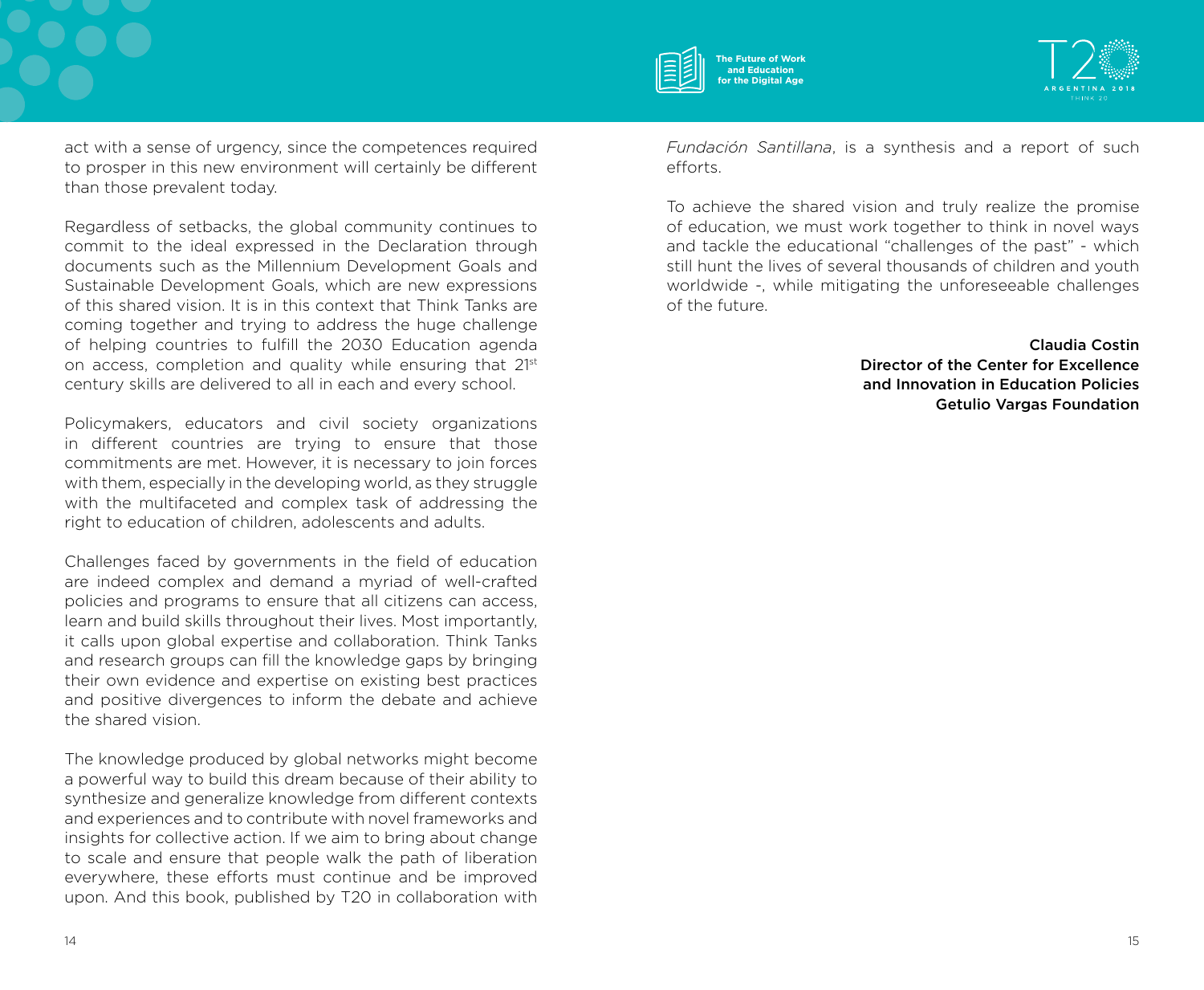



### **Introduction**

Argentina's G20 presidency has changed the role of education policy within this leading forum. This is the first time that Education is included as a working group in the G20 history. This decision has had direct effects in the T20, the G20 engagement group that develops policy recommendations through different thematic Task Forces.

Education systems and policies usually focus on local perspectives. This is an exceptional opportunity to open a global discussion about the future of education among experts and policy-makers. Task Force 1, "The Future of Work and Education for the Digital Age", has undertaken this challenge. We aimed to produce education policy recommendations based on a vision that stands for education as a key dimension of policy agendas for global development. Since the first working session at the "Inception Workshop: Vision and Strategies for 2018", Task Force members have agreed on considering education of crucial importance, as it equalizes opportunities, strengthens democracies and contributes to economic growth.

This vision is aligned with United Nations' Sustainable Development Goals. More specifically, SDG number 4 seeks to "ensure inclusive and quality education for all and promote lifelong learning" (United Nations, 2017). Universal access to quality education is meant to play a key role in creating a more inclusive, just and equitable world. Achieving these goals is only possible through long-term advocacy. Its consideration within the T20 agenda is an important step forward, as it allows discussing the future of education systems and policies from a global and collaborative perspective.

Under these premises, this Task Force has addressed two very different challenges. On one hand, education policy recommendations seek to deal with a XIX century challenges still present in many regions and countries across the world: access and learning. As UN indicators show, primary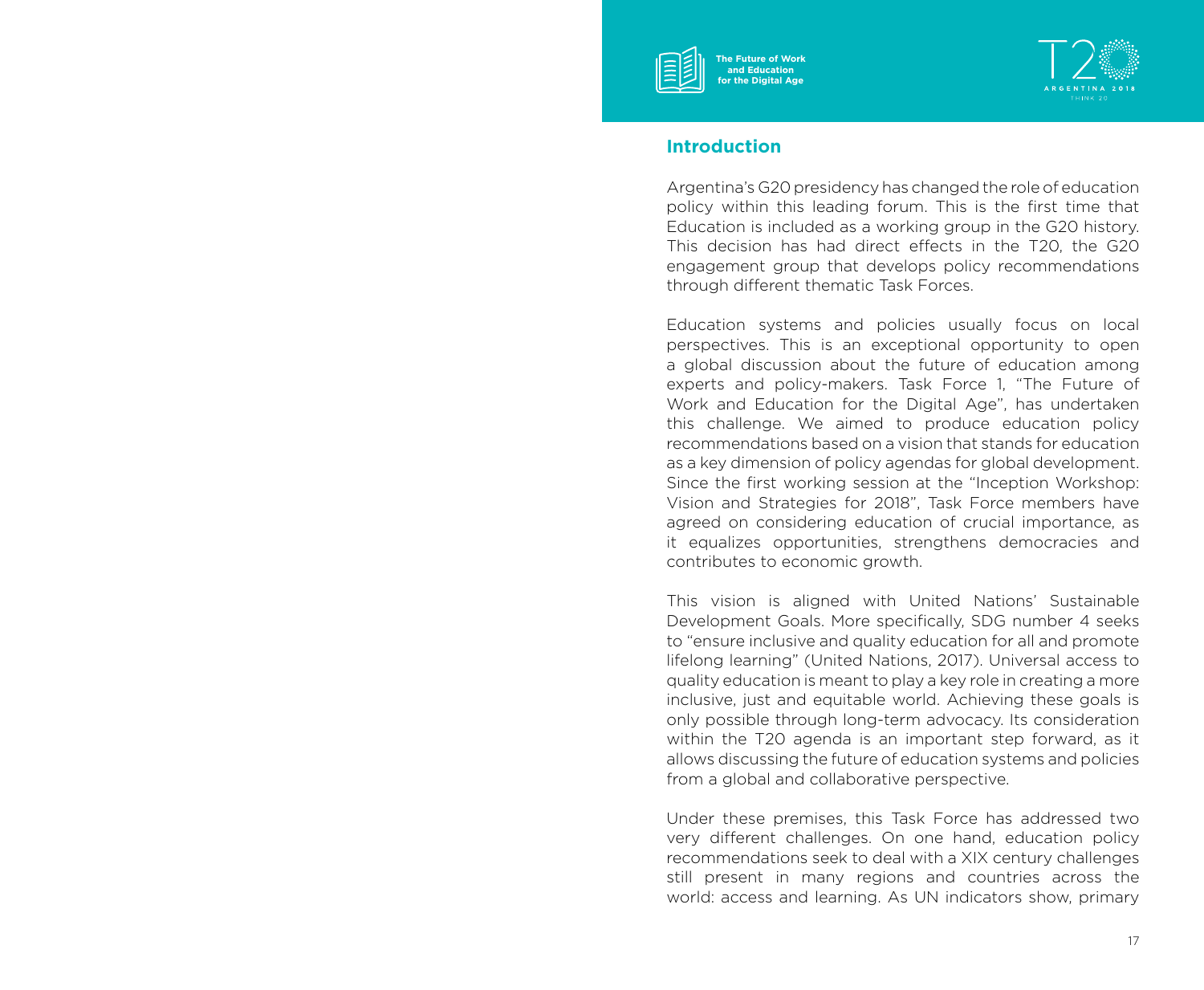

education in developing countries has reached a 91% enrolment rate, but 57 million children remain out of school. Most of them, live in Sub-Saharian Africa, Southern Asia and conflict-affected areas. Enrolment rates in secondary education are even worse: 84% for lower secondary education and 63% for upper secondary education (United Nations, 2017). At the same time, recommendations have also aimed at the so called "learning crisis": many children attend school, but they do not go through deep learning experiences. According to UNESCO's Education for All Global Monitoring Report, 130 million children attend primary school, but they are unable to read, write and do basic mathematics (2014).

On the other hand, this Task Force provided policy recommendations that aimed at analysing XXI century opportunities emerging from the new relation between technological change, employment and education. The digital age has opened perspectives towards traditional education; these have raised new questions about curriculum, teacher development, certifications, among many other dimensions of education policy. Furthermore, Task Force members have identified opportunities to articulate new digital technologies with alternative learning ways that might enhance pedagogical practices and improve outcomes. Such ideas have also considered States' role and equity matters.

These two challenges need to bridge old and unsolved educational problems with new opportunities. We must not address them as a two-phase process, but as a complex scenario where new technologies might contribute to imagine the future of education. In other words, digitalization and technologydriven changes might provide education systems with tools to foster inclusion, quality and gender and socioeconomic equity.

With these challenges in mind, this task force has approached education by producing policy briefs in four different areas. Although they are here theoretically separated, many links can be traced among them.

Firstly, this task force has identified the importance of addressing skills development since the very beginning of life. Evidence shows that early childhood development has substantial effects in subsequent education levels. In this regard, we recommend governments to support measures that make systemic approaches sustainable; to initiate and support joint learning looking at Early Childhood Development, Education and Care (ECD/ECEC) initiatives across G20 countries; and to embrace and support systemic approaches to ECD/ECEC governance, policy implementation, and evaluation. In "It takes more than a village. Effective Early Childhood Development, Education and Care services require competent systems", Mathias Urban, Alejandra Cardini and Rita Flórez Romero explain that it is necessary to support multi-dimensional networks of all actors involved in developing and providing ECD/ECEC services at all levels of government: local, regional and national. This requires cross-national exchange and networking between policy makers, practitioners, ECD/ECEC advocates, and researchers in order to make successful and forward-looking approaches to holistic ECD/ECEC services in the global south.

Secondly, this Task Force has considered the emerging opportunities and threats that technology-driven transformations have introduced in the education field. Recommendations are focused on the value of knowledge and skills as well as digital-tools development for better articulation between different dimensions of education policy.

On one hand, Cristobal Cobo, Alessia Zucchetti and Axel Rivas reflect on non-formal learning, third-space literacies and alternative mechanisms for certification. In regard of these educational paths, they try to answer one of the most interesting questions in this book: "Are these alternative forms of learning a threat in terms of equity and established educational traditions or an opportunity for expanding the right to education?". According to these authors, such educational paths must be considered by education policy as they emerge throughout the world aiming to prepare youth for entering the job market. They recommend to facilitate, support and promote the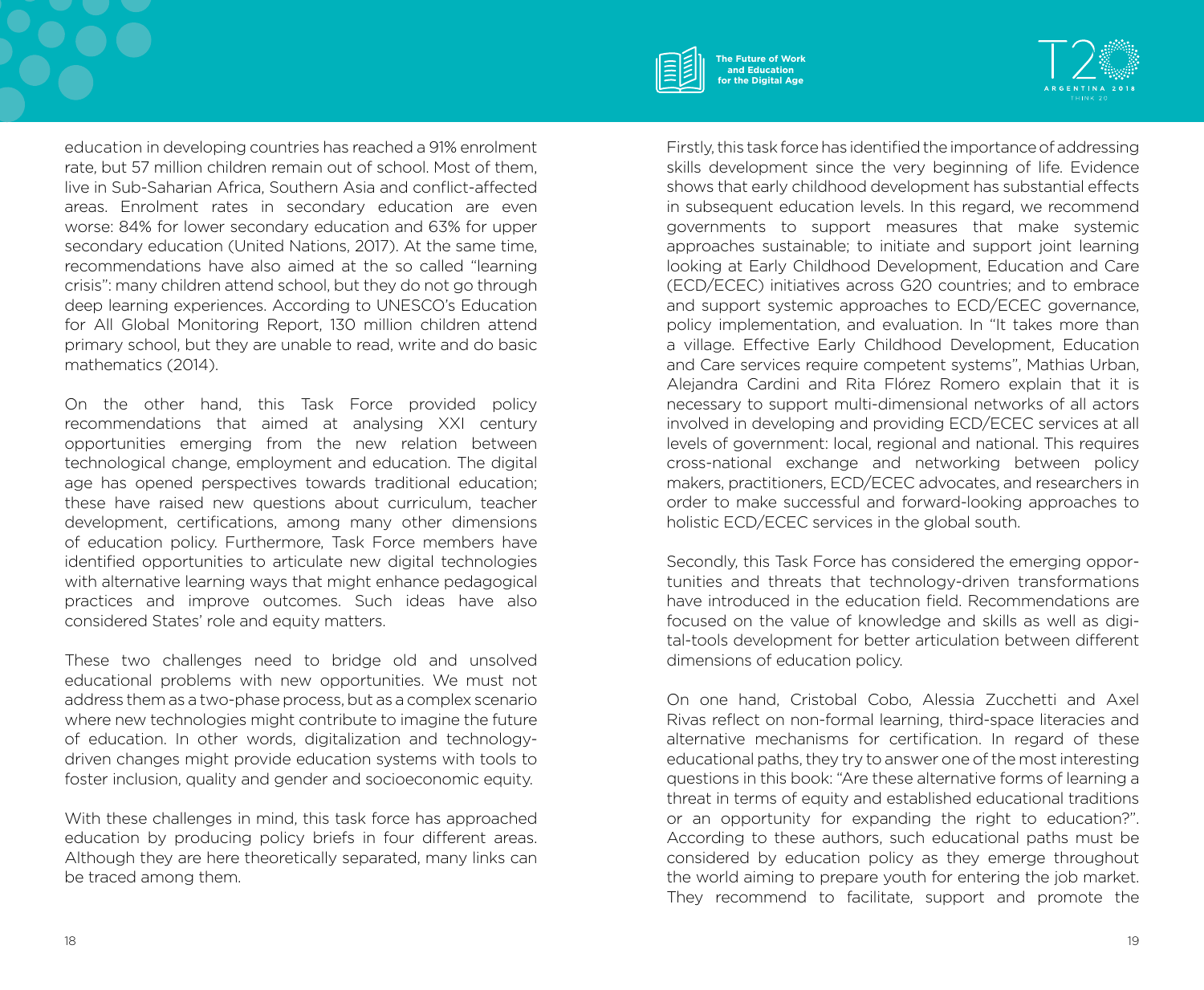

diversification of learning, upskilling and reskilling opportunities along with flexible certification mechanisms. Furthermore, they sustain that G20 should encourage international organizations and national governments to provide more flexible ways of recognizing prior qualifications regardless of where they were developed.

On the other hand, Claudia Costin and Allan Jales Coutinho also reflect about education, technology, in a context of rapidly changing economies and new labour market developments. Their work asks for those ways in which future inequalities within and among countries could be diminished by closing the Education-Workforce Divide. Authors explain that highorder cognitive skills, such as creativity and critical thinking, will face a burgeoning demand as a result of digitalization and technological innovations. Under these conditions, they suggest that education systems must integrate unforeseeable social and work demands into schools' practices to ensure that students, especially those from impoverished backgrounds, develop the skills to participate in their local economies and democracies. Thus, they propose to develop "supporting functions" - based on digital technology- at the highest levels of government in order to enable G20 countries meeting timely and equitably needs and aspirations of children and youth while facing market changes. In this context, they suggest that equal emphasis must be allocated to competency-based curriculum reforms, teacher professional development and evaluation mechanisms.

Thirdly, this task force has developed recommendations on education financing. This topic stands as a clear priority within the G20. Policy recommendations on this issue address not only the question about the amount ("how much?") of financing, but also complex allocation mechanisms and equity challenges.

Regarding this topic, Javier González, Santiago Cueto Caballero, Alejandra Cardini and Bárbara Flores analyze the relation between resources allocation and learning levels in Latin America and the Caribbean (LATAM). They describe how these are still insufficient and unequally distributed. Authors suggest that G20 leaders should encourage governments to invest more per student due to the high social rates of return of education; this investment should prioritise the early years. They sustain that such investment should be implemented by differentiated subsidies according to the socioeconomic status of students, in order to ensure equitable quality education and to improve the inputs distribution across schools. According to this work, policy-makers should parallelly encourage mechanisms to recognise and implement pedagogical practices which have proved to be effective to improve students learning.

Furthermore, Yoshida, Hirosato and Tanaka follow a similar argument by relating education financing, inclusion, equity and learning outcomes; they focus such analysis on UNESCO's Sustainable Development Goal 4, "Quality Education". This work suggests that G20 leaders should advocate and collaborate to ensure that education policy frameworks, accompanied with a broad-ranged major reform agenda, become realistic and feasible plans of action. According to authors, this becomes particularly important for policy-makers' viewpoints, when considering overall volume of work, timeframe, sequencing, and budgetary implications. Moreover, in terms of education policy assessment, they propose G20 countries to work internationally in order to move beyond the identification of enabling factors even if they may provide useful hints for targeting investment ("what" to invest in); these should be combined with knowledge on practical process and methods of learning improvement ("how" to achieve results).

Although compulsory education funding appears as a clear priority among G20 countries, post-compulsory education could also take advantage of technological change to improve its financing mechanisms. In the last policy brief, Fletcher and Grainger show a growing body of evidence on the efficacy of specific funding mechanisms in particular circumstances. As they sustain, it is not easy for policymakers to learn from the experience of other countries. However, there is a risk that mistakes will be expensively and wastefully repeated. Thus, Fletcher and Grainger propose to develop a trans-national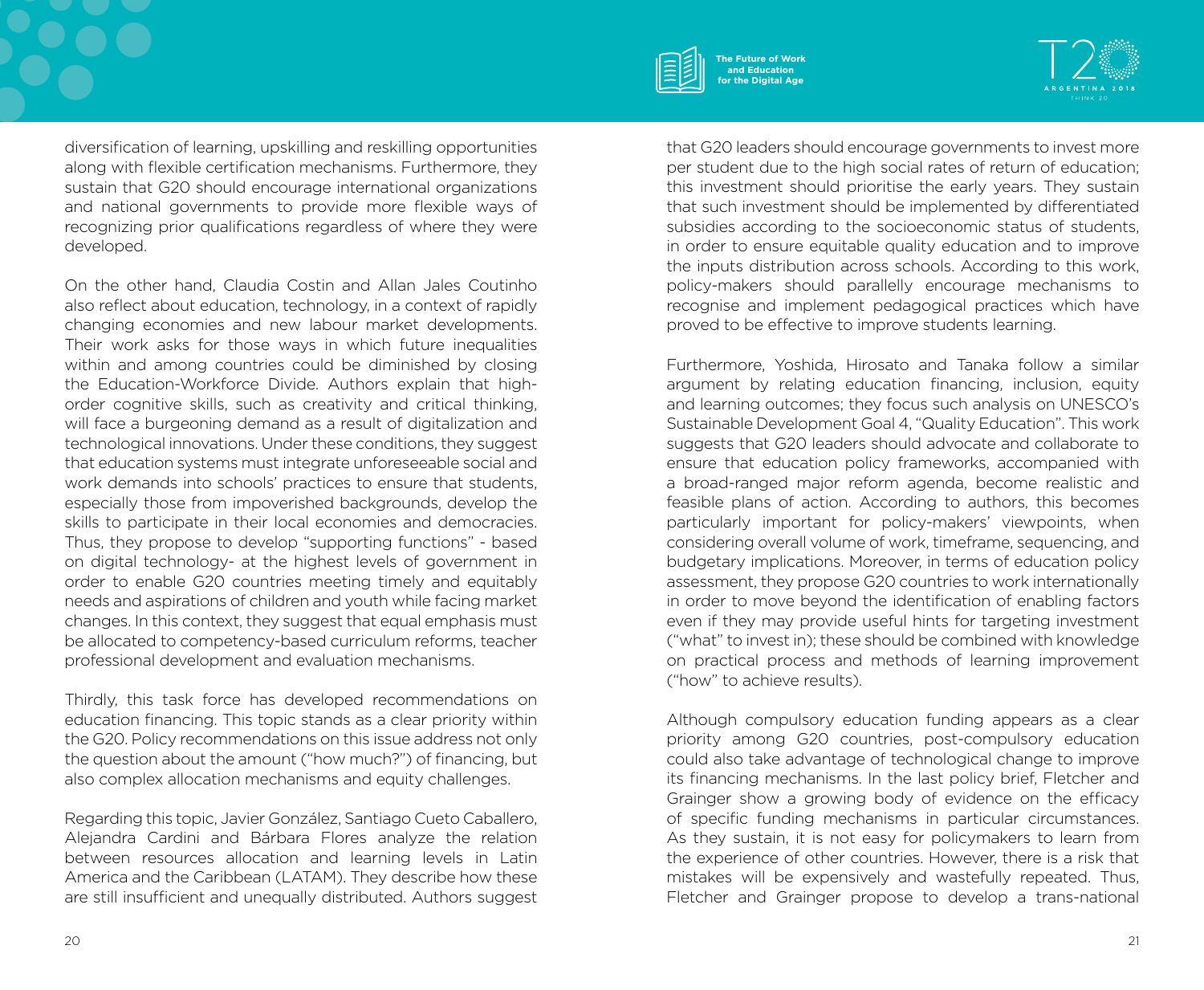

resource that would enable those responsible for this sector to rapidly collect and collate information from different countries and to develop a systematic analysis against agreed criteria. This will allow policymakers to evaluate the appropriateness of any specific financing mechanism.

Before moving forward to policy briefs, we would like to mention that this task force identifies intersectional vacancies between gender and education that need to be addressed in next T20 editions. It is necessary to produce recommendations to deal with parity in enrolment in all educational levels as well as with subtle forms of gender inequality, such as women under-representation in education leadership positions or misrepresentation of gender in textbooks, among other very important issues. Some of these aspects have been addressed by W20 Engagement Group in its policy brief "Education & Employment" (2018). Among some of its recommendations, authors claim that G20 countries must guarantee that every girl and boy in compulsory school age has access to a highquality education and comprehensive sexual education (CSE). In addition, G20 countries should encourage young and adult women to pursue and continue tertiary studies in areas of advanced technology and in those key subjects that are driving the digital transformation, disrupting society, and creating a risk for increased social exclusion.

Last but not least, it is important to remark that this book is the result of joined efforts amongst diverse think tanks and research centers. It is the first step of an incipient network of organizations that has worked together in the T20 process but will keep on collaborating in the future. This is the first time that Education is included as a working group in the G20 history. It is our responsibility to work together so it is not the last one.

#### Alejandra Cardini

Director of the Education Program, CIPPEC Task Force co-chair of "The Future of Work and Education for the Digital Age"

### **References and Sources**

Education For All Global Monitoring Report (2014). Teaching and learning: achieving quality for all". Paris: UNESCO.

United Nations (2017) "Progress towards the Sustainable Development Goals. Report of the Secretary-General". United Nations: Economic and Social Council.

Unesco Institute for Statistics (2018) "Gross enrolment ratio by level of education". Unesco.

Women 20 Argentina (2018). Policy brief W20 Argentina: Education & Employment.

World Bank (2018) World Development Report 2018: Learning to Realize Education's Promise. Washington, DC: World Bank. doi:10.1596/978-1-4648-1096-1. License: Creative Commons Attribution CC BY 3.0 IGO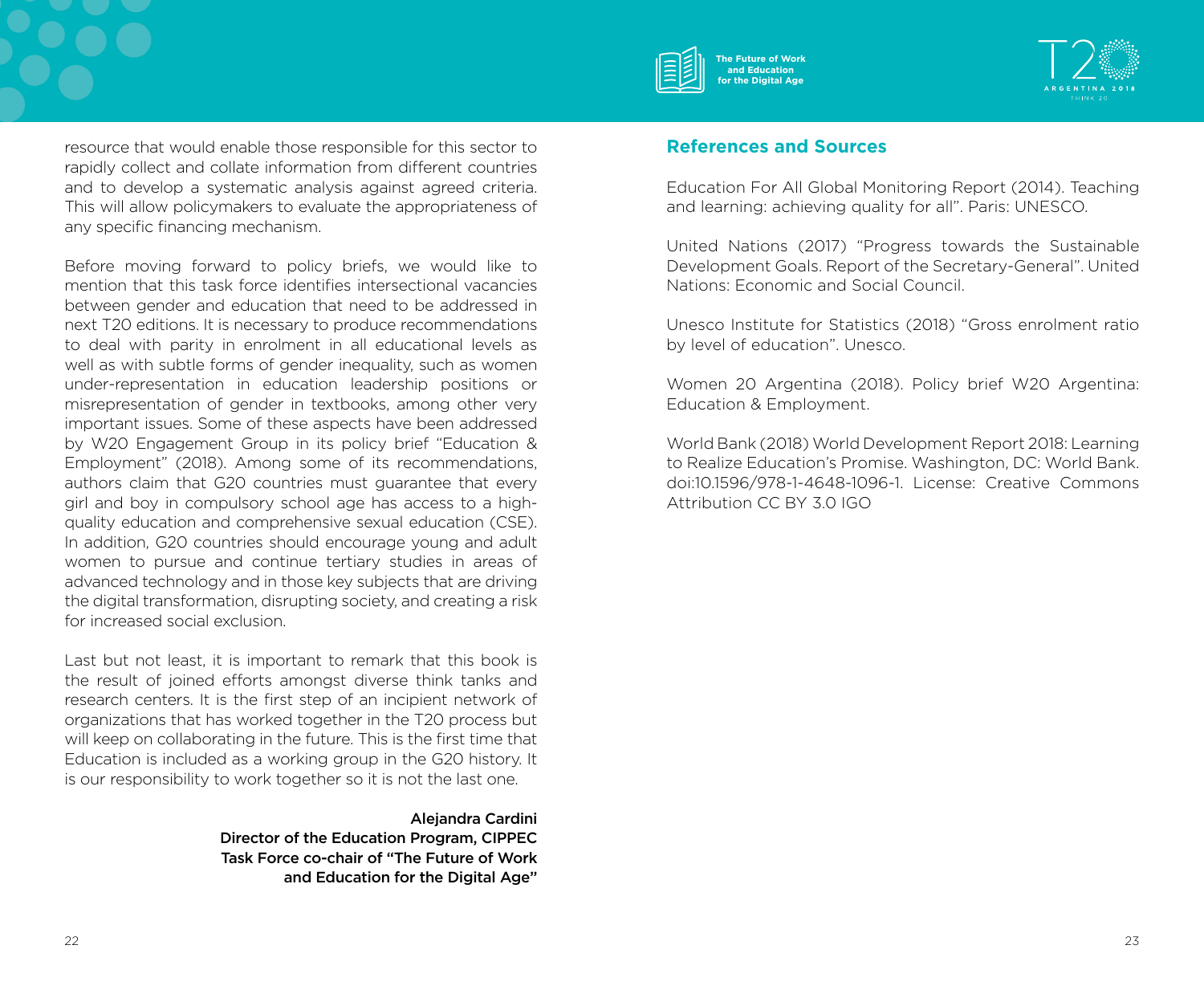

It takes more than a village. Effective Early Childhood Development, Education and Care services require competent systems

**Mathias Urban** (Dublin City University) **Alejandra Cardini** (CIPPEC) **Rita Flórez Romero** (National University of Colombia)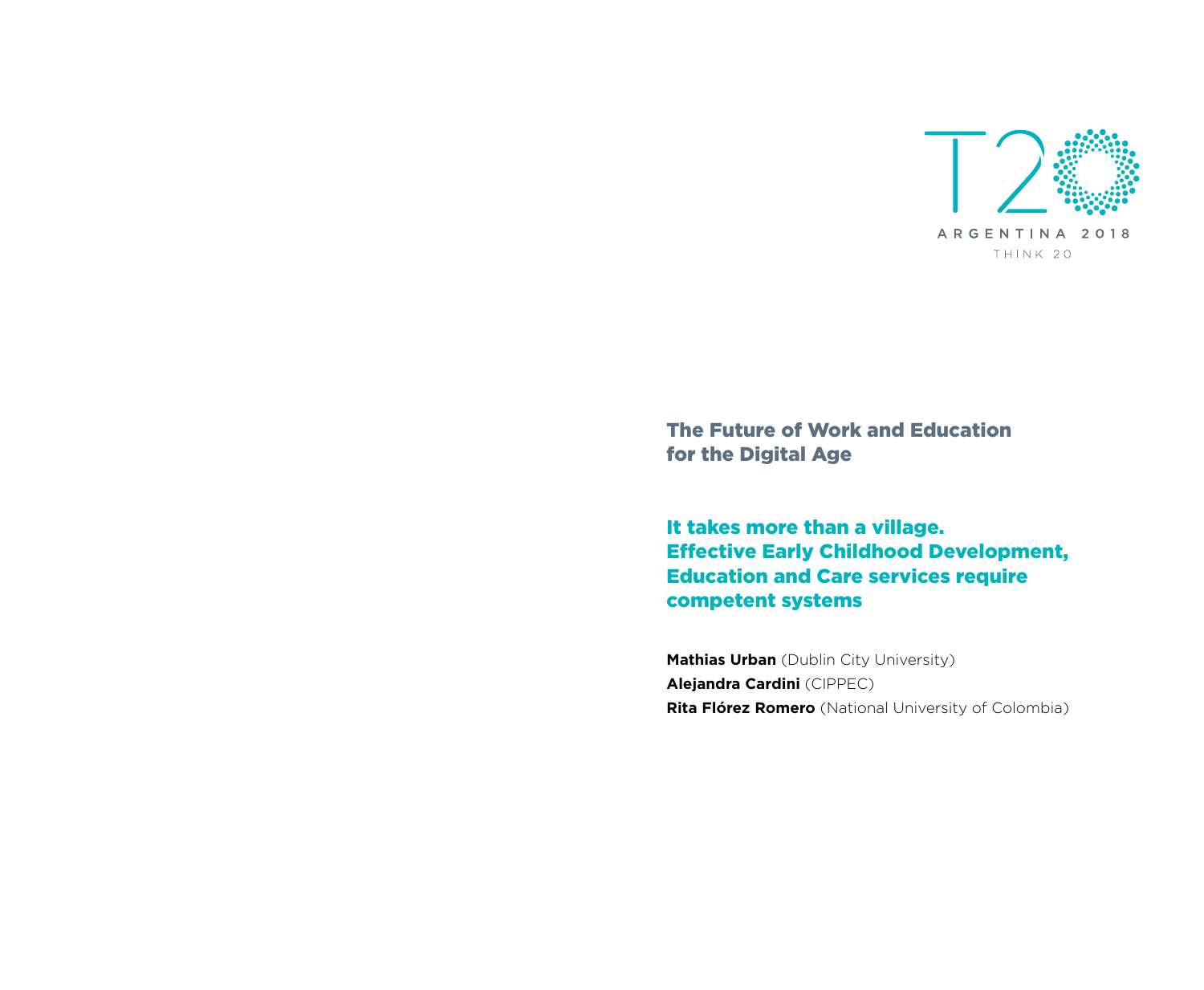

#### **Abstract**

There is a global consensus about the importance of high quality early childhood development, education and care (ECDEC) programmes. Increasingly, the systemic characteristics of early childhood programmes are recognised by policy makers and international bodies. This 'systemic turn' has created new challenges. Education, primary healthcare, nutrition, children's rights, social cohesion, equality and other aspects that contribute to the ECDEC system are often grounded in different, and not necessarily matching, conceptualisations, understandings, terminologies and accepted practices. Bringing them together in a *Competent System* (Urban et al, 2012) requires coordinated approaches to governance, resourcing, professional preparation, and evaluation that embrace complexity.

# **Challenge**

Early childhood development, education and care (ECDEC) has rightly gained a prominent place on national and international policy agendas. In recent years a broad global consensus has emerged that ensuring access to high quality early childhood development, education and care programmes is one of the most effective policy tools countries can employ to impact both individual and collective (i.e. national) wellbeing and educational achievement. Children learn and make significant experiences from birth, long before they enter formal schooling.

The importance of the earliest years of human life as a 'critical period' (Woodhead, 1996) is recognised not least through the inclusion of early childhood in the frameworks of lifelong learning, encompassing all stages of education, in Goal 4 of the Sustainable Development Goals (SDGs). One of the targets of Strategic Development Goal 4 (Education) is to ensure, by 2030, '*that all girls and boys have access to quality early childhood development, care and pre-primary*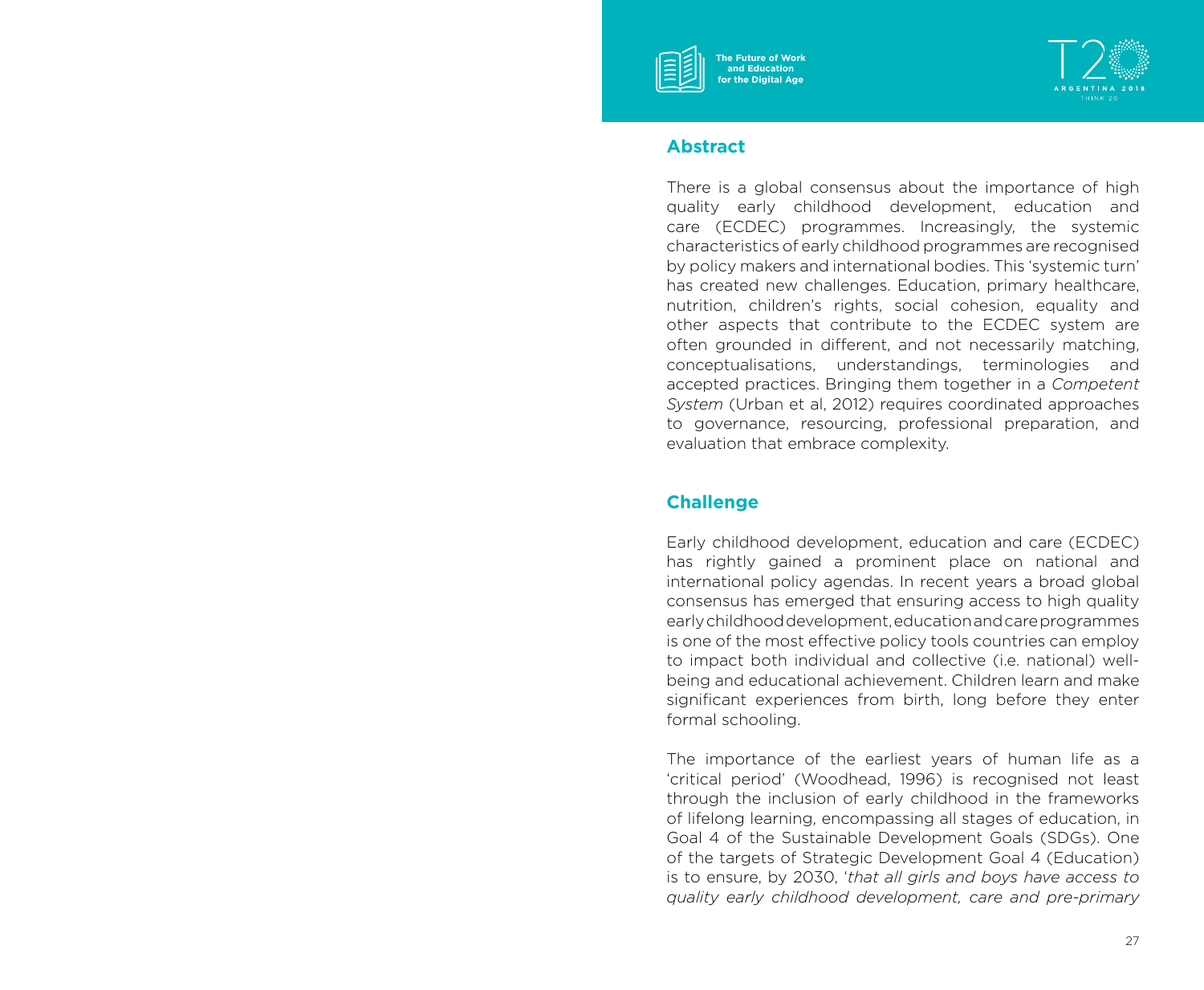

*education so that they are ready for primary education*' (https://www.un.org/sustainabledevelopment/sustainabledevelopment-goals)<sup>1</sup>. While there is a strong focus on formal education in SDG 4, it comes with a clear understanding that educational achievement and lifelong learning are embedded in, and dependent on, contextual factors that impact a child's holistic development from the very beginning of their life.

However, early childhood development, education and care programmes do not exist in a vacuum. The fact that they are embedded in complex social, cultural and political systems and, despite being of global concern, the upbringing of young children is an inevitably *local* practice. This raises fundamental questions that can only be addressed through democratic debate of all stakeholders within countries, and at all levels of government. As John Bennett, writing for the Organisation for Economic Co-operation and Development (OECD) puts it, early childhood policy is '*deeply influenced by underlying assumptions about childhood and education: what does childhood mean in this society? How should young children be reared and educated? What are the purposes of education and care, of early childhood institutions? What are the functions of early childhood staff?* (OECD, 2001, p. 63)

Moreover, caring for, and educating young children comprises physical, emotional, cognitive, social, cultural and spiritual aspects from birth (Cardini et al., 2017).

It has to be welcomed that the systemic characteristics of early childhood programmes are increasingly recognised by policy makers and international bodies.

Countries in both the global north and south are increasingly adopting policy frameworks that address early childhood from a holistic perspective (Cardini & Guevara, in press). Examples include the *European Union Quality Framework for Early Childhood Education and Care* (Working Group on Early Childhood Education and Care, 2014) and the *Comprehensive Care Strategy De Cero a Siempre* in Colombia (Republic of Colombia, 2013). These documents (and similar approaches in a growing number of countries) urgently require new and effective approaches to governance, resourcing, professional preparation and evaluation at all levels of the early childhood system. They also point to the need – and possibility – for shared learning from, with, and between policy and practice initiatives in the global south and north.

This need for a 'systemic turn' has created new challenges. Education, primary healthcare, nutrition, children's rights, social cohesion, equality and other aspects that contribute to the ECD/ECEC system are often grounded in different, and not necessarily matching, conceptualisations, understandings, terminologies and accepted practices. The need to coordinate not only within one professional system (early education) but across several professional and disciplinary systems in ECD adds to the complexity of the task. Bringing them together in a *Competent System* (Urban, Vandenbroeck, Van Laere, Lazzari, & Peeters, 2012) that ensure practices, knowledge and orienting values are shared between actors with a wide range of professional and disciplinary backgrounds, and across all levels of the system requires coordinated approaches to governance, resourcing, professional preparation, and evaluation that embrace complexity. This policy brief identifies such possibilities and suggests a course of action that should be taken by governments of G20 countries in order to build effective, holistic, and sustainable support systems for young children and their families.

<sup>1</sup> As the 2017 SDG report states, 'Pre-primary education is, in fact, considered an important part of a holistic and robust educational system' (United Nations, 2017, p. 24). Participation in 'pre-primary or primary education in the year prior to the official entrance age to primary school' (ibid) has increased to around 9 out of 10 children in Europe, Latin America, the Caribbean and North America; the rate in the least developed countries remains much lower (4 out of 10).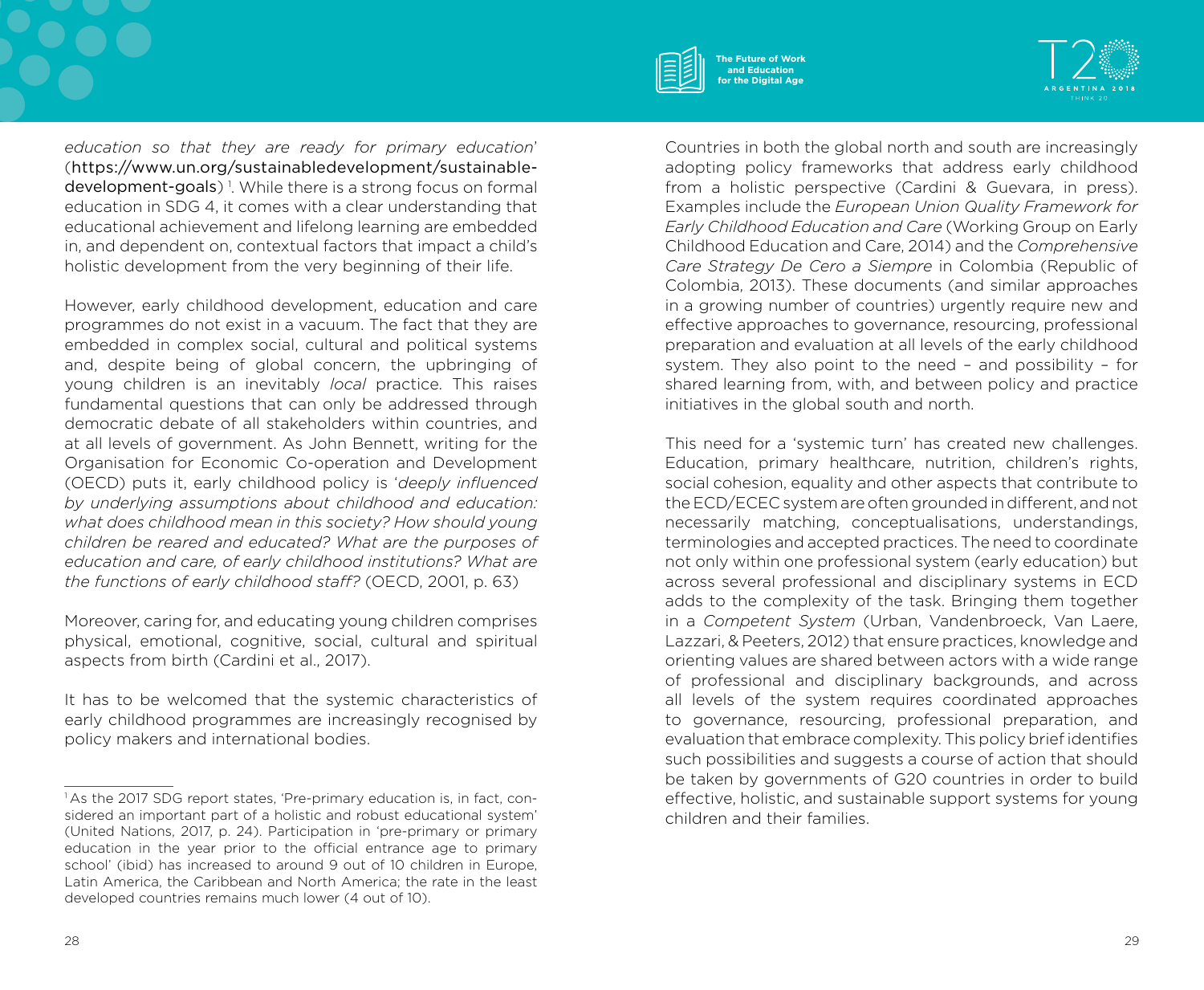

#### **Proposal**

#### **Supporting the systemic turn in early childhood development, education and care**

The acknowledgement that access to high quality early childhood development and care services from birth is an important precondition for educational achievement (and therefore a critical factor for achieving SDG 4) is supported by a strong body of research evidence and, increasingly, by policy makers and international ECD/ECE advocates (World Bank, 2011).

Increasingly, countries in both the global south and north are beginning to adopt *systemic* approaches to developing early childhood development, education and care services. Examples include programmes that are designed to provide health, nutrition, early education as well as a range of other supports for young children from birth, their families and communities. Programmes are framed, at policy level, by intersectoral and interdepartmental approaches to governance, implementation and evaluation. For instance, the European Union has adopted *Council Conclusions* that emphasise the need for *systemic approaches to professionalising the early childhood workforce* in its 28 member states (Council of the European Union, 2011). In Latin America, some countries are developing new, intersectoral and holistic public policy approaches to early childhood development, education and care systems, e.g. *Uruguay Crece Contigo* (http://crececontigo.opp.gub.uy/), *Chile Crece Contigo* (http://www.crececontigo.gob.cl/) and *De Cero a Siempre* (http://www.deceroasiempre.gov.co/). Moreover, the **World Bank**, as part of is SABER initiative (*Systems Approach for Better Education Results* - http:// saber.worldbank.org/ ), recognises that 'ECE exists within a larger [social, cultural and political] context' and points to the importance of coordinated ECD approaches that span 'education, health, protections and social welfare', requiring

'both horizontal and vertical coordination' (Powers & Paulsell, 2018).2

The increasing recognition that early childhood development programmes require systemic, cross-sectoral approaches (i.e. *Competent Systems*) in order to be effective has to be welcomed. However, such recognition will have to be matched with proactive measures at the levels of policy, practice, professional preparation and research.

Research into early childhood systems commissioned by the European Union has shown that *Competent Systems* (Urban, Vandenbroeck, Van Laere, Lazzari, & Peeters, 2011; Urban et al., 2012) require matching relationships, communication and coordination between all levels of an early childhood system:

- **• Individual** *(educators, teachers, childcare workers etc.)*
- **• Institutional** *(e.g. preschool settings)*
- **• Inter-institutional** *(e.g. preschool settings and professional preparation, various child and family services in the community, practice and research)*
- **• Governance** *(e.g. strategic planning, policy formulation, regulation, resourcing, implementation and evaluation)*

Relationships in and between the levels of a *Competent System* unfold in three interconnected dimensions:

**• Knowledge(s)**

<sup>&</sup>lt;sup>2</sup> The existence of these policy frameworks marks important progress towards integrated systems. However, for them to affect sustainable change governments will have to address two main challenges: 1. Ensure a 'strong and equal relationship' (Bennett) between ECDEC and the compulsory school system. 2. Adopt participatory implementation strategies that avoid inappropriate 'top-down' processes. These are still prevalent in national policy documents, for instance in expressions like 'bajar la política a los territorios' (De Cero a Siempre).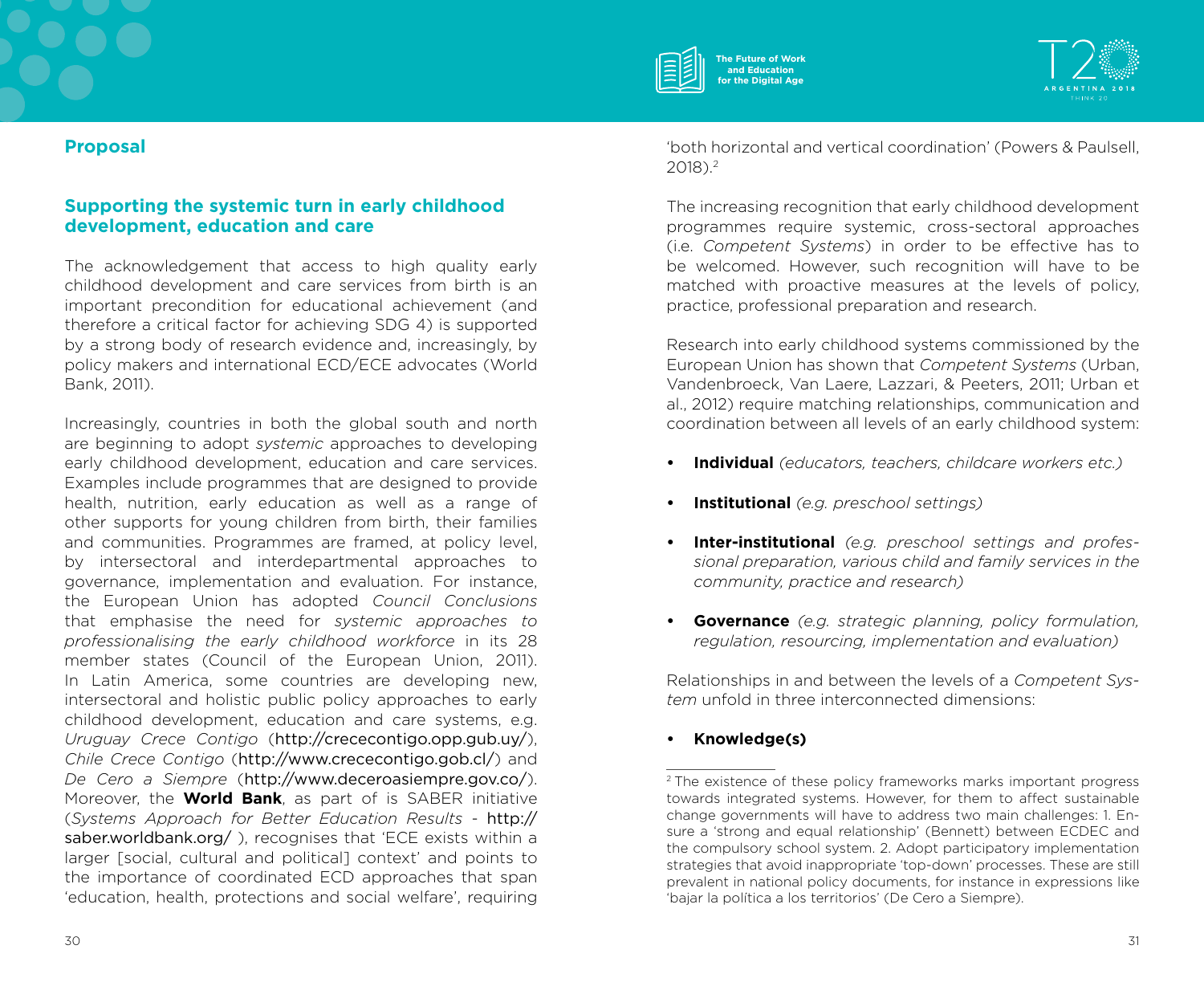



#### **• Practice(s)**

**• Values**

At all levels of a *Competent System*, actors require a sound body of *knowledge* (e.g. about the purpose and aims of ECDEC, about children's rights, democracy, about the importance of addressing diversity, equality, and social justice). At present, individual and institutional actors with different roles and professional backgrounds often operate on the basis of distinct bodies of knowledge (e.g. pedagogical, medical, legal, administrative). Shared knowledge and understanding across the entire system is the precondition for the development of shared and matching *practices*. If, for instance, national policy frameworks expect practitioners to work with children and families in rights–based, non-discriminatory, culturally appropriate and participatory ways, matching practices are required by administrators, by local, regional and national policy makers, in professional preparation, evaluation etc. Systemic and rights-based practices (at all levels of the system) develop on the basis of shared orienting values. It is a crucial task to enable systematic encounters and democratic dialogue between all stakeholders in order to raise awareness of own and others' values, and to work towards a shared orientation towards rights, equality, and social justice for all children and families.

The need to coordinate not only within one professional system (early education) but across several professional and disciplinary systems in ECDEC adds to the complexity of the task. Education, primary healthcare, nutrition, children's rights, social cohesion, equality and other aspects that contribute to the ECD/ECEC system are often grounded in different, and not necessarily matching, conceptualisations, understandings, terminologies and accepted practices. Bringing them together in a *Competent System* requires targeted action at systems level that G20 governments should seek to provide.

**G20 governments can and should take decisive action, taking a three-pronged approach: upporting the systemic turn in early childhood development, education and care**

**I. Initiate and support measures that make systemic approaches sustainable**

In order to build sustainable and effective early childhood development, education and care services, G20 governments should:

- 1. Systematically develop national (i.e. State) policy frameworks and strategies that reach beyond electoral cycles and policies of a specific government. In order to be sustainable, the frameworks need to be strong enough to resist changes in government and administration;
- 2. proactively initiate, support and resource *multidimensional networks* of all actors involved in developing and providing ECD services at all levels of government: *local, regional and national;*
- 3. systematically take into account and build on the capabilities, desires, aspirations and needs of *all* families and communities. Integrated ECDEC programmes should always aim at empowering and supporting, never at supplanting families;
- 4. always conceptualise and develop ECDEC programmes and services as *universal* services for all children and families in order to avoid stigmatisation of services targeted at disadvantaged groups as *services for the poor*. Within a universal system additional resources can and should then be allocated according to specific needs (*progressive universalism*);
- 5. support a *systemic qualification framework:* shared approaches to professional preparation, qualification,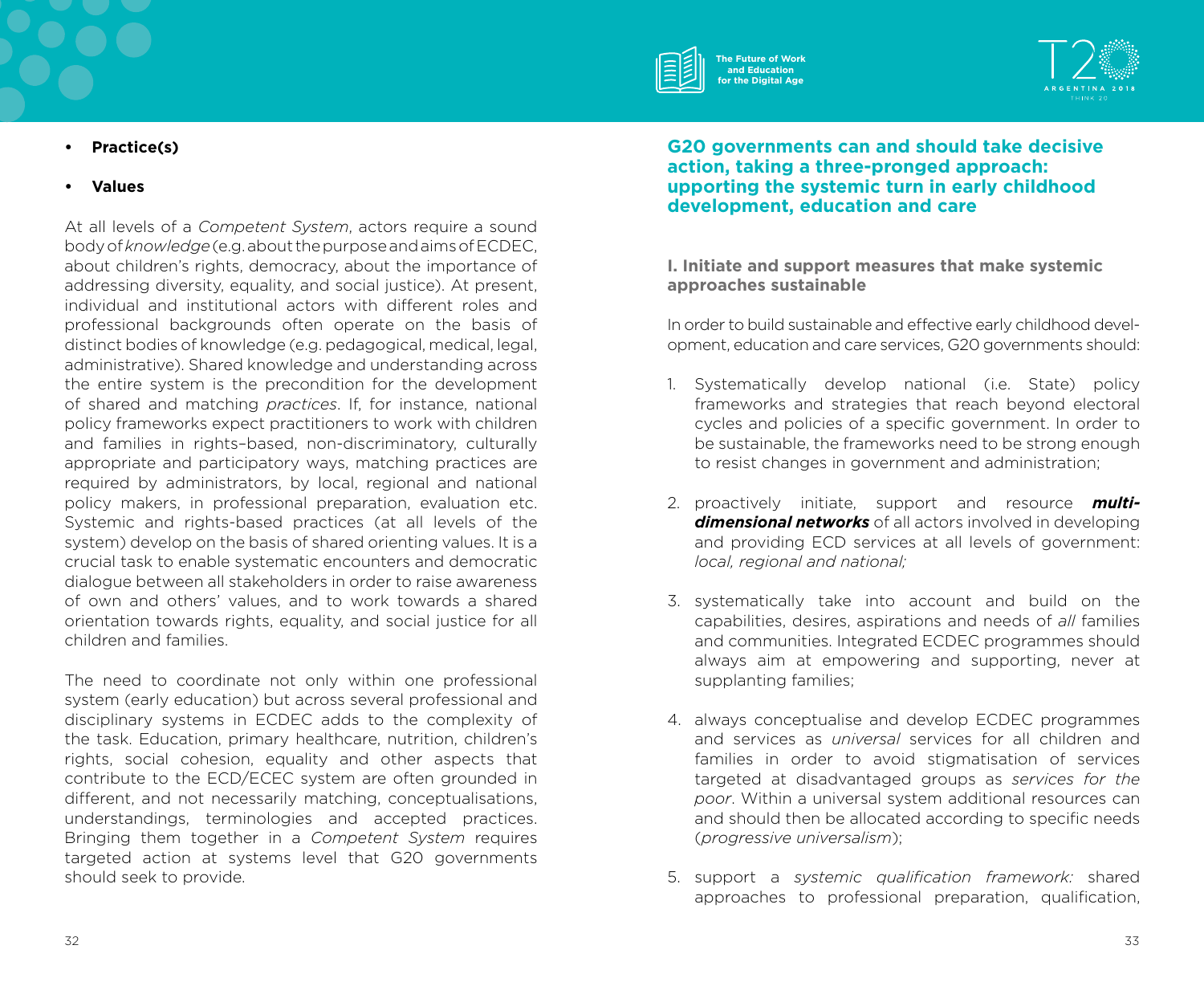

and continuous professional development across all practitioners and professionals working with young children, families and communities including (but not limited to) health workers, childcare workers, educators and teachers;

6. initiate processes to include the roles, competences and professional profile of *facilitators* for such networks into the professional role profiles of ECD/ECEC personnel, and initiate, commission and adequately resource '*systems research* [that] looks beyond evaluation of *individual* programs and policies (beyond "proximate causes" of child outcomes)' with a view on how to take systemic ECD/ECEC approaches to scale (Powers & Paulsell, 2018).

#### **II. Initiate and support joint learning from and with forward-looking ECD/ECEC initiatives across G20 countries**

ECDEC contexts and needs of diverse communities differ widely in individual countries and across the G20 group. Countries have developed a wealth of approaches to meet the needs of these diverse communities. While life situations of young children and their families and communities are always specific, concrete and local, there are also shared experiences across country contexts, and increasingly across the global south and global north. They include often traumatic experiences, e.g. with migration and displacement, marginalisation and exclusion of minority and indigenous groups, poverty, malnutrition and other issues affecting the wellbeing of young children. Even in the most affluent G20 countries an increasing number of children are growing up under conditions that some (arrogantly and entirely inappropriately) still call 'third world conditions'.

Many G20 countries in Europe and North America have attempted to integrate the early education and care aspects of early childhood services, albeit with varying levels of commitment and success. G20 countries in other regions, on the other hand, are operating on a much broader understanding of 'integrated services' that comprise health and well-being, nutrition, education, social cohesion and reconciliation, and equality. Excellent examples for such approaches can be found in Latin America.

Governments should draw on the wealth and diversity of policy and practice approaches within the G20 group and initiate systematic learning:

- 1. proactively initiate, support and resource **cross-national exchange** and networking between policy makers, practitioners, ECD advocates, and researchers in order to make successful and forward-looking approaches to holistic ECD/ECEC services in the global south accessible to stakeholders in other countries
- 2. encourage and equip these cross-national initiatives to systematically **explore** possible **shared understandings across differences**, with particular attention to questions of purpose and values that underpin approaches to ECD/ ECEC services (e.g. public good vs. private responsibilities)
- 3. Enable and resource cross-national, cross-professional and cross-disciplinary initiatives to explore and develop shared bodies of knowledge, shared practices, and first and foremost **shared concepts and language**.

#### **III. Embrace and support systemic approaches to ECD/ECEC governance, policy implementation, and evaluation**

*Competent Systems* require new approaches to governance, policy implementation and evaluation. Overcoming traditional and often simplistic understandings remains a major challenge. Governance theory and systems theory have shown that topdown approaches to policy implementation don't work, and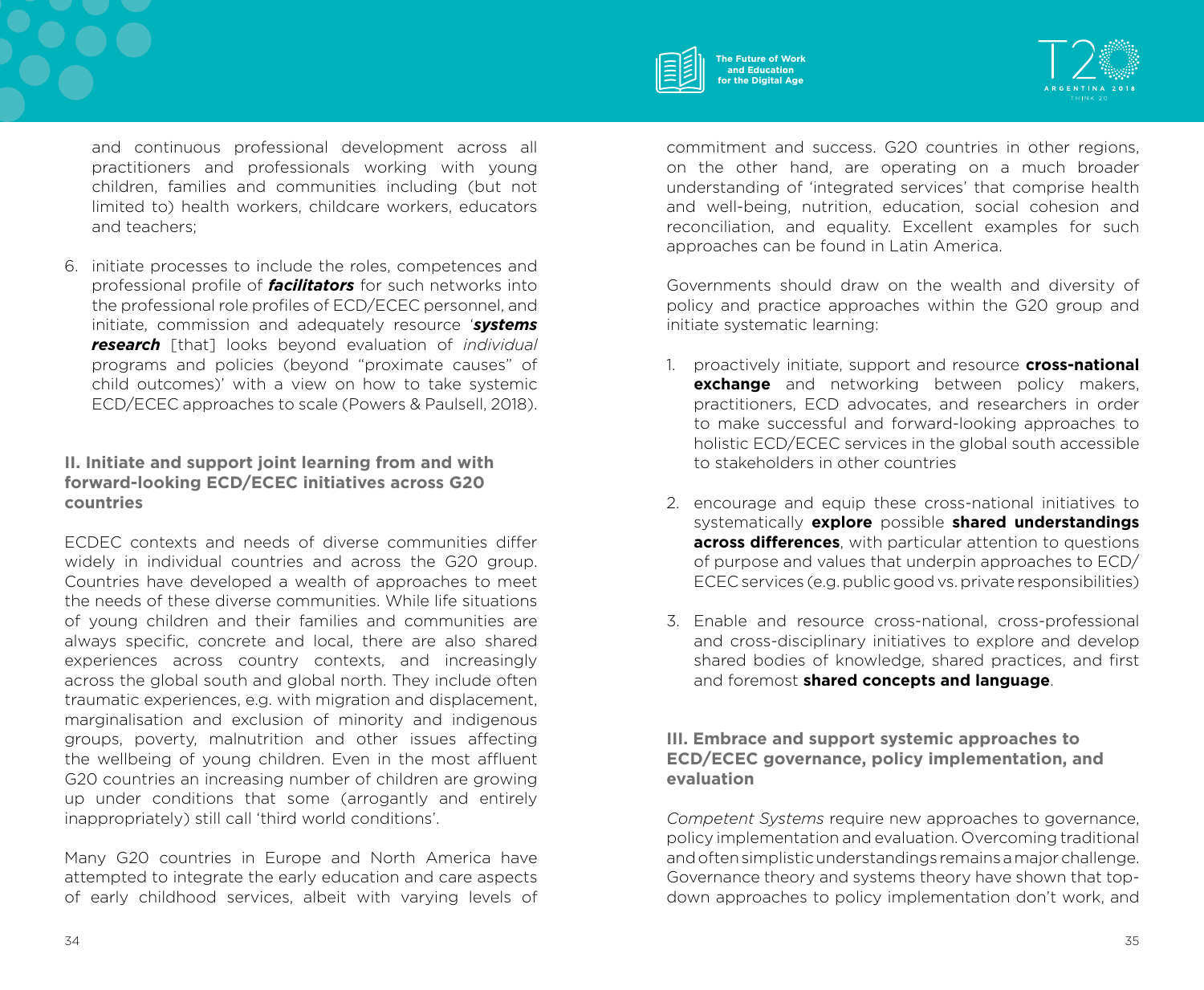



that the only way to influence ('govern') a complex system is through influencing and shaping its context (Pressman & Wildavsky, 1984; Willke, 1998). However, in ECD/ECEC the standard mode of governance often tends to follow an implicit top-down logic: Step one involves developing policy (often based on research evidence and/or internationally accepted 'best practice'); step two involves devising an implementation strategy ('from theory to practice'). This, ideally, is followed by step three which comprises measures to assess the effectiveness of the policy at ground level.

Not only are such models overly simplistic; they lend themselves to inappropriately and evidently ineffective technocratic approaches aimed at *managing* professional performance *regulating* autonomous professional practice and *measuring* only predetermined outcomes.

*Competent Systems* in ECD/ECEC thrive on the *agency* of all actors and stakeholders: children and families, practitioners, community leaders ('elders'), scholars, administrators, policy makers all shape the early childhood system through their everyday (inter-)actions. Inevitably, they all bring their own readings and interpretations of national policy frameworks into the picture. Herein lies a tremendous opportunity to make use of what the Brazilian author Roberto M. Unger (2005) calls *democratic experimentalism.* In consequence, G20 governments should proactively encourage the shift from linear ('top-down') approaches to ECD/ECEC policy making and implementation to circular processes that systematically connect policy development, implementation/interpretation at local and regional level with careful systemic evaluation that feeds back into the policy making cycle.

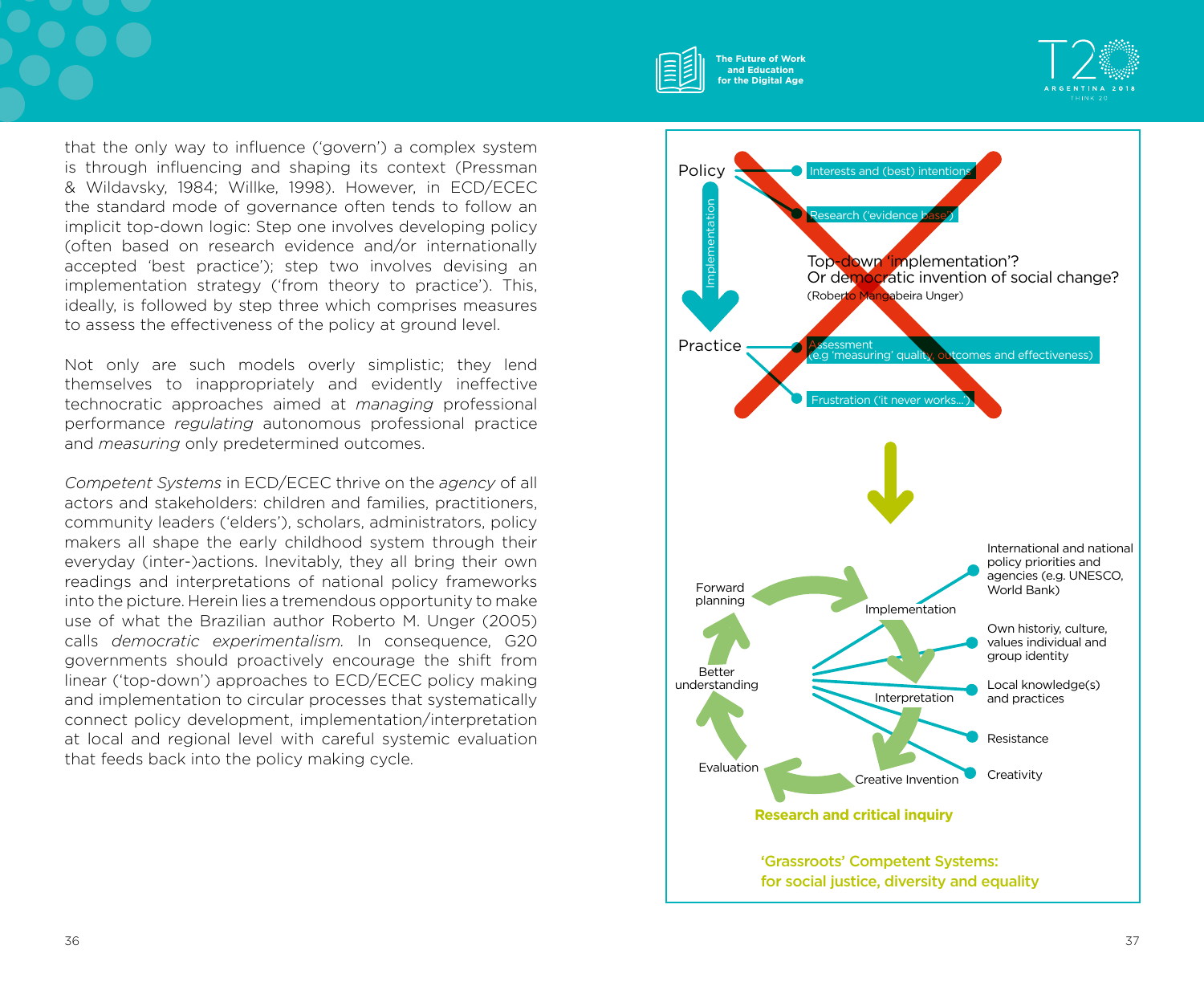

**2.** From national government level, initiate and support the development of **local ('grassroots') ECD/ECEC Competent Systems**, drawing on existing expertise, e.g. in Colombia (Ruta Integral de Atenciones)

Initiate, commission and **resource systemic, participatory evaluation** of local processes in the context of national ECD/ ECEC policy frameworks.

#### **References**

Cardini, Alejandra & Guevara, Jennifer (in press). EL LUGAR DEL CURRÍCULUM EN LA PRIMERA INFANCIA: APORTES DE UNA MIRADA COMPARADA. *Revista currículum y profesorado*.

Cardini, A., Díaz Langou, G., Guevara, J., & De Achával, O. (2017) Enseñar, cuidar y criar al mismo tiempo: el desafío para las políticas públicas de infancia en Argentina. *Vol. 167. Documentos de trabajo*. Buenos Aires: CIPPEC.

Comisión Intersectoral para la Atención Integral de la Primera Infancia. (2013). Fundamentos Políticos Técnicos y de Gestión. Bogotá D.C.

Council of the European Union. (2011). *Council conclusions of 15 June 2011 on early childhood education and care: providing all our children with the best start for the world of tomorrow*. Brussels: Official Journal of the European Union.

Durán-Strauch, E. (2017). Integralidad y políticas locales de infancia y adolescencia ¿Camino a la equidad? Colección





Centro de Estudios Sociales (CES). Bogotá D.C.: Universidad Nacional de Colombia.

Durán-Strauch, E. y Torrado-Pacheco, M. (Eds.) (2017). Políticas de infancia y adolescencia ¿Camino a la equidad? Colección Centro de Estudios Sociales (CES). Bogotá D.C.: Universidad Nacional de Colombia.

OECD. (2001). Starting Strong. Early Childhood Education and Care. Paris: OECD.

Powers, S., & Paulsell, D. (2018). *Strengthening Early Learning with a Systems Approach: Diagnostic strategies with an application to over-age enrollment*. Paper presented at the Comparative and International Education Society annual conference, Mexico City.

Pressman, J. L., & Wildavsky, A. B. (1984). *Implementation: How Great Expectations in Washington are Dashed in Oakland: Or, why It's Amazing that Federal Programs Work at All, this Being a Saga of the Economic Development Administration as Told by Two Sympathetic Observers who Seek to Build Morals on a Foundation of Ruined Hopes*. Berkely, CA: Colegio Nacional de Ciencias Políticas y Administración Pública: Fondo de cultura económica.

Republic of Colombia. (2013). *Early Childhood Comprehensive Care Strategy. Political, Technical and Management Fundamentals*. Bogotá, Colombia: Office of the President.

Roth, A.N. (2006). Discurso sin compromiso. La política pública de derechos humanos en Colombia. Bogotá: Ediciones Aurora.

Unger, R. M. (2005). *What should the Left propose?* London: Verso.

Urban, M. (2012). Researching Early Childhood Policy and Practice. A Critical Ecology. *European Journal of Education*, 47(4), 494-507. doi:10.1111/ejed.12012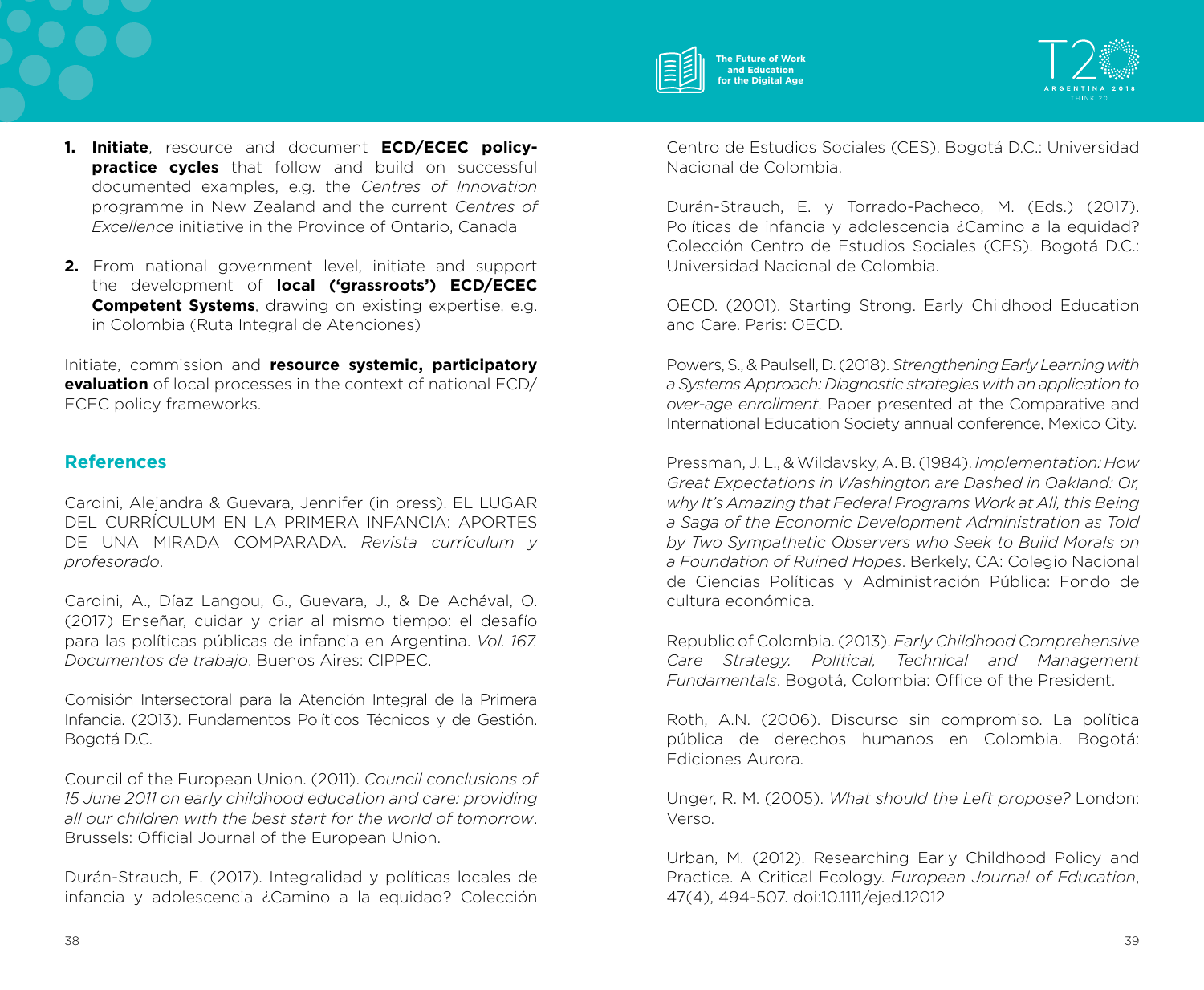

Urban, M. (2014). Learning from the Margins: Early childhood imaginaries, 'normal science', and the case for a radical reconceptualisation of research and practice. In M. Bloch, B. B. Swadener, & G. S. Cannella (Eds.), *Reconceptualizing Early Childhood Care and Education: Critical Questions, Diverse Imaginaries and Social Activism*. New York: Peter Lang.

Urban, M. (2015). *Compromiso y Responsibilidad de Todos. Europe and Latin America learning from and with each other for Competent Systems in early childhood*. Retrieved from http://reciprocamente.eurosocial-ii.eu/en/

United Nations. (2017). *The Sustainable Development Goals Report 2017*. New York: United Nations.

Urban, M., Vandenbroeck, M., Van Laere, K., Lazzari, A., & Peeters, J. (2011). *Competence requirements in early childhood education and care. Final report*. Brussels: European Commission. Directorate General for Education and Culture.

Urban, M., Vandenbroeck, M., Van Laere, K., Lazzari, A., & Peeters, J. (2012). Towards Competent Systems in Early Childhood Education and Care. Implications for Policy and Practice. *European Journal of Education, 47*(4), 508-526. doi:10.1111/ejed.12010

Willke, H. (1998). *Systemtheorie III: Steuerungstheorie - Grundzüge einer Theorie der Steuerung komplexer Sozialsysteme* (2 ed.). Stuttgart: Lucius & Lucius.

Woodhead, M. (1996). *In Search of the Rainbow. Pathways to Quality in Large-Scale Programmes for Young Disadvantaged Children*. The Hague: Bernhard van Leer Foundation.

Working Group on Early Childhood Education and Care. (2014). *Proposal for principles of a Quality Framework for Early Childhood Education and Care*. Retrieved from Brussels: http://ec.europa.eu/education/policy/strategic-framework/ archive/documents/ecec-quality-framework\_en.pdf

World Bank. (2011). *Learning for All. Investing in People's Knowledge and Skills to Promote Development. World Bank Group Education Strategy 2020*. Washington DC: World Bank.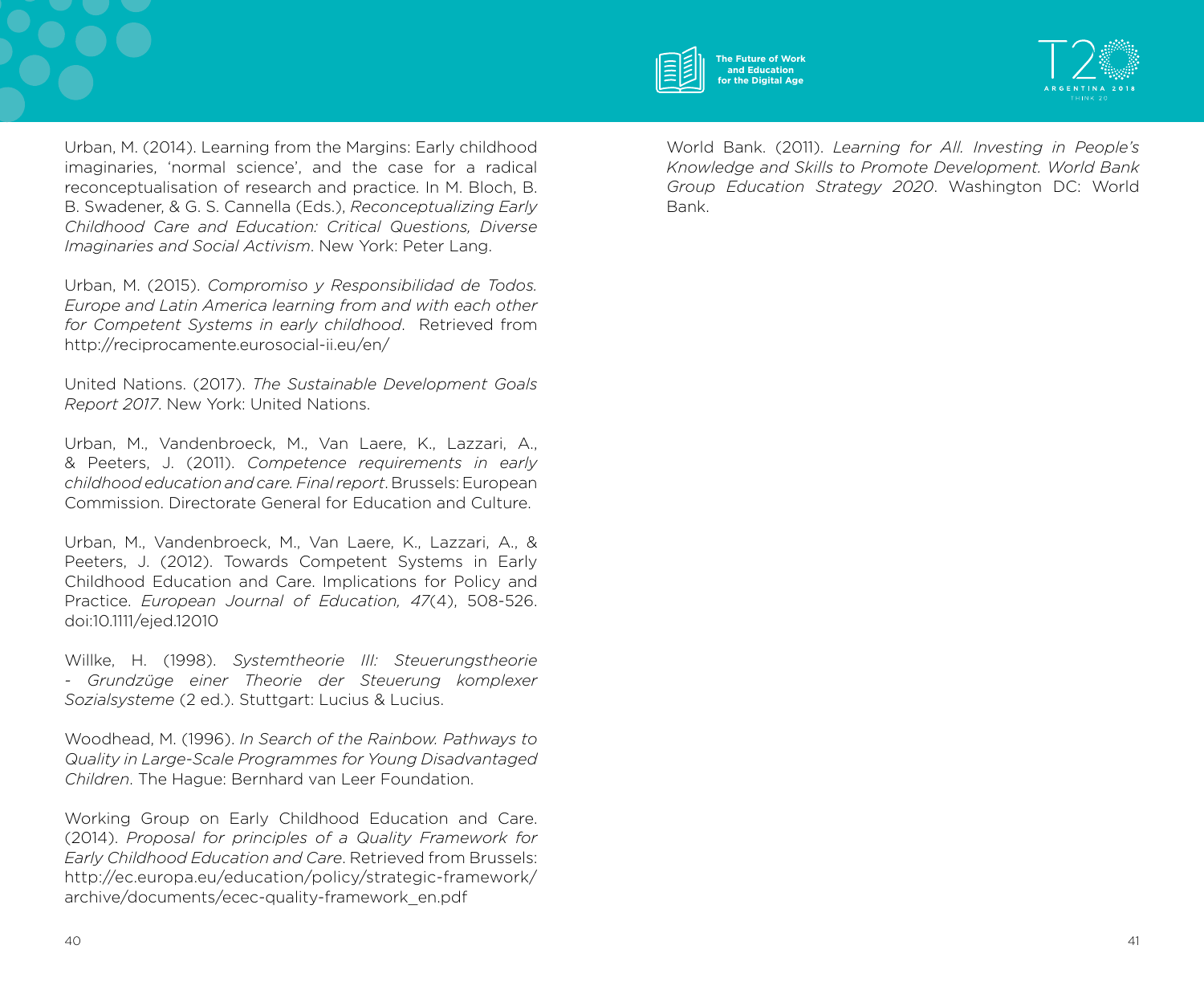

Redesigning education landscapes for the future of work: third-space literacies and alternative learning models

**Cristóbal Cobo** (Center for Research - Ceibal Foundation) **Alessia Zucchetti** (Center for Research - Ceibal Foundation) **Axel Rivas** (CIPPEC)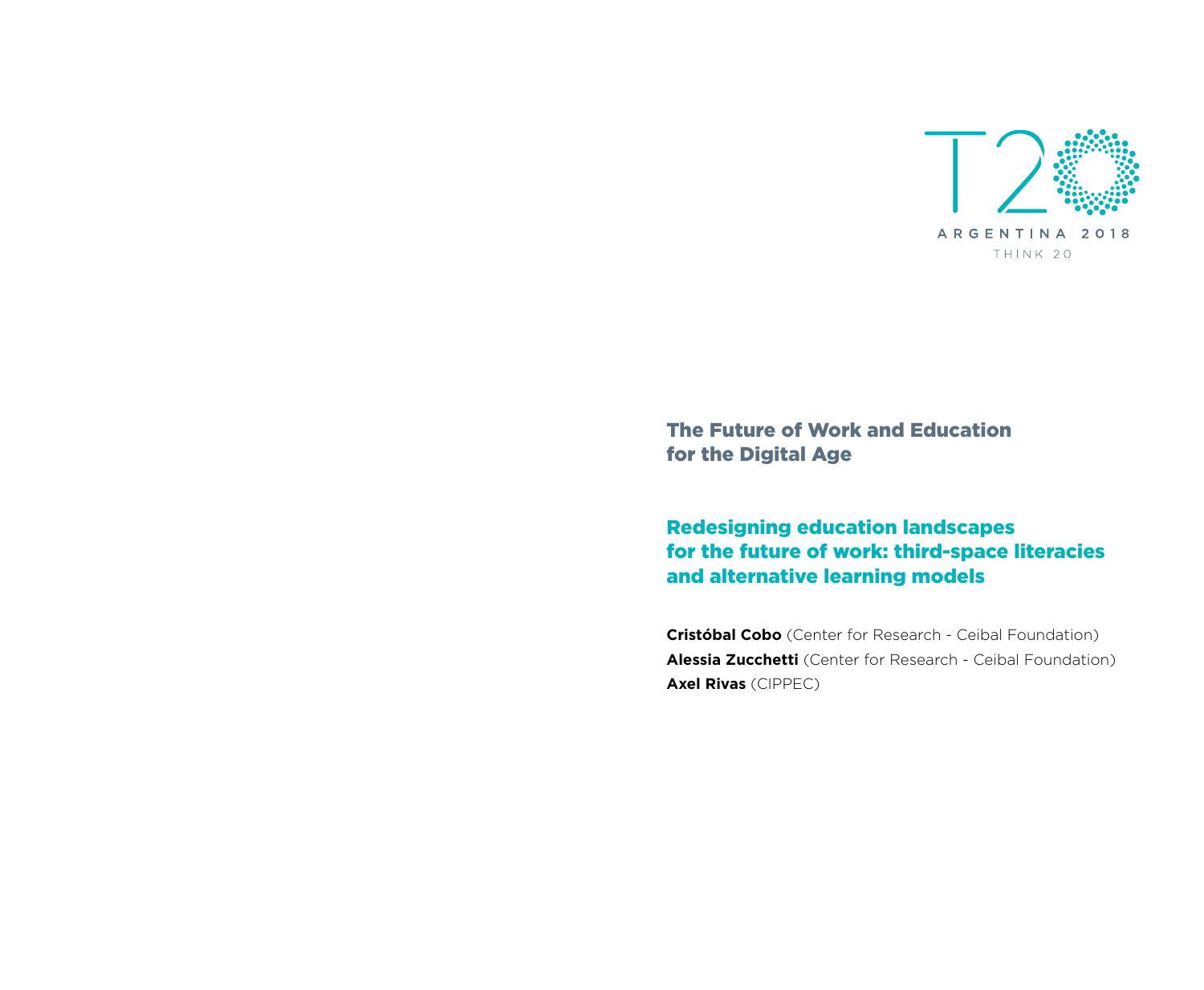



### **Abstract**

Technology-driven transformations are redefining the role of education, the value of knowledge and skills. Non-formal learning, third-space literacies and alternative mechanisms for certification are emerging throughout the world, aiming to prepare youth for entering the job market.

If non-formal mechanisms continue to expand, the role of the State, other actors and the G20 in education also need to be reassessed. This includes dimensions such as regional and global articulation, regulation, certification of non-formal education, among others.

The scope of the policy brief is to provide recommendations to bridge the gap between schooling, learning and employability at a global scale.

# **Challenge**

Educational systems are facing diverse challenges worldwide. Some of those still respond to long-term needs such as increasing global access to education for all and across all levels; reducing dropout and securing completion of mandatory schooling. But there are many challenges that define a new educational landscape: the definition of the curricular priorities in a changing world, the development of new skills, the non-formal or third-space literacies (beyond school and home) in a digital decentralized environment, the role of the State promoting equity in the face of large inequalities and the digital divide.

The past two decades have also witnessed the cross-cutting transformation brought by ICT and the Internet first, followed by the integration of digital technologies across the economy and society. As automation and artificial intelligence increasingly permeate and transform the labour market, they redefine several areas. The role of education in human capital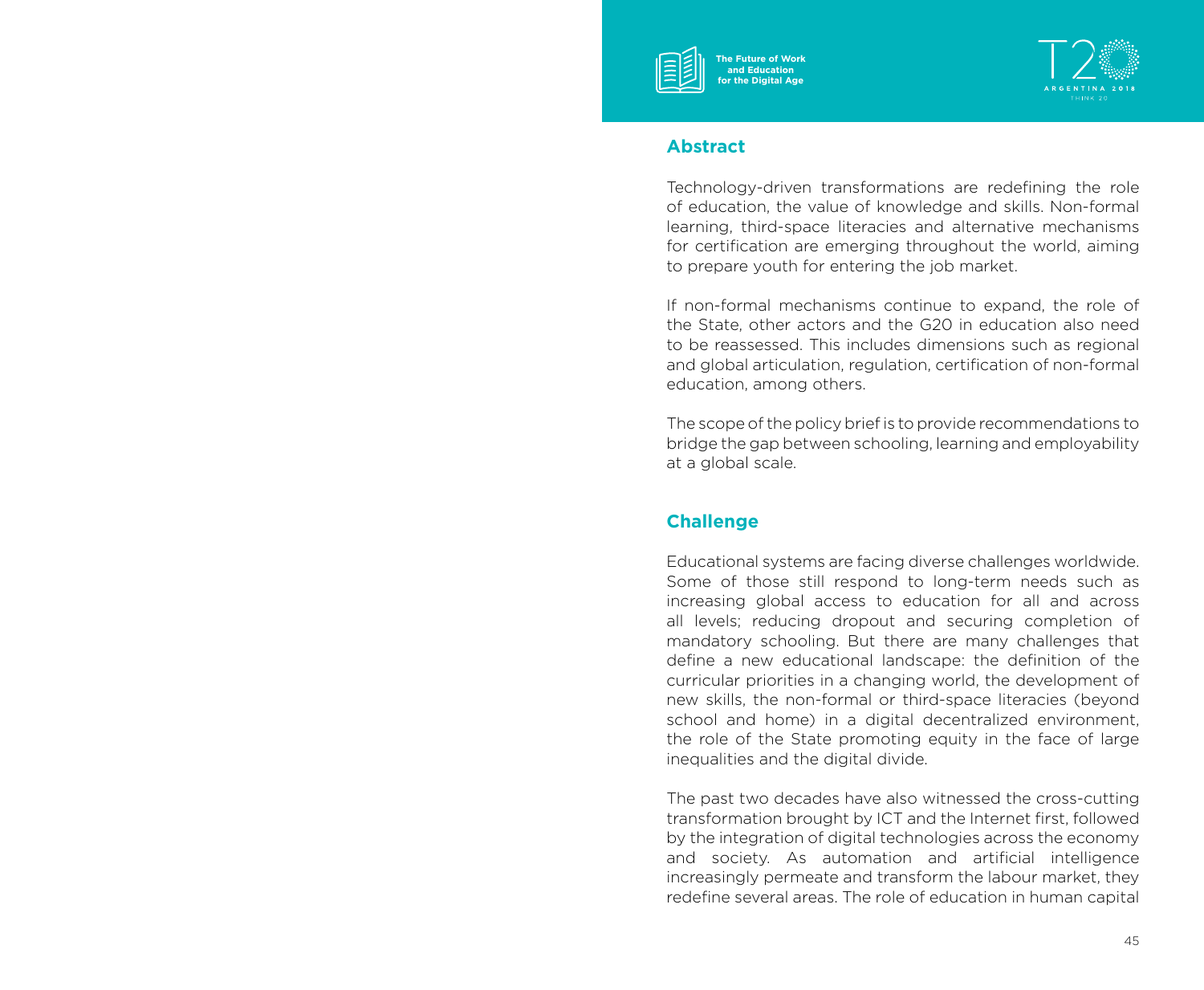

formation (World Development Report, 2018, p.40), is one of those, along with the structure, institutions and mechanisms that have been in place for addressing societal needs.

Across every region and regardless of countries' Human Development Index (HDI) or the Gross Domestic Product (GDP), knowledge, skills, learning and schooling are being redefined. Knowledge has an increasing value as a currency; however, its relevance is linked to what an individual is able to do with that knowledge. Critical skills in today's society are also facing an accelerated process of relevance and redefinition.

This landscape requires to analyse and address interrelated factors as the increasing distance between formal education (i.e. at secondary level) and the labour market needs, the need to provide flexible and lifelong learning opportunities for upskilling and reskilling the workforce, as well as rethinking the relevance and future role of formal education, learning and knowledge.

In this context, non-formal learning, third-space literacies (beyond school and home spaces) and alternative mechanisms for upskilling and certification are emerging throughout the world, specially across technology-oriented areas such as coding, online services, technical support, etc. E-learning and blended learning services, as well as open educational resources and massive open courses are designed or implemented beyond formal education settings and as such, they do not necessarily issue traditional or recognized forms of certification (see Gibson et al 2015), technical or academic degree. While these models are not new, their popularity and relevance have exponentially grown. Moreover, the latter appear to be more effective than formal educational mechanisms for securing employability and preparing youth for entering a demanding and increasingly competing job market, especially in technology and ICT-related fields.

# **Proposal**

The landscape of education is much more diverse, complex and dynamic than it was when the first alternative online learning models emerged. Although some of the third space literacy examples referred to in Table 1 are initiatives oriented to benefit those who are learning in deprived environments, others are not. Therefore, it is important to assess and understand if those opportunities can be considered as alternatives to formal education and what challenges they present for educational equity. The changing landscape briefly described here requires a redefinition of the role of the State and other actors in educational policy-making to guarantee an expanded vision of the right to education beyond formal and traditional learning.

Are these alternative forms of learning a threat in terms of equity and established educational traditions or an opportunity for expanding the right to education? Should the State use, control, regulate or replace new institutions that provide learning opportunities beyond the traditional context of education? How can the State guarantee educational quality in this context?

How should the State support these emerging opportunities of third space literacies as platforms that can upskill individuals without diminishing/affecting the role developed by existing formal education institutions?

# **Vision 1.a**

*These alternative forms of learning have the potential to facilitate innovation across the educational system and to close the gap between learning, schooling and employability. The State should expand what today is conceived as "educational system"; promote new collaborative, open policies and discussions gathering all stakeholders. G20 has the potential to act as an articulator, leading the process and promoting*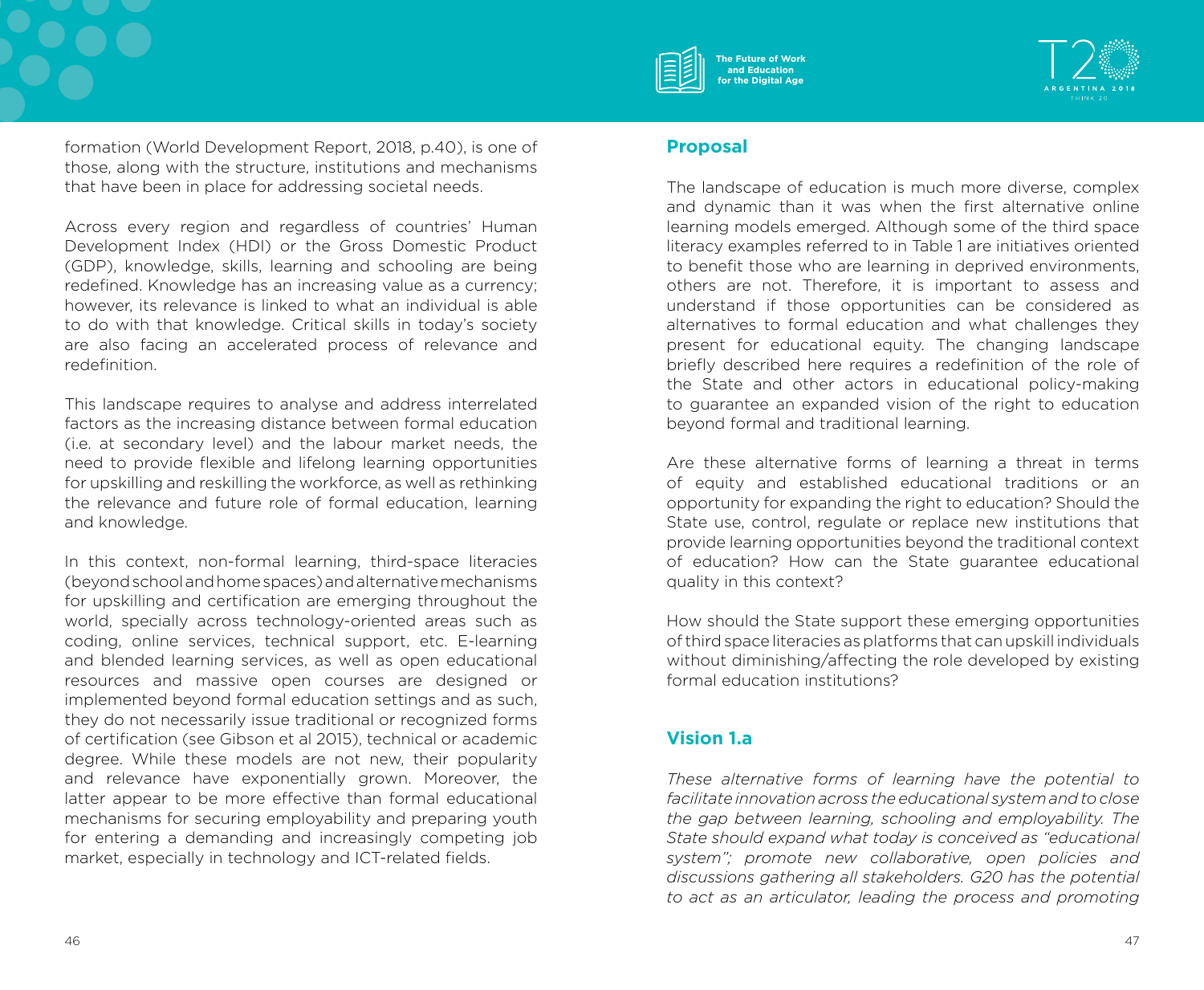

*the adoption of holistic and comprehensive policies in this new landscape.*

# **Recommendation 1.a**

What is at stake is significant. According to McKinsey , "the global economy could face a potential surplus of 90 million to 95 million low-skill workers and a shortage of about 38 to 40 million high-skill workers by 2020"1 . It we take those figures into account, it is critical to facilitate, support and promote the diversification of learning, upskilling and reskilling opportunities along with flexible certification mechanisms. This requires a holistic approach focused on formal and nonformal education alike, -including but not limited- to promote a higher degree of harmonization of educational systems on a global scale and to foster the development of internationally recognized accreditation mechanisms for informal and non-formal education opportunities<sup>2</sup>. G20 could encourage international organizations and national governments to provide more flexible ways of recognizing prior qualifications regardless of where they were developed.

Exploring the potential of alternative learning models for raising human capital, upskilling and reskilling the workforce, requires all actors -from the State to private companies, civil society and academia- to discuss their respective roles; to generate quality-learning opportunities for acquiring new and market-related skills and knowledge; and to recognize new forms of learning that can eventually enrich future formal and informal education.

No single actor has neither the capacity nor the resources to address these issues by itself. Moreover, there is a clear risk of having obsolete educational systems unable to respond to societal needs, along with a growing number of low quality or unregulated training opportunities. From this perspective, exploring alternative forms of learning demands adopting novel models of accountability, monitoring and ensuring quality as a way to reconceptualise educational policy.

The State can still play a key role in leading this process, facilitating and opening up its mechanisms and structures to include alternative models. Educational policy-making would need to assess whether regulatory mechanisms that respond to formal instruction would be suitable for alternative learning opportunities. This implies working with the "third space" in education (beyond formal school and home). The State could offer, promote and encourage the adoption of platforms, resources, courses and certificates. This more flexible understanding of what is conceived as education could be a valuable opportunity to expand learning possibilities for the population. The role of public entities should not be limited to "producing" contents, but making them available for a larger sector of the population. The State should redefine its role by mixing production of digital education, buying author rights of digital content to ensure equity and public access, and define long-term dynamic strategies that create platforms to circulate new forms of education and certification.

One of the key challenges is how to ensure that resources provided by the State as an expanded form of public digital education are high-quality and also relevant to support knowledge and skills development that address labour market needs. Top-down (e.g. government quality or certification agencies) but also bottom-up (e.g. employers' associations, alumni association among other forms of crowdsourcing accountability) mechanisms of credibility and transparency are needed.

<sup>1</sup> Sebastien Turbot, *Education to Employment: Boost Skills, Bridge the Gap*, 2018, [Website] https://www.forbes.com/sites/sebastienturbot/2016/01/28/education-employment-skills-gap/#43ecb0c7641b (accessed the 13th May 2018).

<sup>2</sup> For more information see T20 (2017) *Solutions for the G20,* [Website] http://www.t20germany.org/wpcontent/uploads/2017/07/20\_Solutions for-the G20 17-7.pdf (accessed the 19th June 2018).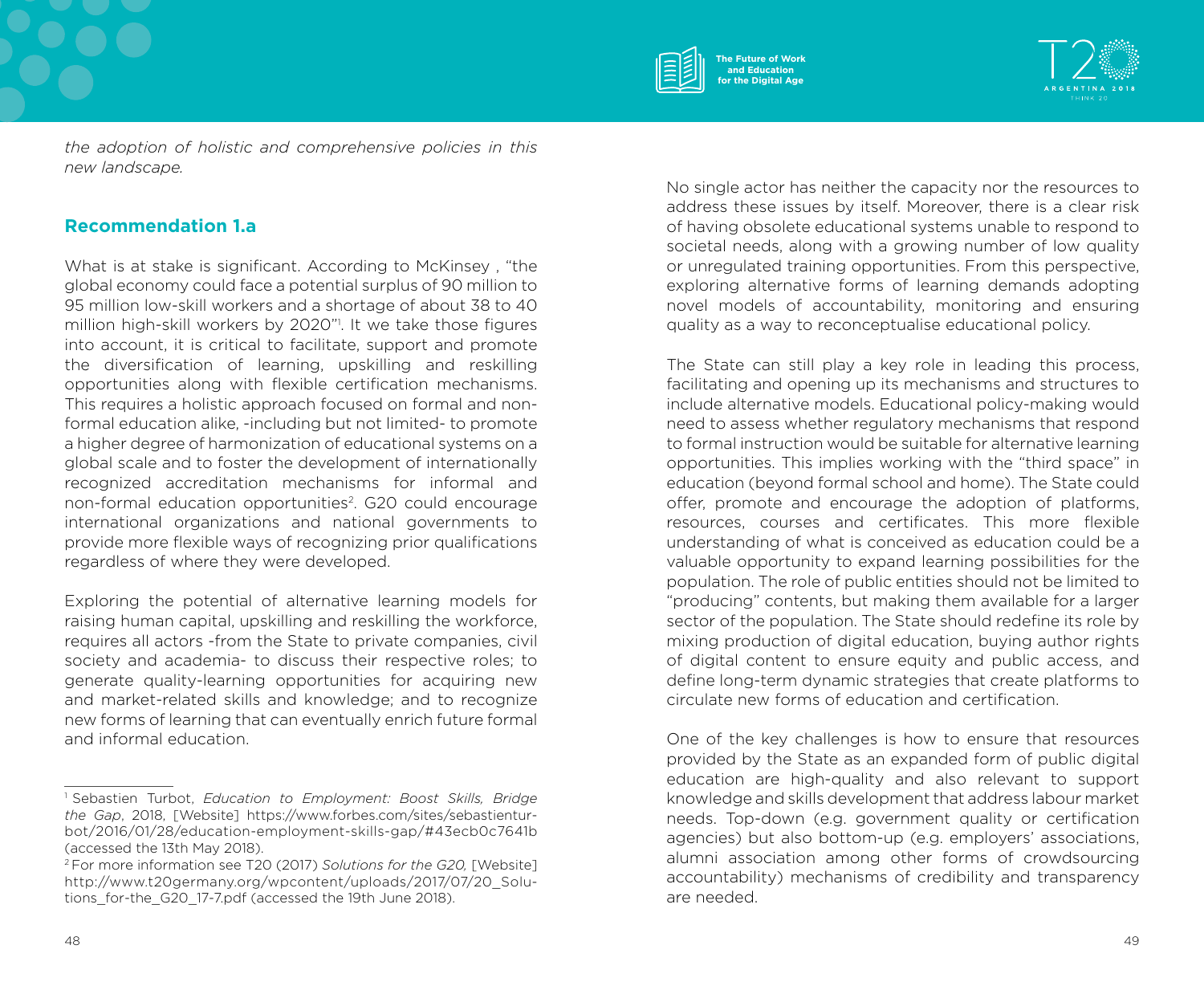

### **Vision 1.b**

In the 21st century it is essential to develop a broad set of skills and competencies. Flexible learning opportunities can respond to this need and easily adapt to a changing job market and rethink the role of education in an increasingly complex society. What kind of curricular vision and priorities should be promoted?

#### **Recommendation 1.b**

Broadly speaking but particularly in the most conservative educational models, most learning experiences have been primarily focused on the acquisition and memorization of contents (discipline-based), which only offer a reduced dimension of learning experience. Only if a broader perspective is adopted, it will be possible to include a larger set of capabilities which play a critical role in terms of employability as well as an opportunity to enhance a more democratic citizenship.

Today's formal education should learn from the flexibility and adaptability that informal learning offers, otherwise the risk of obsolescence is significantly high. At the same time, informal learning is fragile and tends to be private-driven. The



**The Future of Work and Education for the Digital Age**

State should explore different paths to institutionalize new learning environments and to promote the principles of equity and inclusion in particular for securing quality educational interventions for underserved and under-skilled communities, as well as for youth who are outside formal education systems as stated by the work of the T20 in the area (T20, 2017).

At least, two possibilities should be explored simultaneously. For one side, it is required to diversify the public offer of educational resources and self-administered learning experiences in order to go far beyond the formal settings. On the other side, it is necessary to assess how the formal system promotes, updates and recognizes the so called 21st century skills in the curricular frameworks and implementation resources (platforms, courses, printed books, teachers' guides and training, etc). Additionally, it is critical to promote continuous skills development and a dynamic redefinition of curricular priorities in a changing world. Curriculum areas of ministries of education play a key role in this chapter.

# **Vision 1.c**

It is time to adopt new parameters and tools for validation and recognition. It is necessary to move away from traditional forms of classifying and certifying learning (formal, nonformal, informal) $3$  towards new ways of valuing learning.

# **Recommendation 1.c**

"Formal" and "informal learning" should gradually evolve and transition towards mechanisms that help us understand the difference between "learning to live" and "learning to

<sup>&</sup>lt;sup>3</sup> For more information on formal, non-formal and informal learning see Patrick, W. (2010). *Recognising non-formal and informal learning outcomes, policies and practices: Outcomes, policies and practices* (Vol. 2009, No. 35). OECD publishing.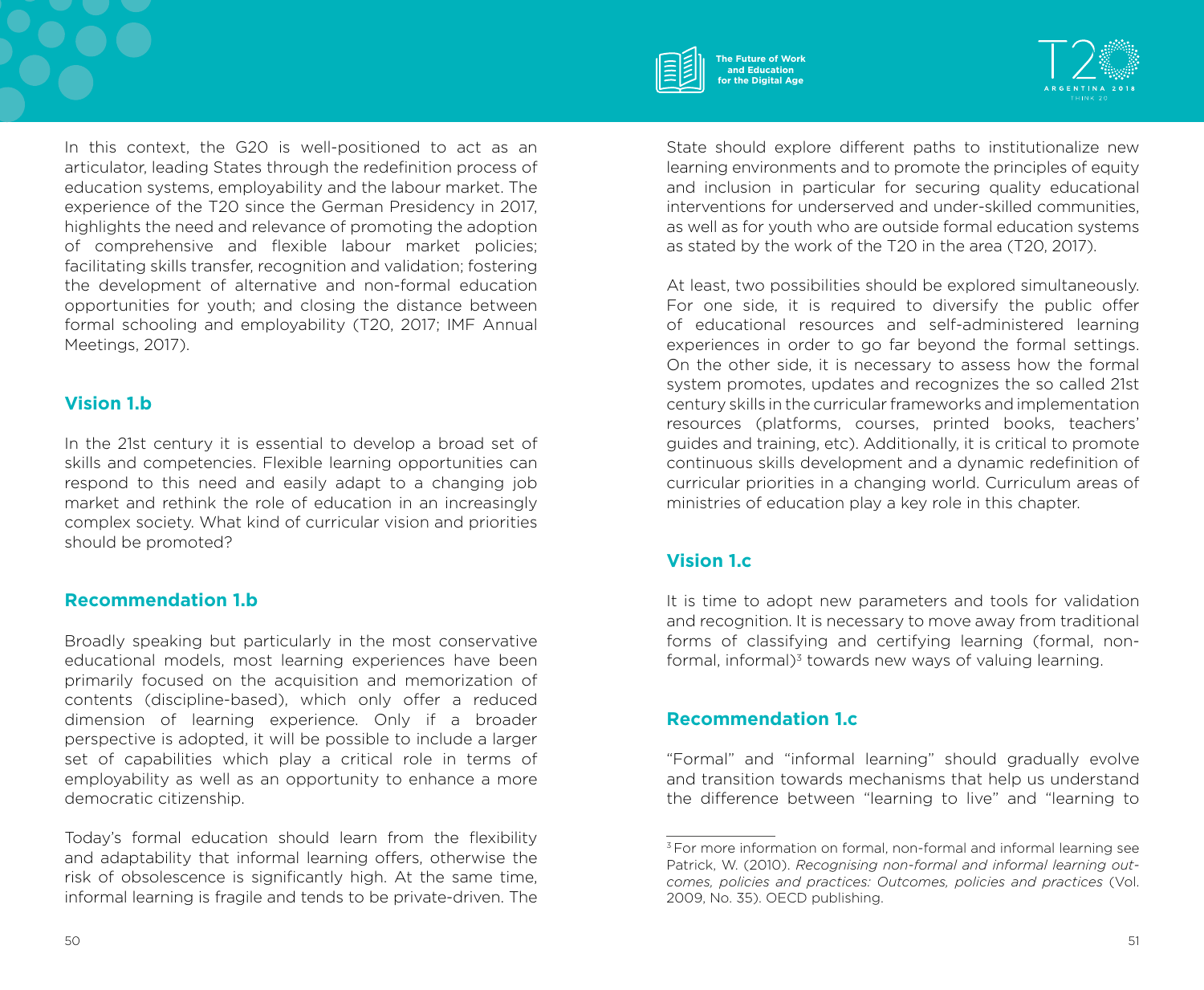

earn a living" set of skills. From this perspective, secondary and postsecondary education can be shaped more closely to specific employment outcomes (i.g. work-study programs, early job-oriented counselling, internships, and apprenticeships). Rather than distinguishing between critical and non-critical capacities (e.g. 21st century skills are usually considered as valuable capacities), the emphasis could be placed on what kind of learning experiences is able to reinforce learners' employability level (regardless if s/he is a student or a worker). This could also show how learning experiences are able to improve learners' working opportunities. Having this in mind, alternative and more flexible credentialing and licensing tools can be issued regardless of the settings in which learning happens. This can enrich contexts, and encourage flexibility and mobility of those who want to acquire a new knowledge/skill without sacrificing its recognition.

### **Vision 1.d**

*Third-space literacies and alternative learning models have the potential to enhance innovation in education for the digital age. However, this can only be achieved if education inequalities are addressed. Digital education offers a path towards that goal.* 

# **Recommendation 1.d**

Education as a basic human right requires having access to the same -at least basic- learning opportunities for all individuals across the globe (World Development Bank, 2018). Education enables societies to reduce inequalities, raise human capital and promote social mobility. Equality is enshrined in the scope of education, as well as the main pillar for the role that the State has played in it. While access to critical knowledge generates wealth and potentially increases economic opportunities, its lack of, generates exclusion and dependence.

'Third space literacies' are generally defined as the area between official curriculum and informal knowledge, with skills and dispositions brought in from outside culture (Potter and McDougall 2017). Alternative and non-formal models in education are likely to increase inequalities by favouring a few while affecting others. As the *Matthew effec*t indicates, those already advantaged are more likely to benefit first and most from additional resources. For instance, during the first years of expansion of MOOCS, evidence suggests that the most active learners (as well as those who completed the courses) were those who had previous academic degrees or were already enrolled in university. Similarly, as it was documented during the emergence of open courses at OCW MIT in the previous decade (DeMillo, R. A., & Young, A. J., 2015), those who had already had access to education and/ or to the required "social capital" were those who benefitted the most when knowledge became open and available (Losh, E., 2014).

At large, many countries and regions are in a situation of profound education inequality that negatively impacts their possibilities to reach quality education. The expansion of learning through digital tools can favour -first and foremostthose who have the access to technical infrastructure (Internet access, digital skills, etc.) as well as to 'social capital' needed to pursue their own learning interests or needs. In order to overcome these learning inequalities, it is essential that public and private entities create regional alliances to promote and enable not only access to digital basic resources (connectivity and devices), but also the needed proficiency to use digital platforms and online resources. G20 should continue the push to enhance international efforts to develop accredited non-formal education, providing accelerated learning opportunities for youth who are not eligible for formal schooling (T20, 2017).

Hence, it is important to adopt comprehensive and flexible approaches that provide basic access to resources -technological, digital and educational-, and also foster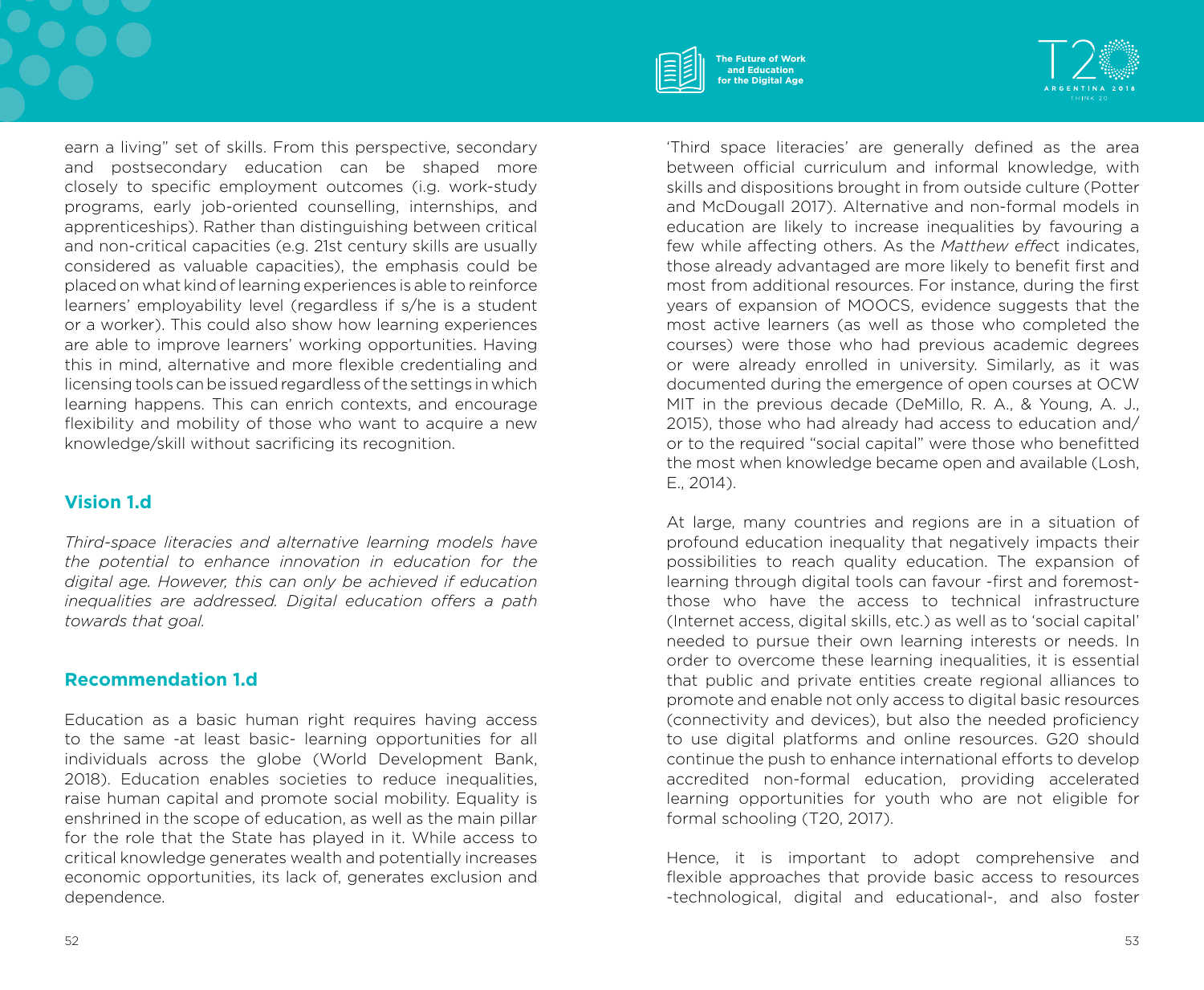

the development of metacognitive capacities of learners, enabling them to pursue and develop their own learning. Otherwise the risk is -once again- to benefit only a few who are probably in a better condition to develop their own lifelong learning strategies.

# **References**

1. DeMillo, R. A., & Young, A. J. (2015). Revolution in higher education: How a small band of innovators will make college accessible and affordable. Mit Press.

2. Eliana Osborn, "Edublocks" Could Change How We Learn by Adapting Bitcoin Model to Continued Education,2018 [Website], https://www.goodcall.com/news/edublockschange-learn-adapting-bitcoin-model-continuededucation-06554 (accessed the 13th May 2018).

3. Gibson, D., Ostashewski, N., Flintoff, K., Grant, S., & Knight, E. (2015). Digital badges in education. Education and Information Technologies, 20(2), 403-410.

4. IMF Annual Meetings (2017). *Group of Twenty G-20 Report on strong, sustained and balanced growth*, [Website] https://www.imf.org/external/np/g20/pdf/2017/100617.pdf (accessed the 19th June 2018).

5. Losh, E. (2014). The war on learning: Gaining ground in the digital university. MIT Press.

6. Macià, M., & García, I. (2016). Informal online communities and networks as a source of teacher professional development: A review. *Teaching and Teacher Education*, *55*, 291-307.

7. Patrick, W. (2010). *Recognising non-formal and informal learning outcomes, policies and practices: Outcomes, policies and practices* (Vol. 2009, No. 35). OECD publishing.

8. Sebastien Turbot, Education to Employment: Boost Skills, Bridge the Gap, 2018, [Website] https://www.forbes.com/ sites/sebastienturbot/2016/01/28/education-employmentskills-gap/#43ecb0c7641b (accessed the 13th May 2018).

9. T20 (2017). *Solutions for the G20,* [Website] http://www. t20germany.org/wpcontent/uploads/2017/07/20\_Solutions\_ for-the\_G20\_17-7.pdf (accessed the 19th June 2018).

10. World Bank (2018). *World Development Report 2018: Learning to realize education promise*. Washington DC: World Bank. doi:10.1596/978-1-4648-1096-1. License: Creative Commons Attribution CC BY 3.0 IGO.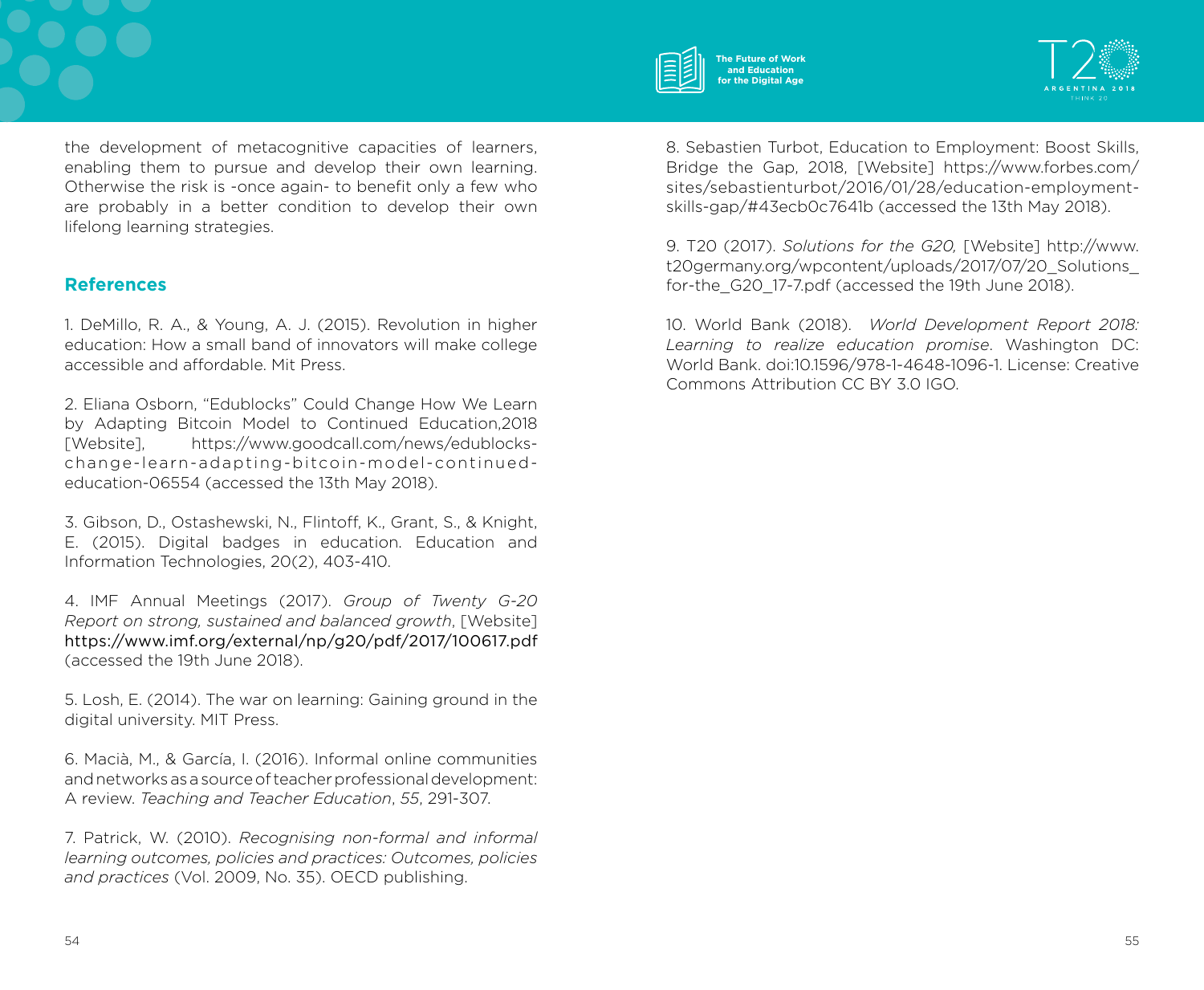



# **Appendix**

#### **Table 1.**

There is an increasing variety and number of third space literacies, digital and/or non-formal learning opportunities. The cases mentioned below, represent well known examples and alternative opportunities for training, upskilling and certification.

- **• Digital and/or non-formal learning or training opportunities:** there is an emergence of alternative forms of learning which run parallel to the formal education. They offer different venues for learning and skilling, going from experiences that take place outside formally structured, institutionally sponsored, classroom-based activities (Macià & García, 20164). Some remarkable examples worldwide are: Agastya International Foundation **(India),** School 42**5 (France**  and USA), Alison<sup>6</sup> (Ireland), Distance Learning in the Amazon Forest **(Brazil),** Generation you employed **(several countries)**, Jóvenes a Programar **(Uruguay),**  Coursera, Udacity, SkillShare, Lynda and similar **(online).**
- **• Social (peer-based) recognition of uncertified knowledge:** These alternative certificates represent different forms or indicators of an accomplishment,

skill, competency, or interest. They can be used to represent online and offline achievements, communicate successes, or mastering certain skills. They can support learning that happens beyond traditional classrooms such as alternative and flexible credentials that substitute traditional certification, demonstrated outcomes / validated competencies that are tailored to the desired output from a variety of learning contexts. They provide a reputation framework for peer validation, capturing technical skills along the path of program completion, document the learner's ability to use a piece of equipment or demonstrate knowledge of a particular topic. Badges, for instance, are becoming novel currencies that provide verified, specific information from trusted sources about the skills, competencies and knowledge. Samples are: Open Badges, Blockcerts, Edublocks, etc<sup>7</sup>.

<sup>4</sup> Macià, M., & García, I. (2016). Informal online communities and networks as a source of teacher professional development: A review. Te*aching and Teacher Education, 55, 291-307.*

<sup>&</sup>lt;sup>5</sup> 42 is a free of charge computer training program, open to anyone -whether they possess an academic degree or not-. Candidates are selected through a highly competitive selection process. Students have a leading role in their learning experience through project-based learning challenges. For more information visit www..42.fr (accessed the 13th May 2018).

<sup>&</sup>lt;sup>6</sup> Alison provides over 1,000 free courses to eleven million registered learners over the world, reaching 1.5 million graduates of its courses. Alison offers free learning, certification, learning management and publishing to anyone interested. For more information visit www.wise-qatar.org/sites/default/files/2018\_wise\_awards\_brochure.pdf (accessed the 13th May 2018).

<sup>7</sup> The Institute of the Future and ACT Foundation shred their view on how employee-centered learning might look like. The concept involves Edublocks -one-hour chunks of learning from virtually any source or context. These blocks are held in individual accounts. Learners can share and trade these Edublocks once acquired using some a cryptographic system (like the digital currency Bitcoin).

Eliana Osborn, "Edublocks" Coul*d Change How We Learn by Adapting Bitcoin Model to Continued Education, 2018 [Website], https://www. goodcall.com/news/edublocks-change-learn-adapting-bitcoin-model-continued-education-06554 (accessed the 13th May 2018).* 

Grech, A., & Camilleri, A. F. (2017). Blockchain in Education (No. JRC108255). Joint Research Centre, Seville site publications.jrc.ec.europa.eu/repository/bitstream/JRC108255/jrc108255\_blockchain\_in\_education%281%29.pdf (accessed the 15th May 2018).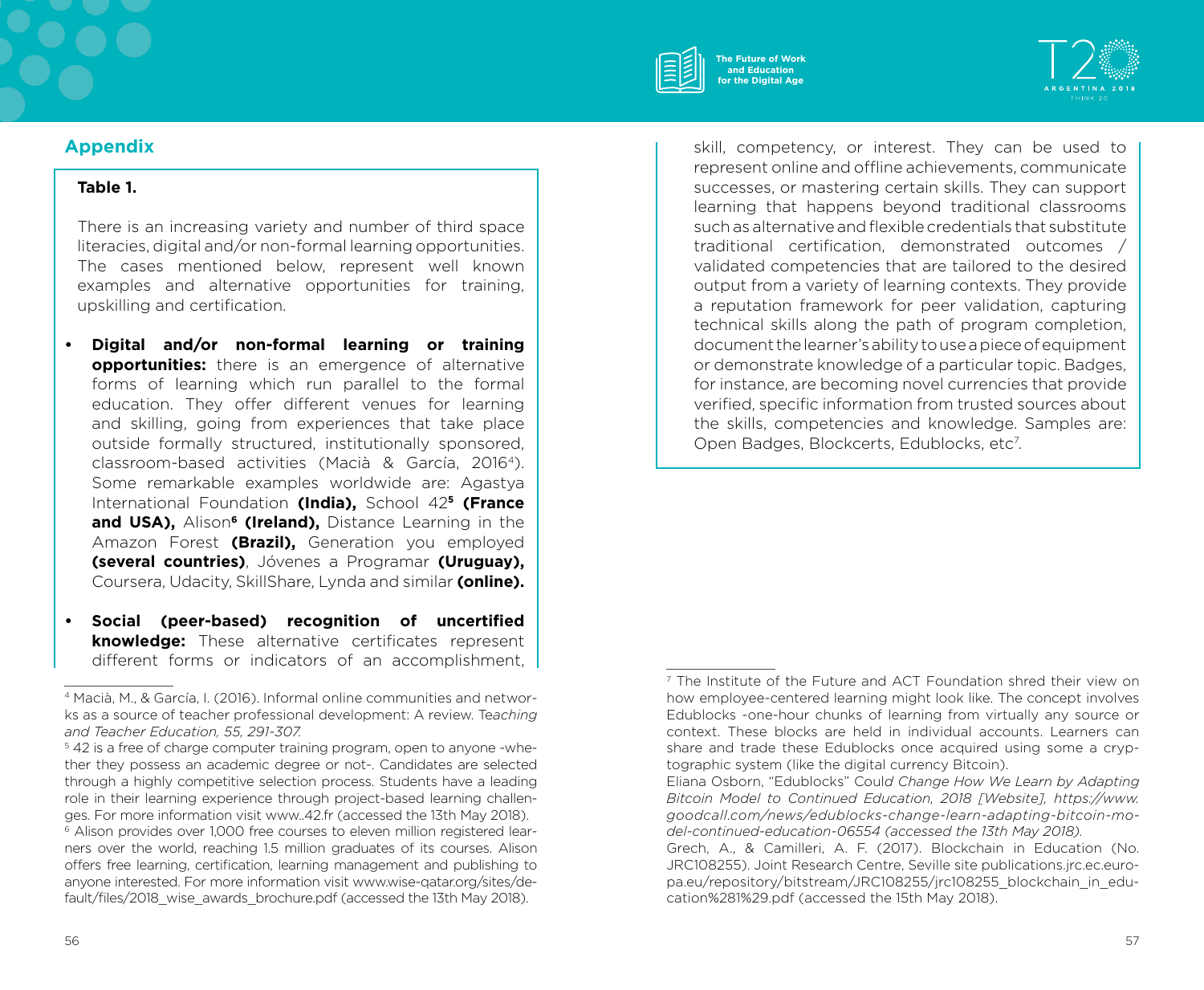

Bridging the Education-Workforce Divide: Strategies to Meet Ever Changing Needs and Mitigate Future Inequalities

**Claudia Costin** (Getulio Vargas Foundation) **Allan Michel Jales Coutinho** (Getulio Vargas Foundation)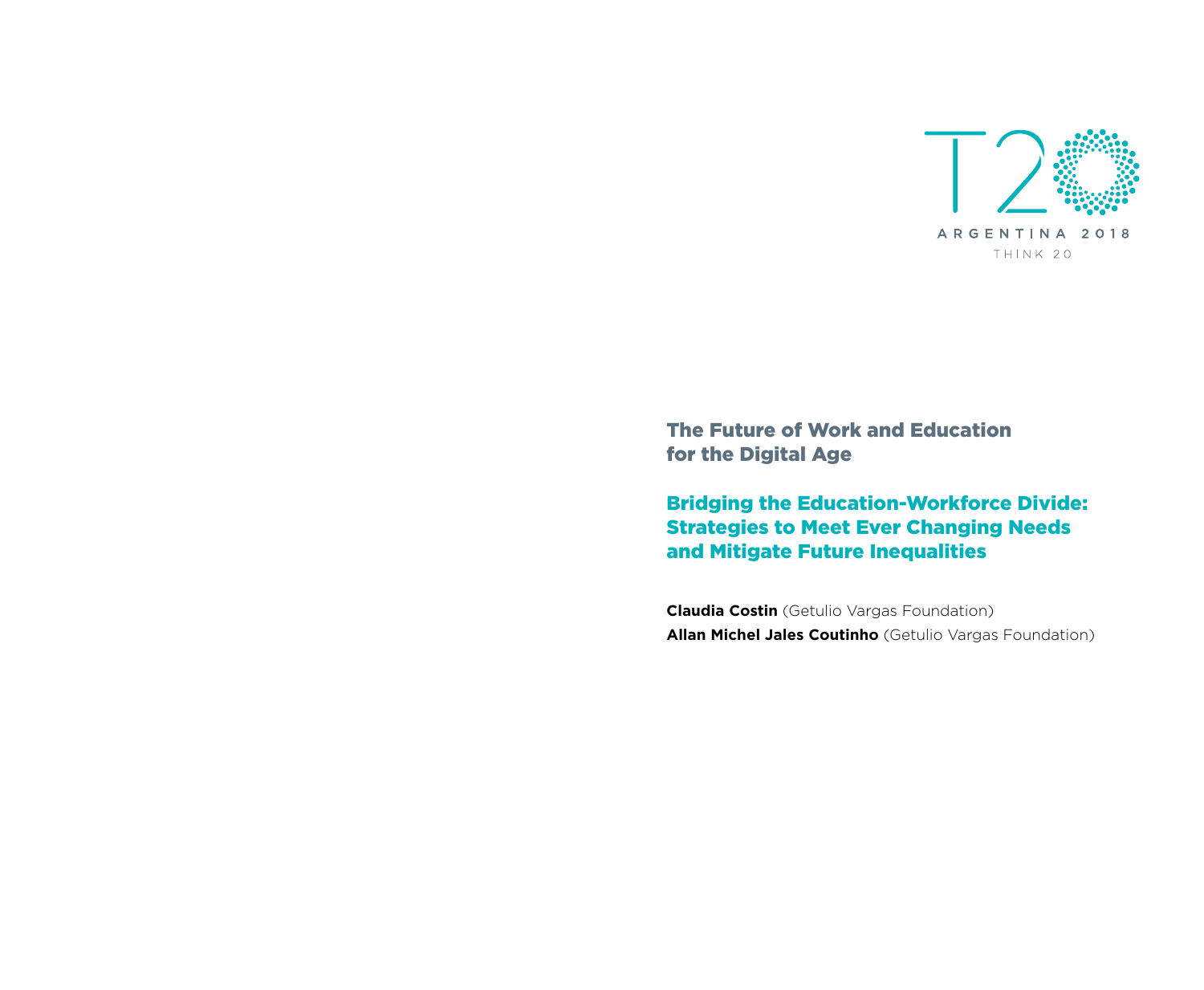



### **Abstract**

To build the workforce of the future and diminish future inequalities within and among countries, educational systems must close the Education-Workforce Divide. In other words, they must integrate unforeseeable social and work demands into schools' practices and resources to ensure that students, especially those from impoverished backgrounds, develop the skills<sup>1</sup> to participate in their local and national economies and democracies. In this context, equal emphasis must be allocated to competency based curriculum reforms, teacher professional development and evaluation mechanisms in order for G20 countries to timely and equitably bridge the Divide and meet the needs and aspirations of the children of the future.

# **Challenge**

Recent G20 communiques of 20172 have addressed key issues related to the future of work, specifically issues related to digital innovations and labor market transformations. Yet, little attention has been given to supply mechanisms responsible to build the needed competencies and skills to address the volatile, uncertain, complex and ambiguous transformations in labor markets and society as a whole: school systems.

To bridge the Education-Workforce Divide and mitigate future inequalities, supporting functions must be in place to tailor and improve curriculum redesign processes and teacher professional development at all levels of education across G20 countries. Such mechanisms must be implemented to support the work of teachers and provide children and youth with opportunities for deep learning and skills development as part of students' basic school life cycles.

<sup>&</sup>lt;sup>1</sup>We refer to skills as the set of cognitive and social emotional attributes that one person develops over the life cycle to successfully perform activities, complete tasks and contribute to society either collaboratively or individually.

<sup>2</sup> http://www.g20-insights.org/policy\_area/future-of-work/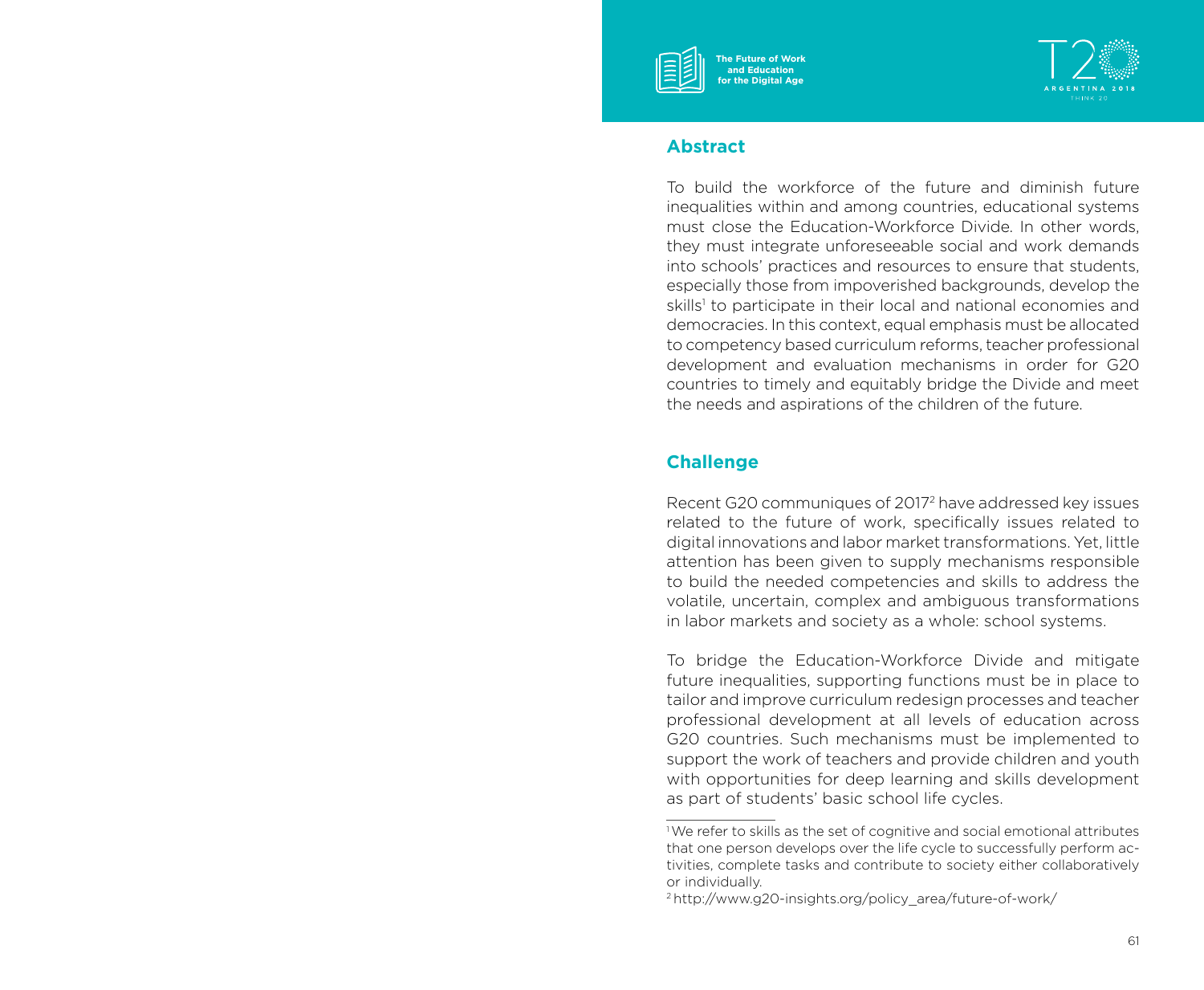

On one hand, with comparative data from instruments such as PISA (Programme for International Student Evaluation), one can observe that many nation-states are still learning to implement the needed reforms and compensatory measures to create malleable school environments where children are able to learn, build, and, most importantly, apply basic and high order cognitive, as well as socioemotional skills, to solve complex problems in unfamiliar settings.

For instance, an average of 28% of students in OECD countries are only able to solve straightforward collaborative problems (Guria 2016), which may hinder their ability to elaborate on the multifaceted problems of today's world and build solutions for these problems at work and in their communities. Likewise, since 2009, the proportion of students who attain the basic level of proficiency in reading, which are key to comprehend the world, communicate effectively and develop other competencies, has stagnated in member countries comprising the Organization for Economic Cooperation and Development (OECD) (Guria 2016). Lastly, the data also points out to the fact that socioeconomic status across countries can be predictor of achievement (OECD 2016). This suggests that schools systems have not fully created nurturing environments for skills development and that schooling is not matching the needs of many populations to build and hope for a better future.

On the other hand, technological changes promote labor market disruptions that widens the very Education-Workforce Divide, creating further challenges for democracies as a result of higher inequality rates (International Labour Organization, 2018).



**The Future of Work and Education for the Digital Age**

Although it is unclear how much disruptions one must expect from these shifts, certain estimations point out to a 60 per cent job automatization by 2030 (Balliester & Elsheikhi, 2018).

The Education-Workforce Divide currently affects youth and children and may become a greater pressing issue for G20 countries in years to come. The global youth unemployment rate was 13.1 percent in 2017 (International Labor Organization, 2017), and three out of four youth who were employed worked in the informal economy (International Labor Organization, 2017), which may increase the vulnerability of the poor due to a paucity of safety nets (World Bank, 2013, p. 129). Moreover, according to International Labor Organization estimations, more than one-fifth of youth are not employed or developing any kind of educational or training activity (ILO, 2017). Together with unmalleable school systems and rapidly market changes, such estimations may skyrocket and create unforeseeable social and economic challenges for G20 societies and democracies.

Recognizing that labor market disruptions will continue to shape G20 economies, that the transition from school to work may become increasingly difficult, and that policymakers have the capacity to craft educational policies to support school systems to become malleable and prepare students to deal with such complexity, this policy brief draws recommendations for G20 countries to tailor and improve curriculum redesign processes, teacher professional development and evaluation mechanisms. These are three key policy areas that, altogether, may support G20 countries to support educational systems become more malleable, narrowing the Education-Workforce Divide and providing children and youth with high-quality resources for skills development during their basic school life cycle.

# **Proposal**

Basic education is one of the few paths that vulnerable children have out of poverty (World Bank 2013). Thus, G20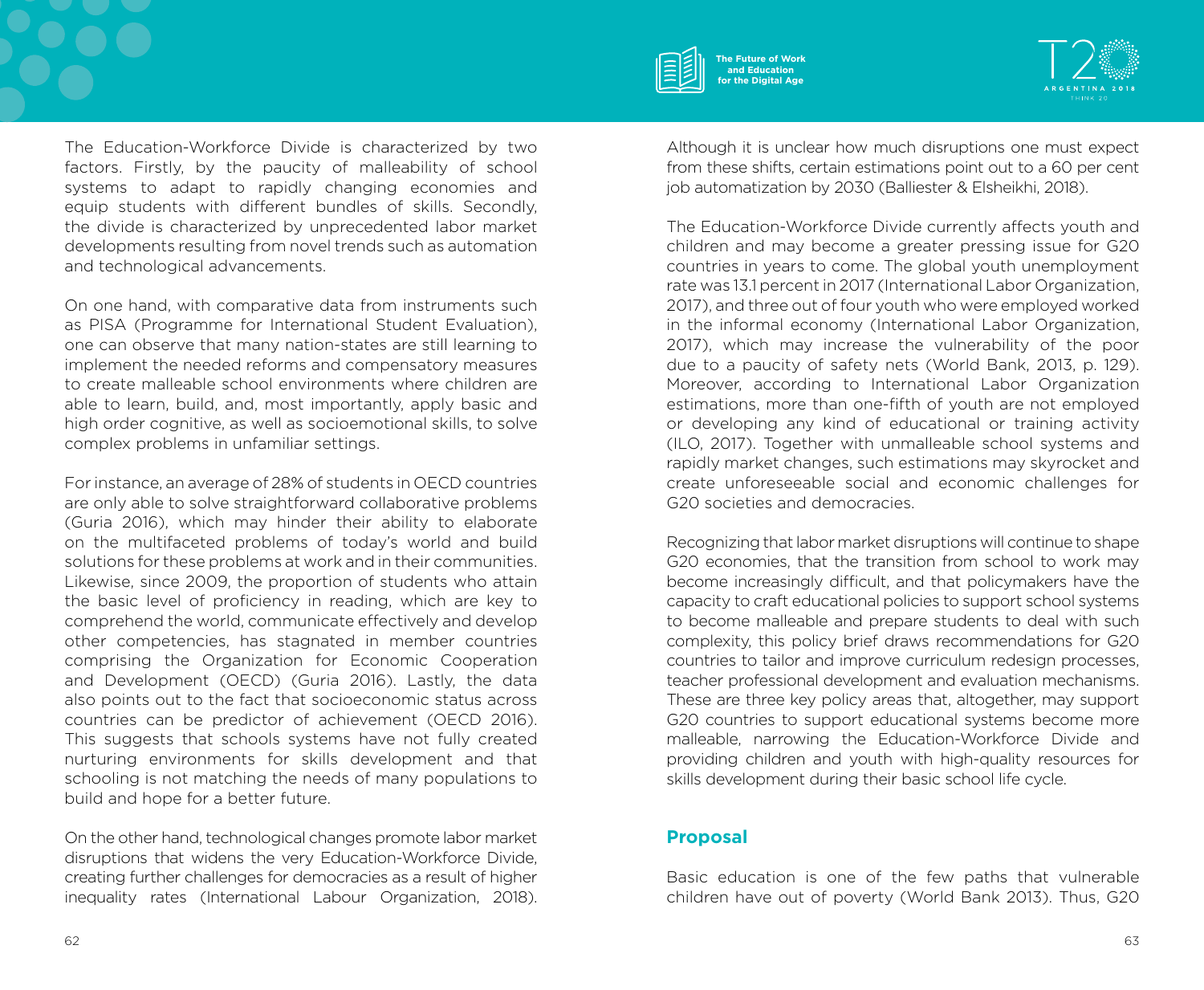

countries must ensure that children and youth, especially vulnerable ones, have opportunities to acquire and develop different bundles of skills for citizenship and work during Early Childhood, Primary and Secondary Education. To accomplish this, it is pivotal that school systems become malleable to societal and market signals and prepare students to contribute to the development of their communities civically and economically.

It is in this context that curriculum reform and teacher professional development become central to close the Education-Workforce Divide. With the support of highquality resources in schools - especially a curriculum that is able to develop the whole child and teacher professional development tailored to developing skills - children and youth may become more likely to deal with the complexity of today's and tomorrow's world and actively contribute to the advancement of G20 economies and democracies.

On one hand, the curriculum establishes the kinds of knowledge and skills to be mastered for civic and economic participation, as well as the types of activities that children and youth may experience during their school life cycle to develop these same skills. On the other hand, teacher professional development prepares teachers to bring this curriculum to action and foster these competencies equitably in classrooms. However, curriculum redesign processes can be treacherous and teacher professional development mechanisms diverse, which may not always lead to the expected outcomes. Moreover, incongruent and divergent evaluation mechanisms may hinder the process of collaborative learning across G20 countries.

Consequently, supporting functions must be in place to guarantee that curriculum is designed to avoid content overload while ensuring quality content and equitable implementation, in addition to timely meeting society's social and economic needs. Moreover, teacher professional development must be aligned with national and subnational

curricula, providing teachers with time, teaching resources and space for collaboration to hone teaching practices that can truly enhance and shape students' knowledge and skills, in addition to evaluation mechanisms that can inform such practices across G20 countries.

#### **Vision for School Malleability: Aligning and Fostering Curriculum Redesign Processes, Teacher Professional Development and Evaluation Mechanisms.**

As pointed out by the challenge section of this policy brief, labor markets, technological and societal advancements are ever changing. For school systems across G20 countries to truly support the development of students, it is pivotal G20 countries create curriculum committees and assign them to each International Standard Classification of Education (ISCED) level, specifically levels 0-3, which corresponds to Early Childhood, Primary and Secondary Education. ISCED Curriculum Committees should work in partnership with teachers, labor unions and the education sector and convene periodically to ensure that they are providing a cohesive educational experiences for skills development and learning across all levels of education.

To institutionalize this work, these committees must be set permanently within the Ministries of Education. Each ISCED Curriculum Committee should have sub-committees responsible for at least one stage of the institutional learning cycle, which allows for ongoing learning. This cycle is comprised of: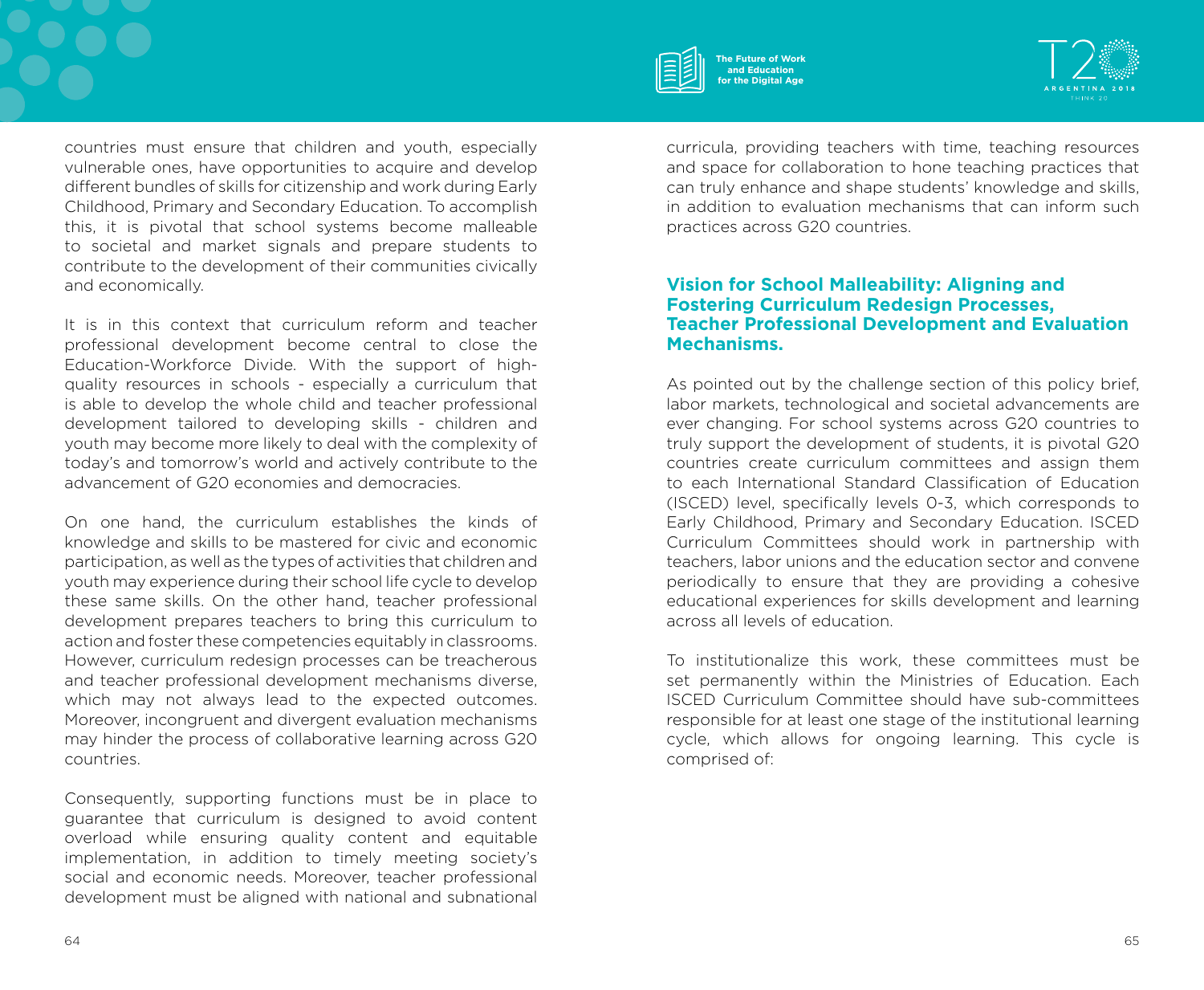



# **Learning Cycle Model**



1) Mapping, benchmarking, curating and designing curriculum;

2)Implementing curriculum and teacher professional development initiatives;

3)Evaluating curriculum and teacher professional development initiatives.

Successful models of implementation, accounting for countries' contexts, could be documented and shared as part of G20 approach to skills policy development along the years. Below, we describe how these ISCED level subcommittees could operate to support school systems to become more malleable and meet the needs of students entering school systems.

#### **1. Mapping, benchmarking, curating and designing curriculum:**

Organizations such as the OECD have already identified the need to map market needs, societal and technological advancements to guide skills policy (OECD, n.d). G20 countries could benefit from this inter-ministerial strategy to inform education policy by using data from resources such as the Survey of Adult Skills (PIAAC). With the mapping of skills, the subcommittee can align the curriculum and provide opportunities for students to develop the competencies needed to successfully perform prospect jobs and contribute to societies. The subcommittee should also promote quality of curriculum content by benchmarking cases of high performing educational systems within and across G20 countries. Finally, it should curate the curriculum to avoid content overload, allowing for differentiation and cohesion across all levels of education.

#### **2. Implementing curriculum and high quality teacher professional development:**

After mapping current market and societal demands and upon the design of each ISCED level curriculum, one possible approach to conduct this effort is to implement the curriculum within each ISCED level of education through a step-by-step approach. This may give educational systems the opportunity to learn from experimental iteration $3$  and improve upon their own experiences, providing schools and teachers with space, resources and training to effectively enact the curriculum into classrooms.

Each ISCED level subcommittee responsible for implementation could select and comprise a working group of high performing teachers to craft detailed lesson plan models for each subject matter, as well as interdisciplinary units, emphasizing strategies to foster deep learning and transferable skills, such as collaboration and critical thinking. Technology could be used in this context to share these

<sup>&</sup>lt;sup>3</sup> Iteration processes have been documented as a new approach to development, one that could foster state capability. Leading authors include Professors Matt Andrews and Lant Pritchett. See Andrews at all 2017 for more information on iteration.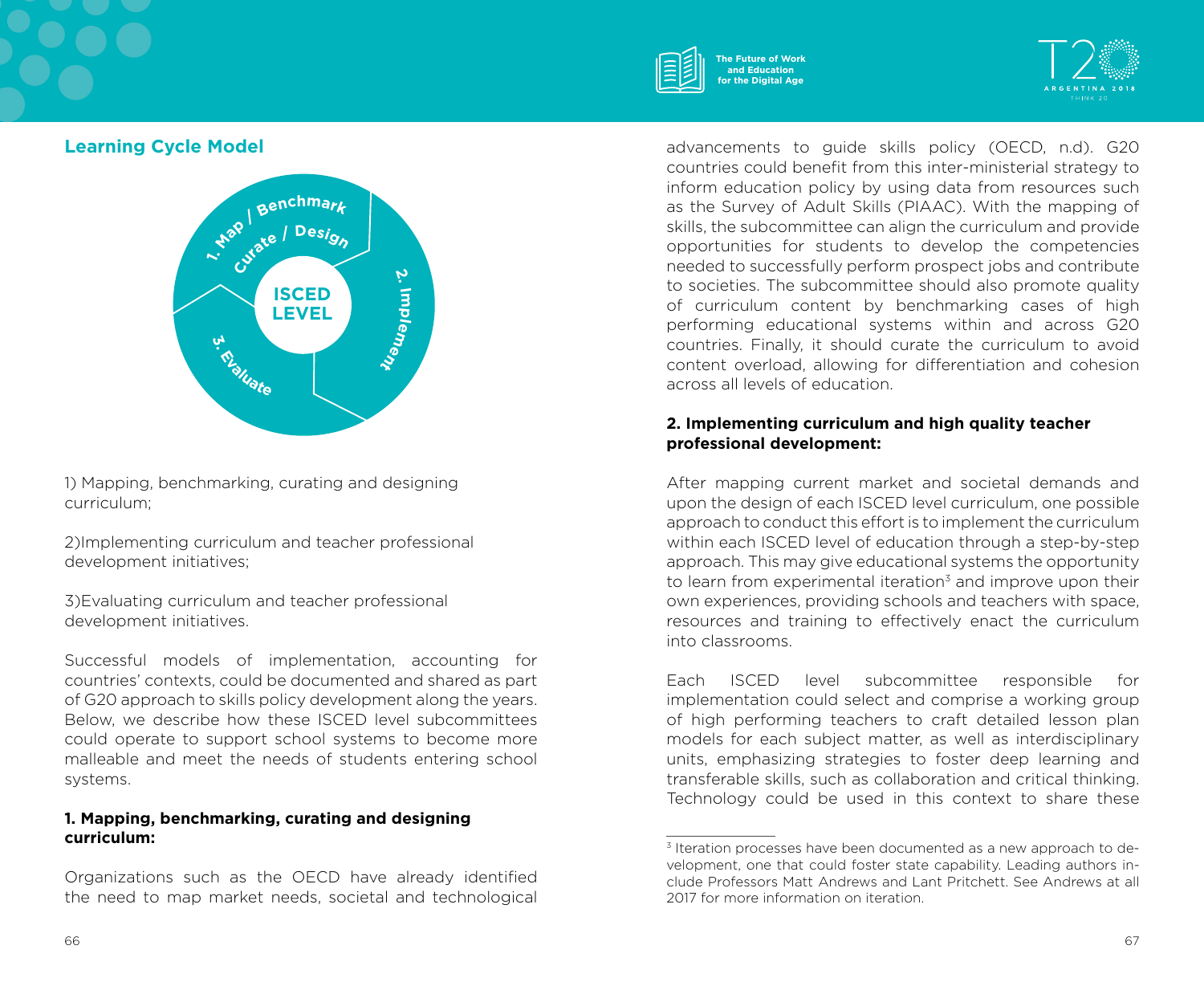



resources widely throughout the network of head teachers and educational professionals. These lesson plans would serve as resources for teacher professional development<sup>4</sup> and as inputs for classrooms, and be adapted to schools' contexts accordingly.

For example, after having a curriculum designed for ISCED level 3 - which usually corresponds to a three year educational cycle - a country could strive to close its first learning cycle within a five year time frame. The first year would serve to initiate the process of developing lesson plans and other teaching materials, whereas the last year would serve for the subcommittee responsible for evaluation analyze the outcomes of the reform and amend the curriculum, if necessary, according to new societal, educational and market needs, as follows:

| <b>(ENACTING CURRICULUM WITH TEACHER)</b>        |
|--------------------------------------------------|
| <b>PROFESSIONAL DEVELOPMENT)</b>                 |
| <b>ISCED LEVEL 3 IMPLEMENTATION SUBCOMMITTEE</b> |

| First year of imple-<br>mentation  | • working group develops lesson plans for cohort of<br>educators teaching the first year of ISCED level 3.                                                                                   |
|------------------------------------|----------------------------------------------------------------------------------------------------------------------------------------------------------------------------------------------|
| Second year of imple-<br>mentation | • cohort of educators teaching the first year of<br>ISCED level 3 participates in teacher professional<br>development and utilize lesson plans elaborated on<br>year 1 by the working group. |
|                                    | • working group develops lesson plans for the<br>cohort of educators teaching the second year of<br>ISCED level 3.                                                                           |

<sup>4</sup> Teacher professional development must contemplate a few characteristics in order to be effective: it has to be content focused, incorporate active learning as part of their pedagogy, supports collaboration, uses models of effective practice, provides coaching and expert support, offers feedback and reflection and be of sustained duration (Darling-Hammond, Hyler, & Gardner, 2017).

| Third year of imple-<br>mentation  | • cohort of educators teaching the first year of ISCED<br>level 3 continues to receive teacher professional<br>development, use and improve the lesson plans<br>developed in year 1.                                                                                                            |  |
|------------------------------------|-------------------------------------------------------------------------------------------------------------------------------------------------------------------------------------------------------------------------------------------------------------------------------------------------|--|
|                                    | • cohort of educators teaching the second year of<br>ISCED level 3 uses the resources elaborated on the<br>second year of implementation and participate in<br>teacher professional development.                                                                                                |  |
|                                    | • working group develops lesson plan for the cohort<br>of educators teaching the third year of ISCED level 3.                                                                                                                                                                                   |  |
| Fourth year of imple-<br>mentation | • Cohort of educators teaching the first and second<br>years of ISCED level 3 teachers continues to receive<br>teacher professional development, use and improve<br>the lesson plans.                                                                                                           |  |
|                                    | · Cohort of educators teaching the third year of<br>ISCED level 3 begin to receive teacher professional<br>development and use the lesson plans in their<br>classrooms.                                                                                                                         |  |
| Firth year of imple-<br>mentation  | • First cohort of students from ISCED level 3 who<br>experienced the curriculum graduate and enter<br>labor markets, tertiary institutions, etc. Summative<br>assessments and evaluations point out whether<br>desired bundle of skills and knowledge have been<br>developed in these students. |  |
|                                    | Subcommittee responsible for<br>mapping<br>technological, labor market and society needs uses<br>this data to amend the curriculum for ISCED level 3.<br>maintaining the cycle of learning.                                                                                                     |  |

|                                                                                       | Time Frame ISCED level 3                                                                                                                                                          |                                                                                                                                                                               |                                                                                                                                                                             |                                  |                                  |  |  |
|---------------------------------------------------------------------------------------|-----------------------------------------------------------------------------------------------------------------------------------------------------------------------------------|-------------------------------------------------------------------------------------------------------------------------------------------------------------------------------|-----------------------------------------------------------------------------------------------------------------------------------------------------------------------------|----------------------------------|----------------------------------|--|--|
|                                                                                       | Year 1 of<br>implemen-<br>tation                                                                                                                                                  | Year 2 of<br>implemen-<br>tation                                                                                                                                              | Year 3 of<br>implemen-<br>tation                                                                                                                                            | Year 4 of<br>implemen-<br>tation | Year 5 of<br>implemen-<br>tation |  |  |
| Working<br>Group<br>Lesson<br><b>Plans and</b><br><b>Teaching</b><br><b>Resources</b> | <b>PREPARE</b><br>lesson<br>plan mod-<br>els and<br>interdis-<br>ciplinary<br>units for<br>cohort of<br>educators<br>teaching<br>the first<br>year of<br><b>ISCED</b><br>level 3. | <b>PREPARE</b><br>lesson<br>plan mod-<br>els and<br>interdis-<br>ciplinary<br>units for<br>cohort of<br>educators<br>teaching<br>the sec-<br>ond year<br>of ISCED<br>level 3. | <b>PREPARE</b><br>lesson plan<br>models<br>and inter-<br>disciplin-<br>ary units<br>for cohort<br>of educa-<br>tors teach-<br>ing the<br>third year<br>of ISCED<br>level 3. |                                  |                                  |  |  |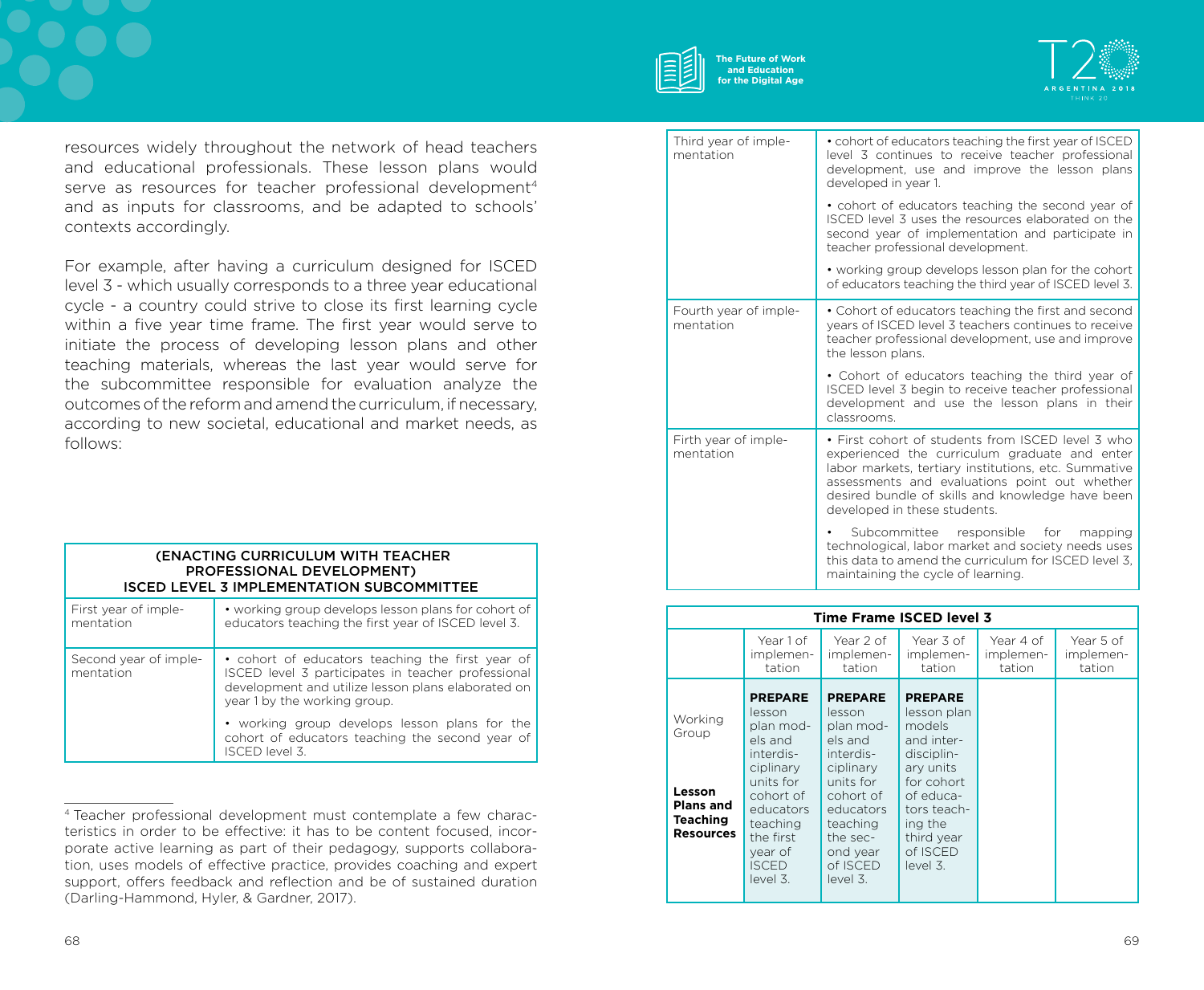|                                                                             | x | Cohort of<br>educators<br>teaching<br>the first<br>year of<br><b>ISCED lev-</b><br>el 3 receive<br>teacher<br>profession-<br>al develop-<br>ment using<br>teaching<br>resources<br>and <b>APPLY</b><br>it in class-<br>rooms | Cohort of<br>educators<br>teaching<br>the second<br>year of<br><b>ISCED</b> level<br>3 receive<br>teacher<br>profession-<br>al develop-<br>ment using<br>teaching<br>resources<br>and <b>APPLY</b><br>it in class-<br>rooms                           | Cohort of<br>educators<br>teaching<br>the third<br>year of<br><b>ISCED lev-</b><br>el 3 receive<br>teacher<br>profession-<br>al develop-<br>ment using<br>teaching<br>resources<br>and <b>APPLY</b><br>it in class-<br>rooms                              |                                                                                                                                                                                                                                                    |
|-----------------------------------------------------------------------------|---|------------------------------------------------------------------------------------------------------------------------------------------------------------------------------------------------------------------------------|-------------------------------------------------------------------------------------------------------------------------------------------------------------------------------------------------------------------------------------------------------|-----------------------------------------------------------------------------------------------------------------------------------------------------------------------------------------------------------------------------------------------------------|----------------------------------------------------------------------------------------------------------------------------------------------------------------------------------------------------------------------------------------------------|
| Working<br>Group<br><b>Teacher</b><br>Profes-<br>sional<br>Develop-<br>ment | x | x                                                                                                                                                                                                                            | Cohort of<br>educators<br>teaching<br>the first<br>year of<br><b>ISCED</b><br>level 3<br>continue<br>to receive<br>teacher<br>profession-<br>al develop-<br>ment and<br><b>IMPROVE</b><br>teaching<br>resources,<br>applying<br>them in<br>classrooms | Cohort of<br>educators<br>teaching<br>the sec-<br>ond year<br>of ISCED<br>level 3<br>continue<br>to receive<br>teacher<br>profes-<br>sional<br>develop-<br>ment and<br><b>IMPROVE</b><br>teaching<br>resources,<br>applying<br>them in<br>class-<br>rooms | Cohort of<br>educators<br>teaching<br>the third<br>year of<br><b>ISCED</b> level<br>3 continue<br>to receive<br>teacher<br>profession-<br>al develop-<br>ment and<br><b>IMPROVE</b><br>teaching<br>resources.<br>applying<br>them in<br>classrooms |
| Working<br>Group<br>Evaluat-<br>ing and<br>curating                         |   |                                                                                                                                                                                                                              |                                                                                                                                                                                                                                                       |                                                                                                                                                                                                                                                           | <b>EVALUATE</b><br>knowledge<br>and skills of<br>first cohort<br>of student<br>who expe-<br>rienced the<br>curriculum<br>through a<br>summative<br>assessment.<br>Amend cur-<br>riculum, if<br>necessary.                                          |



**The Future of Work for the Digital Age**

Instead of implementing the curriculum and closing the learning cycle, waiting for another major curriculum reform to take place, this policy brief calls upon G20 countries to amend and curate the curriculum on an ongoing basis through established working committees, using available data and evidence from iterative learning processes to guide schools as they prepare students to become skilled and informed citizens of their nation-states. Through iteration, school systems may be able to mirror the evolving societal, technological and market developments and better equip students to live in the world of today and tomorrow.

#### **3. Evaluating curriculum and teacher professional development initiatives.**

One of the greatest challenges to promote collective learning in G20 is measurement cohesion in skills policy. To comprehensively inform the debate across G20 countries, it is germane that member states come to an agreement of which framework they will use to define, monitor and evaluate skills, especially those placed in the socioemotional domain. For example, among other matters, governments have to determine whether they will focus on biometric, psychometric and experimental evaluation methods of social emotional skills, the frequency in which this data will be collected, as well as its validity and reliability mechanisms.

G20 members can collude and create an index of the types of bundles of skills that they think are most valuable to the development of their nation states and collectively support one another by providing technical expertise to establish cohesive Monitoring and Evaluation systems. This will the viable to promote collective learning as G20 members conduct their own curriculum and teacher professional development reforms and build their learning cycles. Current initiatives undertaken by the OECD and the organization Evaldesign could contribute tremendously to G20 endeavors on this matter.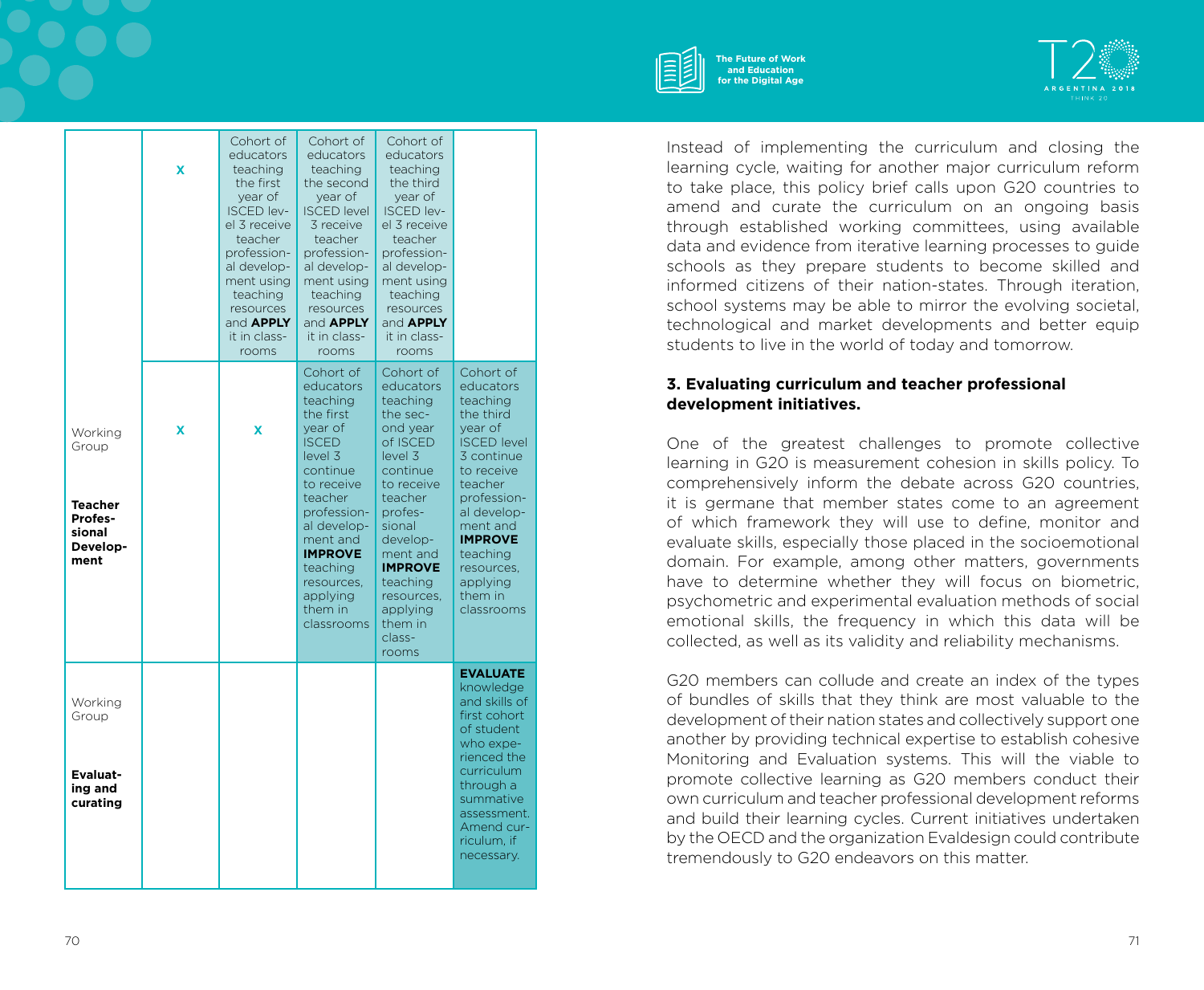### **References**

Andrews, M., Pritchett, L., & Woolcock, M. J. (2017). *Building state capability: Evidence, analysis, action*. Oxford: Oxford University Press.

Balliester, T., & Elsheikhi, A. (2018, March). The future of work: A literature review. International Labour Organization. Retrieved from http://www.ilo.org/wcmsp5/groups/public/-- dgreports/---inst/documents/publication/wcms\_625866.pdf

Darling-Hammond, L., Hyler, M. E., & Gardner, M. (2017). Effective teacher professional development. *Palo Alto, CA: Learning Policy Institute*.

G20. (2017). Task Force: The Digitalization [HTML]. Retrieved April 16, 2018, from http://www.g20-insights.org/policy\_area/ future-of-work/

Gurria, A. (2016). Pisa 2015 Results in Focus. *PISA in Focus*,  $(67)$ , 1.

International Labour Organization. (2018, February 17). The Impact of Technology on the Quality and Quantity of Jobs. International Labour Organization. Retrieved from http://www.ilo.org/wcmsp5/groups/public/---dgreports/-- cabinet/documents/publication/wcms\_618168.pdf

OECD (2016), *PISA 2015 Results (Volume I): Excellence and Equity in Education,* PISA, OECD Publishing, Paris. http:// dx.doi.org/10.1787/9789264266490-en

OECD. (n.d.). OECD Centre for Skills. OECD Publishing. Retrieved from https://www.oecd.org/skills/OECD-Centrefor-Skills.pdf

World Bank. (2013). *World Development Report 2014: Risk and Opportunity - Managing Risk for Development*. The World Bank. https://doi.org/10.1596/978-0-8213-9903-3

ARGENTINA 2018 THINK 20

# The Future of Work and Education for the Digital Age

# Financing Quality and Equitable Education in LATAM

**Javier González** (SUMMA) **Santiago Cueto** (GRADE) **Alejandra Cardini** (CIPPEC) **Bárbara Flores** (SUMMA)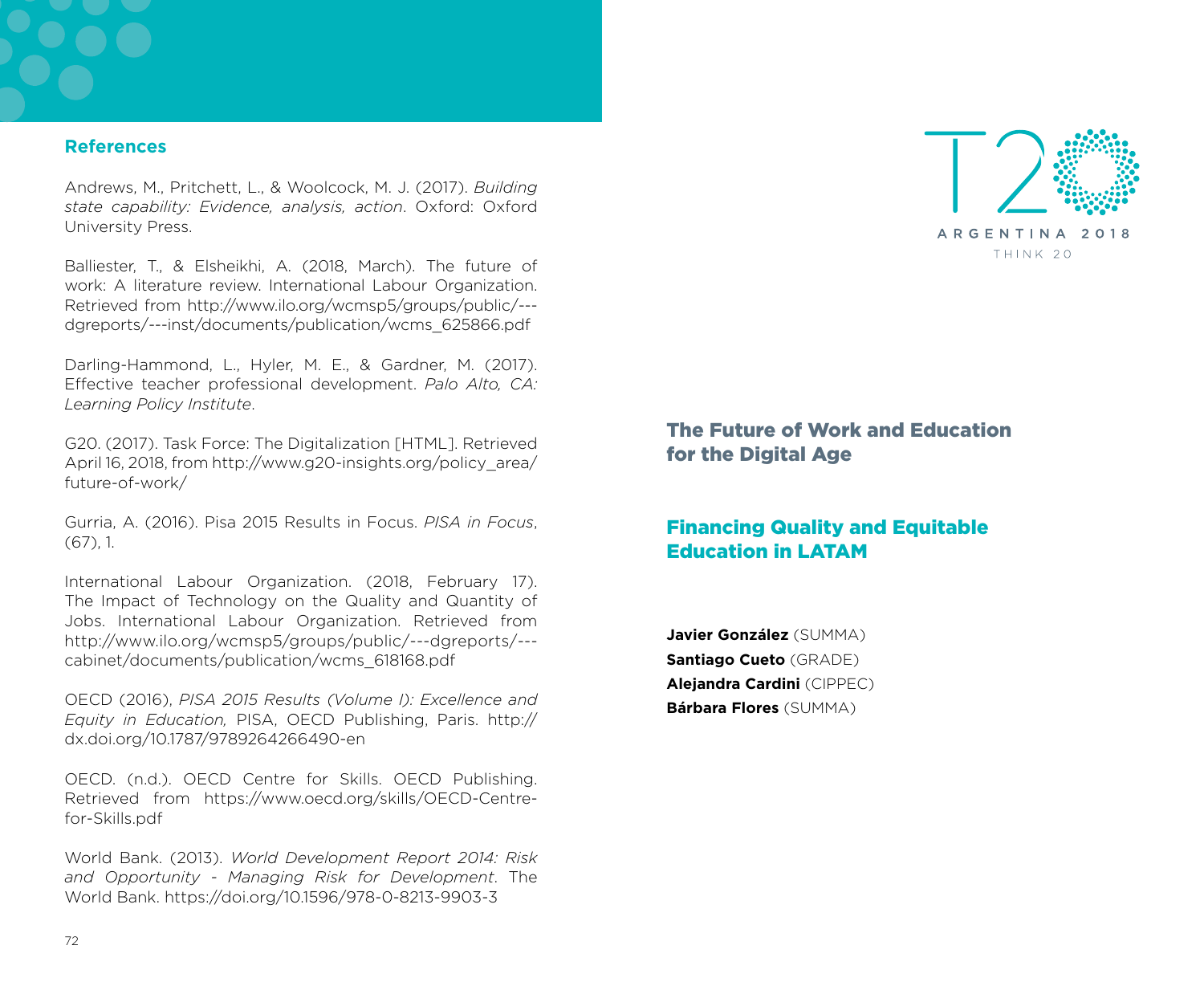



#### **Abstract**

Education learning outcomes in low and middle-income countries are still insufficient and unequally distributed. Several factors are behind this situation, many of which relate to education funding: low absolute expenditure per student; increasing gaps in spending levels between developed and developing countries; unequal distribution of key education inputs; inefficient use of pedagogical resources and low levels of innovation; inadequate political economy frameworks, in which rich individuals are incentivised to opt out of an already weakened public sector. Recommendations to deal with these problems are presented in order to provide not only more investment, but also a more effective and equitable use of resources.

# **Challenge**

While access to education has improved significantly in Latin America and the Caribbean (LATAM), levels of learning are still insufficient and unequally distributed. Several factors related to education funding are behind this situation:

**• Absolute per-student spending is insufficient and below than expected according to LATAM´s economic development.** Although in Latin America during the first decade of the XXI century public investment in education has increased substantially, both in real terms and as a percentage of GDP (Rivas, 2015), average expenditure per student is still significantly lower than in OECD countries. While the average annual expenditure per student in OECD countries is US\$9,258, it only reaches US\$4,076 in Chile, US\$3,824 in Brazil, US\$2,877 in Mexico and US\$2,459 in Colombia (OECD, 2016). This is relevant since comparative evidence at secondary education shows that there is a strong relationship between learning outcomes and expenditure, up to US\$8,000 per student per year (Vegas and Coffin, 2015).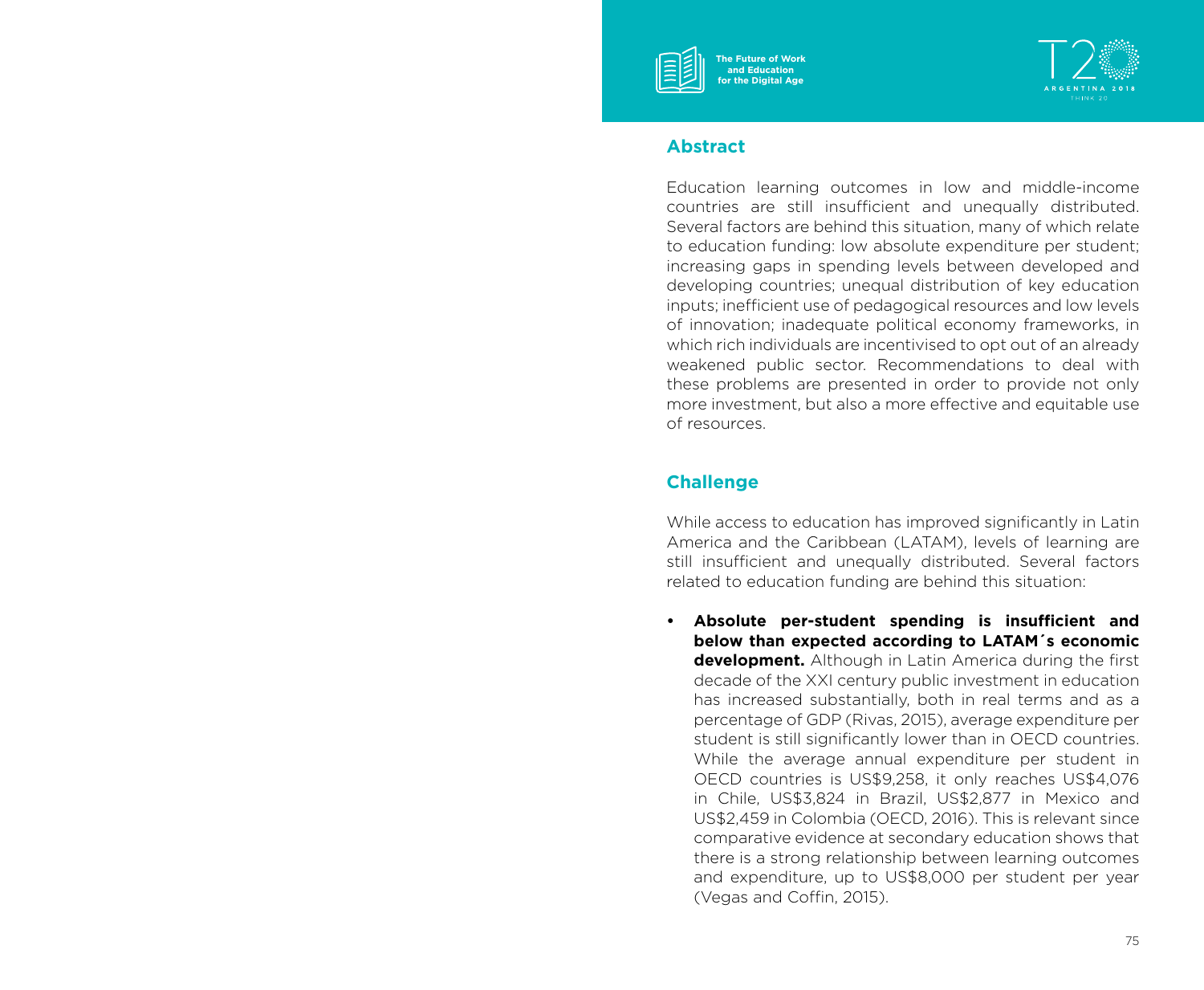

- **• The gap in per-student spending levels is increasing between developing and developed countries.** Although Latin American countries have increased the levels of absolute public expenditure in education in the last two decades, the rate of growth has been lower than the one observed in leading developed countries. For example, the annual per-student expenditure gap between Finland and Chile increased from US\$2,995 in 2000 to US\$5,116 in 2013 (SUMMA, 2017).
- **• The distribution of key education inputs is unequal across schools within Latin American countries.** There is an unequal distribution of the education workforce, infrastructure, pedagogical materials, ICT, and funding, among other resources, between different social groups, in terms of socioeconomic status, geographic areas, and ethnic origin. For example, Bos et al. (2016), based on PISA 2015, show that richer students are consistently exposed to more teaching hours and have better-qualified teachers than their poorer peers. They also find that in most LATAM countries, headmasters in low-income schools declare higher levels of concern about the low quality of their staff, infrastructure and pedagogical materials, than their peers from high-income schools. Furthermore, in some cases there is a lack of positive discrimination mechanisms to prioritize low-income students. For instance, a study conducted by CIPPEC in Argentina shows that most educational supplies (free meals, experienced principals, textbooks, computers, among others) are distributed homogeneously, without taking into account the heterogenous socioeconomic composition and needs of students at recipient schools (Bezem, 2012).
- **• The use of resources is inefficient and schools show low levels of pedagogical innovation.** Research has evidenced high rates of teacher absenteeism and bureaucratic decision-making processes unable to deal with the increasing complexity of the education system

(Hanushek, 2001; Murray, Evans and Schwab, 1998). Furthermore, education systems experience low levels of innovation and insufficient use of effective pedagogical practices in the classroom, such as feedback, collaborative learning, metacognition, etc. (Jacob and Parkinson, 2015; Johnson et al., 2000; Kingston and Nash, 2011).

**• Inadequate and ineffective institutional frameworks hinder education systems**: institutional economics shows the importance of institutions, understood as formal and informal rules, for the determination of property rights, collaboration/competition dynamics, transaction costs, and social outcomes and their distribution (Acemoglu and Robinson, 2012; Knight, 1992; North, 1990). These rules, especially those embodying public regulations, have a strong impact on education systems. Indeed, institutions that promote deregulation, marketisation and privatisation of the education sector, fostering student selection, vouchers and cost-sharing schemes to fund primary and secondary education, have had tangible negative effects on education outcomes, both in terms of equity and quality in the region due to relevant market failures (González, 2017).

# **Proposals**

Given the above challenges actions should be taken on several fronts.

# **Proposal 1: Increase investment through domestic taxation and reduction of evasion.**

G20 leaders should encourage governments to invest more resources per student due to the high social rates of return of education. This investment should prioritize early childhood education. In order to achieve this goal, governments need to increase their education budget, through lower tax evasion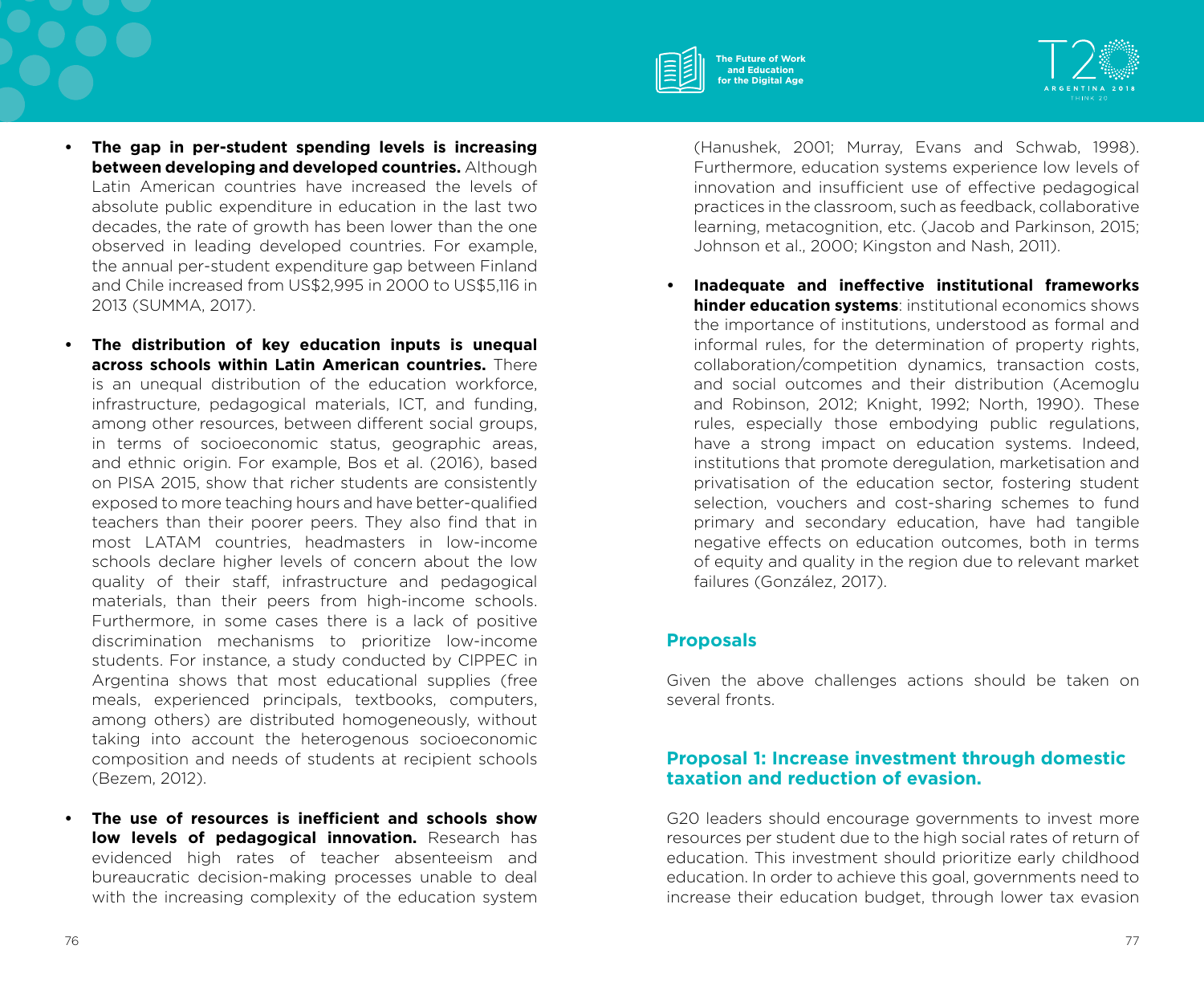

and higher direct taxes, which are low in LATAM compared to OECD, even in historical perspective when controlling by GDP (González, 2018).

Increasing per student spending has been at the forefront of education policy discussions for years given the positive rates of returns from investment in education, which are observed across countries (Becker 1975, 1995; Psacharopoulos 1994, 1995; Cunha and Heckman 2007; Montenegro and Patrinos 2014). Furthermore, empirical evidence demonstrates that rates of return are particularly high at early years of education because what is learnt at that stage facilitates future learning. This dynamic complementarity has been documented by Heckman (2008) in his seminal paper on schools, skills and synapses. This evidence suggests that increasing per student spending should be a policy priority.

In order to finance the extra spending, it is not even necessary to implement a radical tax reform. In particular, governments could take advantage of several opportunities that are present in current tax systems. For example, reviewing the case of Chile, Arellano and Corbo (2013) argue that implementing an efficient tax and transfer system is feasible by improving the tax administration, reducing evasion and avoidance, and reducing exemptions, franchises and special regimes. Nonetheless, we should be aware that LATAM is lagging behind in terms of direct taxation, i.e. personal and corporate tax rates (Goñi et al., 2011). There is also a long way to go in the construction of more progressive tax systems in the region.

Then, the question is: what amount of per student spending should be publicly financed? Empirical research has shown that the positive correlation between level of education spending and student achievement is statistically significant up to a threshold of US\$8,000 per student annually (Vegas and Coffin, 2015). Above that level of spending, the association between expenditure and performance is not conclusive and experts recommend not focusing on resources, but in improving the way these are invested.

Also, the role of civil society organisations in monitoring progress towards investment goals and advocating for higher and more efficient investment should be fostered. The cases of *Todos pela Educacao* in Brazil and CIPPEC in Argentina are examples of effective advocacy in this direction.

# **Proposal 2: Promote policies that ensure equitable investments among students.**

In order to ensure equitable quality education and improve the inputs distribution across schools and subnational districts, changes in education policies are necessary. In particular, G20 leaders should promote the implementation of differentiated subsidies according to the socioeconomic status of students. It is essential to establish focalization criteria to deliver extra funding to excluded groups and underperforming students. One example is the Chilean Preferential School Subsidy, which is delivered from the government to schools for each student who is identified as priority according to their socioeconomic status. Empirical research has found positive impact in reducing the socioeconomic achievement gap (Carrasco et al, 2015). It must be highlighted that this policy also provides a balanced mix between higher levels of autonomy and technical support to schools.

In several Latin American countries, research has shown that a child who is born in a family that is poor, indigenous, lives in a rural area, has a mother with little or no education, or a combination of these, will surely attend schools that are of poorer quality (public or private) and will have lower educational outcomes (e.g. achievement in standardized tests) than their peers. For example, in Peru the Young Lives longitudinal study has followed a cohort of children from age 1 year until they turned 15. Another cohort, seven years older, was also followed up to age 22 years1. The study shows that

<sup>&</sup>lt;sup>1</sup> For more information about the study and publications, see http:// younglives.org.uk.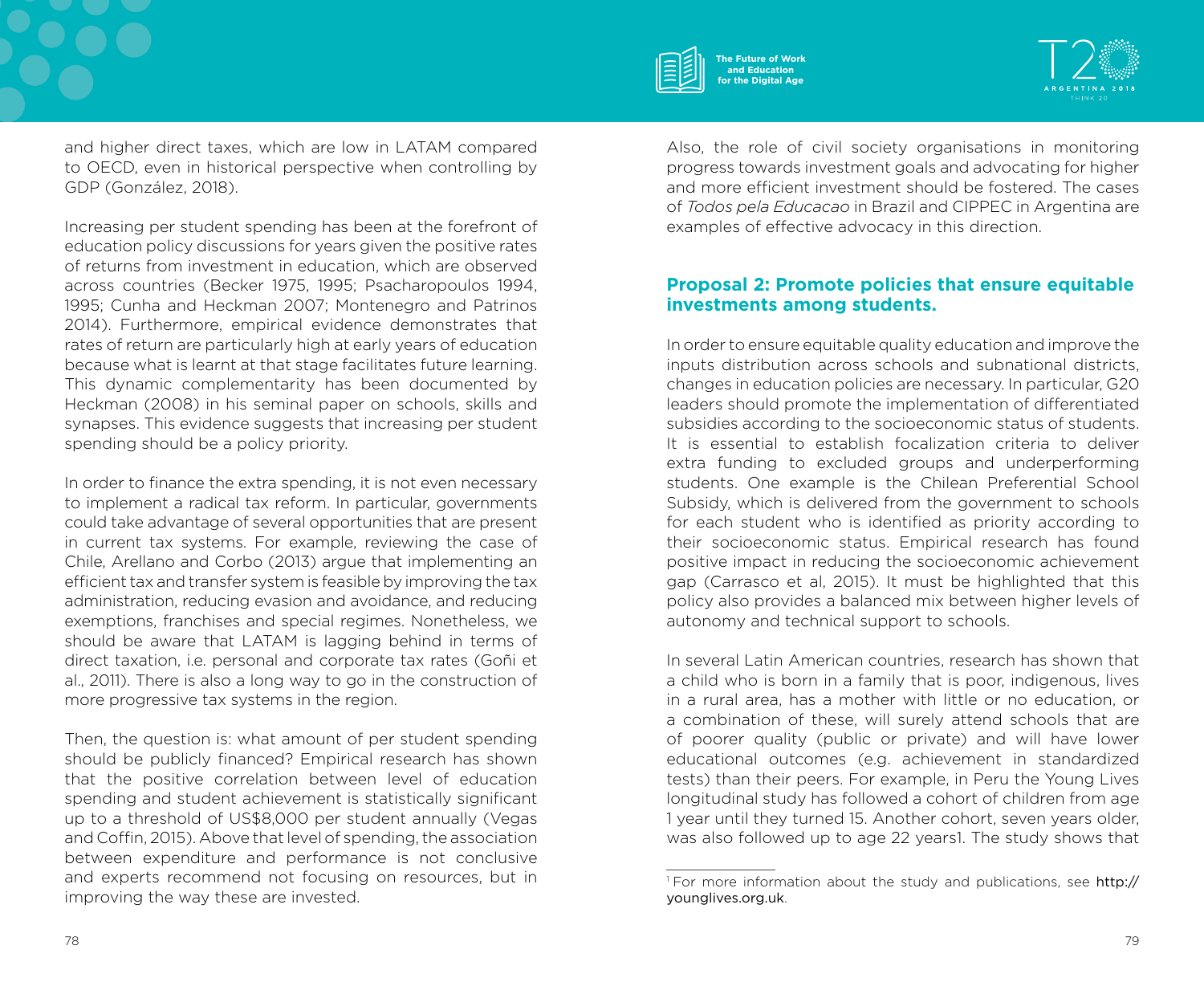



by age five, there were already large gaps between children who were poor and non-poor. These gaps are reduced only slightly after several years of schooling (Cueto et al, 2016). One group that has received little attention from research or policy are children with disabilities, who are in many cases excluded from schools or if included, segregated in special education schools or attend schools with no specialized teachers. As a result, it is paramount to strongly invest in pre and in-service teacher training to guarantee that they acquire the necessary pedagogical skills needed to adequately face increasingly higher levels of student diversity in the classroom.

Another dimension of inequitable investment occurs in federal countries, where the gaps between jurisdictions result in unfair schemes of teacher retribution and other types of investment. In Argentina, for example, historically-rooted fiscal inequities are mirrored by inequities in educational investment, as a result of which some provinces invest per student almost five times more than others (Rivas & Dborkin, 2018). The compensatory role of National states in these cases is necessary to build a more homogeneous map of educational investment.

Finally, full participation of students is yet another challenge that countries in LATAM must face in order to reduce gaps in access and learning. In many LATAM countries there is a need for further investments and programs to reduce school dropout rates and tackle those who abandon school. Conditional cash transfer programs have played a role in increasing coverage and attendance, and reducing dropouts, particularly in secondary schools, although the effects seem small (Garcia & Saavedra, 2017). Moreover, there is still a need to invest in the education and development of skills of those who have not completed secondary education. According to data from UNESCO from 2015, there are 3 million children out of school in primary schools and 10 million children out of secondary schools in LATAM (UNESCO, 2017).

#### **Proposal 3: Encourage the efficient use of resources, promoting effective pedagogical practices.**

In order to maximize the efficient use of public resources, policy-makers should encourage the implementation of effective pedagogical practices, which have proved to be effective to improve students learning at a low cost.

In terms of pedagogical practices, innovation based on evidence is crucial. SUMMA and the Education Endowment Foundation (EEF) have been working together in synthesising global and LATAM regional evidence regarding pedagogical strategies that have considerable impact on learning outcomes. Based on more than 10,000 academic articles and 200 metaanalysis, several key classroom strategies have been identified. Among the most cost effective, it is important to highlight two strategies: i) Collaborative Learning and ii) Feedback.

Collaborative Learning develops a strategy in which students work together in small groups in order to develop learning tasks or activities. This model incentivizes participation and collaboration among students to reach a common objective. In the case of Feedback, the practice consists in giving information to the learner and/or the teacher about the learner's performance relative to learning goals. The aim is to redirect actions in order to align efforts and activities. Empirical evidence demonstrates that this practice has a positive impact. In fact, compared to a control group, students whose teacher provides adequate and timely feedback tend to progress 8 additional months in an academic year in terms of their learning outcomes. Moreover, this practice is one of the cheapest to implement, among more than 30 identified strategies (SUMMA, 2018).

G20 leaders should promote focusing schools' resources on these and other effective practices to allow LATAM countries to catch up several additional months a year, allowing them to get on track. Nevertheless, this is not likely to happen by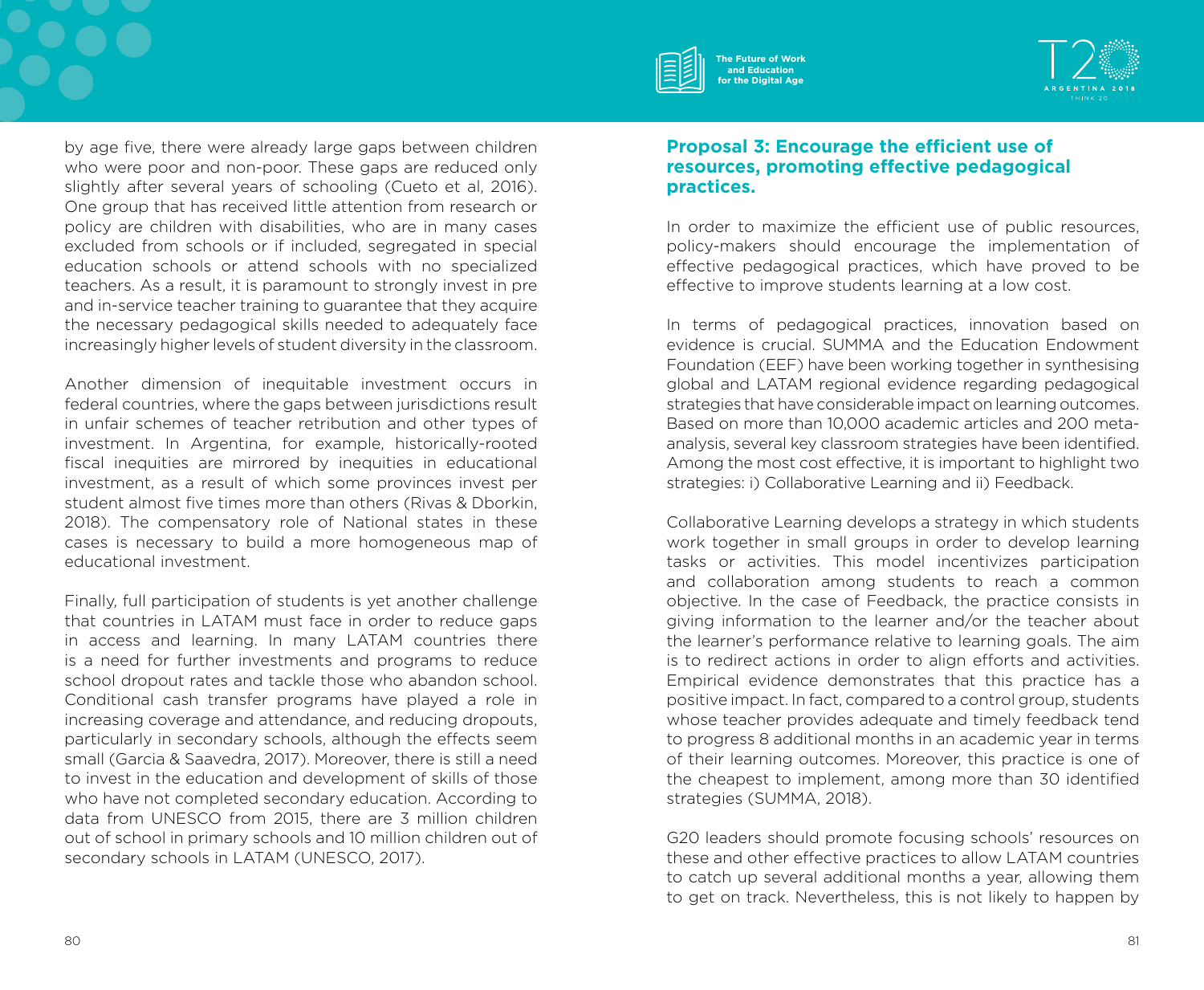

itself. Governments should commit to push forward a national agenda addressing the most relevant and pertinent practices for each locality, providing resources and technical advice for a successful implementation.

Additionally, G20 leaders should encourage governments to increase the access to information and communication technologies (ICTs). The use of technology in education is a popular measure among governments, although research shows that just providing technology, without considerations to pedagogical planning, will not deliver higher levels of learning. Thus, use of technology under a guided and blended model would seem to be more promising (Arias & Cristia, 2014).

### **Proposal 4: Establish adequate and effective institutional frameworks in education**

Current evidence suggests the need to promote national policies that strengthen public education and collaboration among schools, instead of privatisation and competition. Rather than competition, cooperation networks among schools seem to be a crucial factor behind quality improvement (Muijs, 2010). Comparative evidence shows that when these networks exist, schools help each other to improve (Hill and Matthews, 2010). Together they are able to discuss a wide array of relevant topics, evaluate each other in order to identify weaknesses, and most importantly, they share resources, experiences and strategies leading to quality improvement. Therefore, G20 leaders should actively promote a change of the prevailing education paradigm, in order to foster more collaborative school systems.

Students in many LATAM countries would also benefit from integrated interventions, that combine programs at school with others addressing nutrition, health, and the reduction of poverty. Perhaps the first obstacle to achieve this is the lack of integrated information systems; thus, we propose to strengthen these systems.

Also, countries would benefit from educational pilot projects that are rigorously tested and carefully expanded. An example is the MINEDU Lab, developed by the Ministry of Education in Peru, which has carefully tested a number of interventions in that country, in collaboration with partners from the academia and private sector<sup>2</sup>. In most countries, there is little support for educational research, either from the government or the private sector. Developing capacity to do high-quality and policy-relevant research would also be beneficial to students.

# **References**

Acemoglu, D. and Robinson, J.A. (2012). Why Nations Fail: The Origins of Power, Prosperity, and Poverty. New York: Crown.

Arias, E. & Cristia, J. (2014). The IDB and Technology in Education: How to Promote Effective Programs? Interamerican Development Bank No. IDB-TN-670. Washigton D.C. Report available at https://publications.iadb.org/ handle/11319/6550#sthash.OM08AJpW.dpuf

Becker, G. S. (1975). Front matter, human capital: a theoretical and empirical analysis, with special reference to education. In Human Capital: A Theoretical and Empirical Analysis, with Special Reference to Education, Second Edition (pp. 22-0). NBER.

Becker, G. S. (1995). Human capital and poverty alleviation. World Bank, Human Resources Development and Operations Policy.

Bezem, P. (2012). Equidad en la distribución de la oferta educativa. Documento de Trabajo N° 91. Retrieved from: https://www.cippec.org/wp-content/uploads/2017/03/2513.pdf

Carrasco, R., Pérez, M., & Núñez, D. (2015). Hacia una

<sup>2</sup> For more information about MINEDU Lab see http://www.minedu.gob. pe/minedulab/, although information is in Spanish.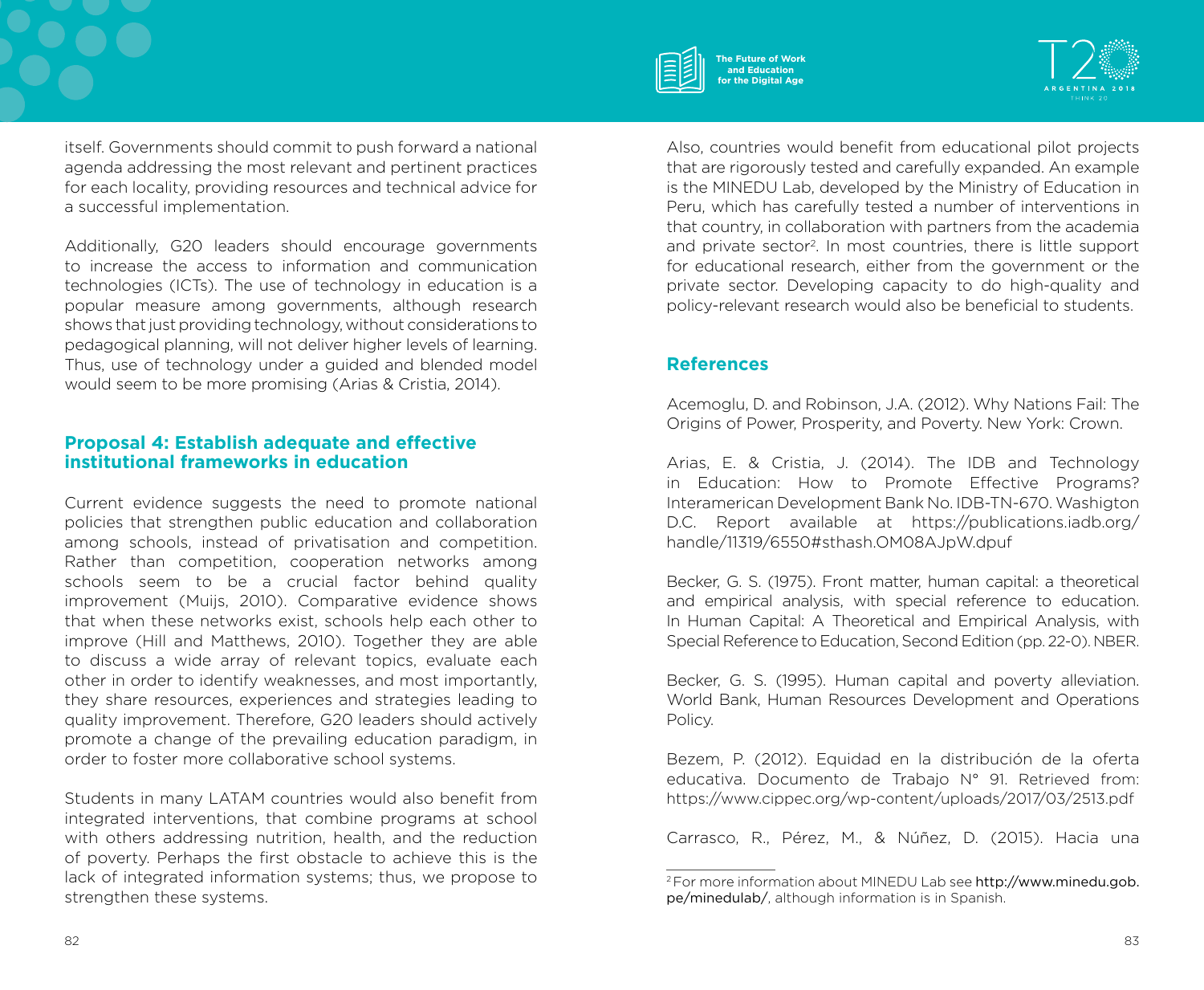

distribución más equitativa de las oportunidades educativas:¿ cuál es el impacto de la política de Subvención Preferencial en el desempeño académico de los alumnos más vulnerables en Chile?. Pensamiento Educativo, 52(2).

Cueto, S., Miranda, A., León, J. and Vásquez, M. C. (2016). Education Trajectories: From Early Childhood to Early Adulthood in Peru. Country Report. University of Oxford: Young Lives.

Cunha, F. and J. Heckman (2007), The Technology of Skill Formation, American Economic Review

Duflo, Esther, Rema Hanna, and Stephen P. Ryan. "Incentives work: Getting teachers to come to school." The American Economic Review 102, no. 4 (2012): 1241-1278.

Garcia, S. & Saavedra, J. E. (2017). Educational Impacts and Cost-Effectiveness of Conditional Cash Transfer Programs in Developing Countries: A Meta-Analysis. Review of Educational Research, 87 (5).

Goñi, E., López, H. and Servén, L. (2011). "Fiscal Redistribution and Income Inequality in Latin America". World Development, Vol. 39, No 9, pp. 1558-1569.

González, J. (2017). ´Putting Social Rights at Risk: Assessing the Impact of Education Market Reforms in Chile´. In B.S. Ndimande & C. Lubienski (Eds.) Privatization and the Education of Marginalized Children: Policies, Impacts and Global lessons. New York: Routledge

Gonzalez, J. (2018). 'The Political Economy of Inequality in Chile: Institutions and Power'. In Anand, Comim, Fennell and Weiss (eds), The Oxford Handbook of BRICS and Emerging Economies. Oxford University Press. Forthcoming 2018.

Hanushek, E. A. (1994), Making Schools Work: Improving Performance and Controlling Costs, Washington, DC: Brookings Institution, 1994.

Hanushek, E. A. (1991), "When School Finance 'Reform' May Not Be Good Policy," Harvard Journal on Legislation, 28 (2) (Summer 1991), pp. 423-56, has a discussion of various aspects of the common litigation.

Heckman, J. (2008), Schools, Skills and Synapses, Economic Inquiry, 46(3), 289-324.

Jacob, R., and Parkinson, J. (2015). "The potential for schoolbased interventions that target executive function to improve academic achievement: A review." Review of Educational Research 85.4 (2015): 512-552.

Johnson, D. W., Johnson, R. T., and Stanne, M. B. (2000). "Cooperative learning methods: A meta-analysis"

Kingston, N. and Nash, B. (2011). "Formative assessment: A meta-analysis and a call for research." Educational measurement: Issues and practice 30.4 (2011): 28-37.

Knight, J. (1992). Institutions and Social Conflict. Cambridge: Cambridge University Press.

Murray, S. E., Evans, W. N., and Schwab, R. M. (1998), "Education Finance Reform and the Distribution of Education Resources," American Economic Review, 88 (4) (September 1998), pp. 789-812.

North, D.C. (1990). Institutions, institutional change and economic performance. Cambridge: Cambridge University Press.

OECD (2016), Education at a glance: Educational finance indicators, OECD Education Statistics (database)

Patrinos, H., & Montenegro, C. E. (2014). Comparable estimates of returns to schooling around the world. World Bank Policy Research Working Paper, 7020.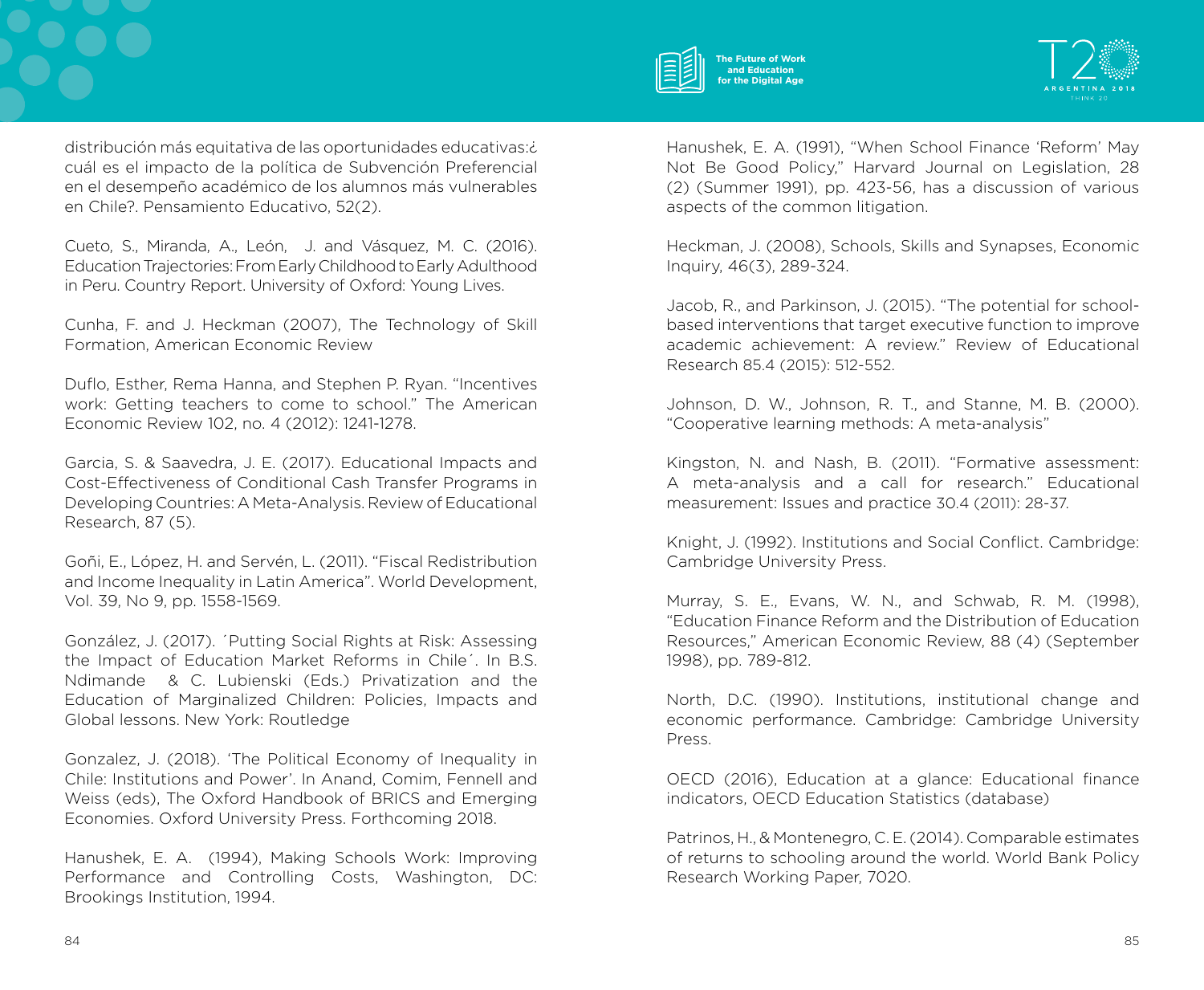Psacharopoulos, G. (1994). Returns to investment in education: A global update. World development, 22(9), 1325-1343.

Psacharopoulos, G. (1995). The profitability of investment in education: concepts and methods. Washington, DC: World Bank.

Rivas, A. (2015). América Latina después de PISA: lecciones aprendidas de la educación en siete países. Buenos Aires: CIPPEC, Natura, Instituto Natura.

Rivas, A. & Dborkin, D. (2018). ¿Qué cambió en el financiamiento educativo en Argentina? Buenos Aires: CIPPEC.

SUMMA (2017), Innovation in Education for the 21st Century. How to accelerate change in Latin America and the Caribbean to include and develop every child' potential. SUMMA, Laboratory of Education Researcch and Innovation for Latin America and the Caribbean. September 2017.

SUMMA (2018), Technical Appendices on Effective Education Practices, available at http://www.summaedu.org/effectiveeducation-practices-platform/?lang=en

UNESCO (2017) Global Education monitoring report 2017/8. Accountability in education: Meeting our commitments. Paris. UNESCO. Available at: http://unesdoc.unesco.org/ images/0025/002593/259338e.pdf

Vegas, E., & Coffin, C. (2015). When education expenditure matters: An empirical analysis of recent international data. Comparative Education Review, 59(2), 289-304.



The Future of Work and Education for the Digital Age

# Transforming education financing for inclusive, equitable and quality learning outcomes for the 2030/SDG4 Agenda

**Kazuhiro Yoshida** (Hiroshima University) **Yasushi Hirosato** (Sophia University) **Shinichiro Tanaka** (Japan International Cooperation Agency)

\* Authors are grateful for the editorial support provided by James H. Williams, George Washington University.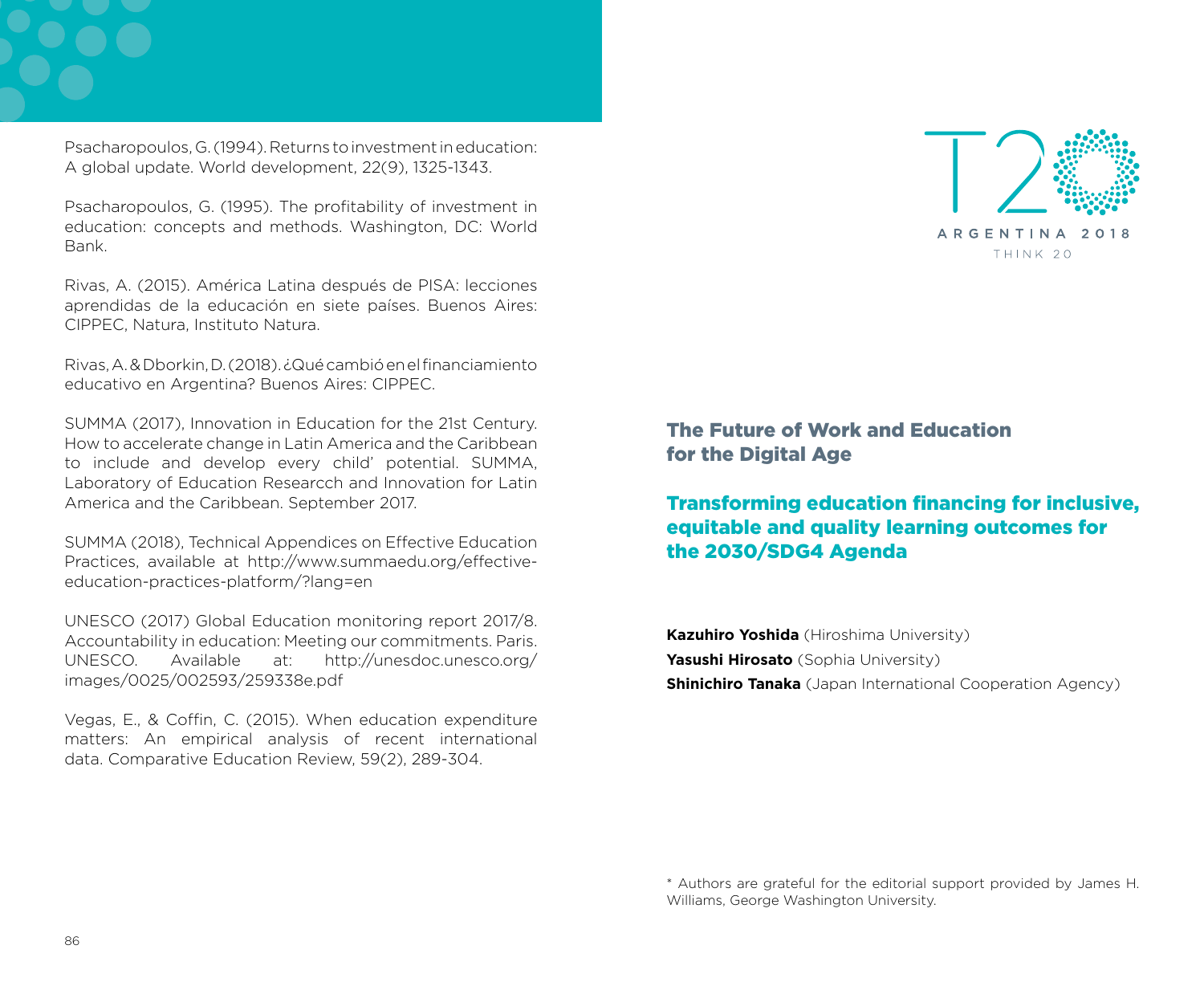



#### **Abstract**

Education in developing countries faces the daunting responsibility of trying to enact realistic policies and strategies, while keeping to the principles and targets of SDG4 and the demands of Results-Based Financing. The education agenda demands ambitious and transformative changes that require significantly more financial resources and many related efforts to achieve learning outcomes. However, there is insufficient knowledge on how to achieve these goals, and we have yet to come up with more effective modalities and mechanisms for aid. This brief presents pitfalls that await these countries and partners and proposes possible policy actions and corresponding measures.

# **Challenge**

Education is expected to play fundamental roles in realizing sustainable development under the transformative and ambitious Agenda 2030. In developing countries, thanks to massive efforts put into universalizing basic education, we have seen encouraging progress in expanding the education system, resulting in higher enrollment rates and better equity in access to education.

Undeniably, more financial resources are needed to meet the challenges called for by SDG4. What is critical now is to **transform the manner in which education financing mechanisms work**, while being careful to avoid the following pitfalls. Otherwise, additional resources, even if mobilized domestically and externally, will not achieve SDG4 and other SDGs.

**Pitfall 1**. Political and popular attention has shifted from access to the quality of education, above all learning outcomes, which include knowledge, skills, values, attitudes, as well as employability; while at the same time ensuring equity and inclusiveness. Policies are tasked with addressing them all at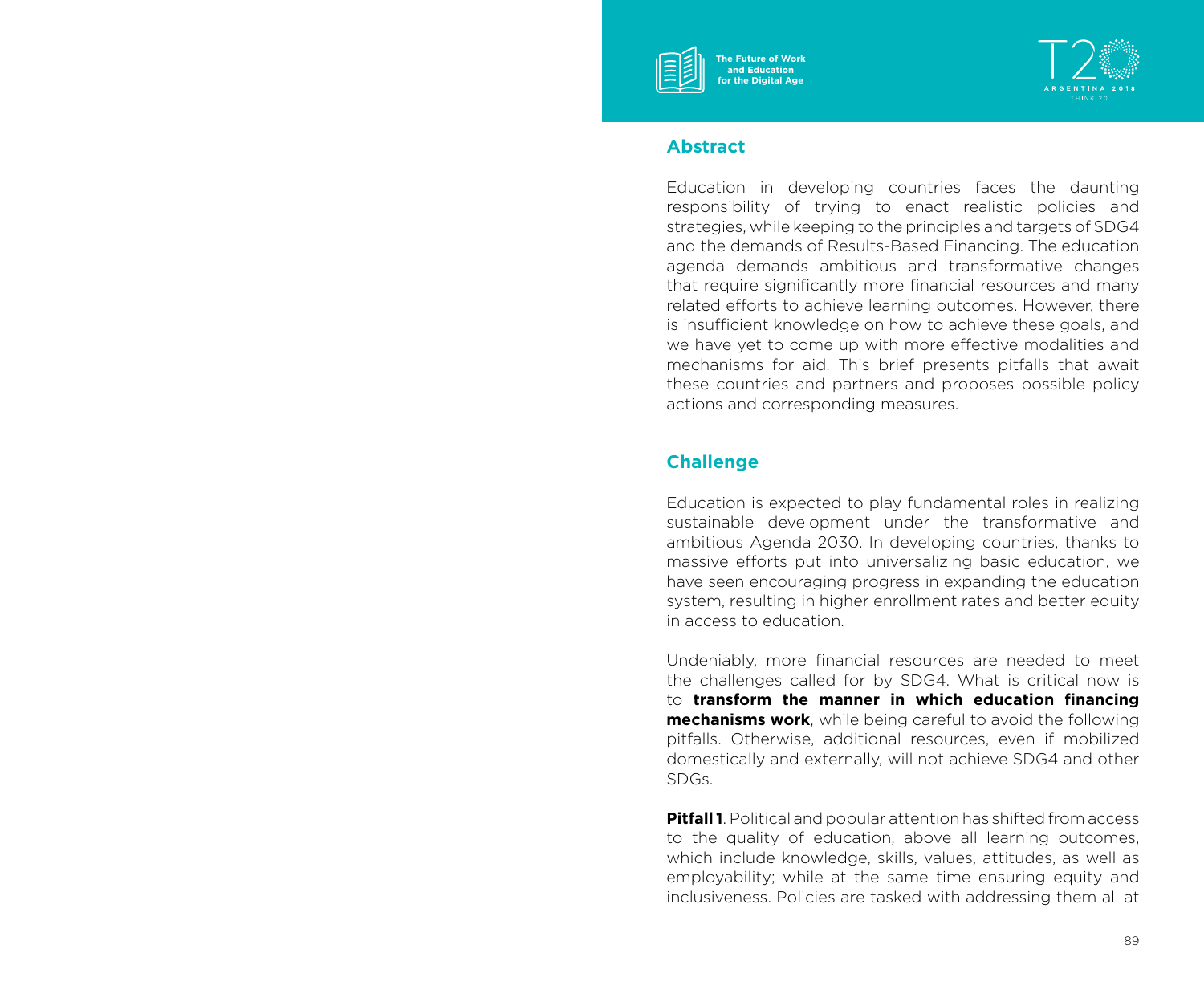

once by running multiple tracks of major reform in parallel. This makes it difficult for individual reform measures to take root and institutionalized, endangering the sustainability of their effects.

**Pitfall 2.** Present discussions on education financing are largely preoccupied with expanding the resource base and increasing resources flowing into education, mobilized by "innovative financing" measures such as taxes, dues, other obligatory charges, impact bonds, debt swaps, and crowdfunding.1 However there is little evidence to show that more resources lead to inclusive and improved "learning."

**Pitfall 3.** In response, the international aid community has made increasing use of the "Results-Based Financing (RBF)" mechanism, under which resources are provided on verification of achievement of pre-determined results.2 Results are measured by indicators so-called "Disbursement-Linked Indicators (DLIs)." However, in most cases these "results" are intermediate ones, and countries are left with the responsibility of moving from intermediate to final results. Furthermore, stakeholders in developing countries lack crucial knowledge on how to reach these final results.

**Pitfall 4**. The process associated with RBF includes education planning, analysis of policy issues, factor identification (setting reform agenda and investment priorities), policy appraisal and learning assessment. This process is often driven by the requirements of external development partners, and thus is likely to depend on methods that are developed and brought in by them to aid recipient countries. Though useful, this approach risks the process being unduly influenced by external partners and their expertise, which tends to limit participation of local stakeholders and use of their knowledge. This undermines ownership of the knowledge of local stakeholders.

### **Proposal**

**Policy Action 1a. Ensure realistic and feasible policy planning** 

The focus on learning outcomes is quite justified. When more children complete primary education with unsatisfactory learning, pressure on different levels of education is intensified. Children need to be prepared for school through expanded pre-primary education. Children in primary education must finish more efficiently. Children need to be equipped with the knowledge and skills required for life, before leaving secondary education, which is the end of schooling for the vast majority of youth in developing countries.

Policy issues to make these goals a reality require that remaining issues be tackled: (reaching unserved groups in the population, providing essential school inputs, employing more teachers, for instance) as well as new issues (reorienting the curriculum, improving teaching and learning conditions with innovative means, for instance). Equity and inclusion are not merely issues of access but more pressingly of learning. Obviously, more financial resources need to be mobilized. Adding to the demands, the international community reinforces expectations of the education sector by advocating for the SDGs/SDG4, which link education with other related sectors.

This intensifies the pressure on governments for education to satisfy multiple expectations simultaneously and to crowd the reform agenda with new initiatives. These expectations are transmitted through reform measures, which extend down to the venues where teaching and learning take place, further burdening the implementation capacity of the existing system and its key players. Moreover, the timeframe envisaged for implementation is often too short.

G20 is in a crucial position to advocate and collaborate in country to ensure that the **education policy framework** 

<sup>1</sup> Burnett and Birmingham (2010) and UNESCO Bangkok (2015) 2 World Bank (2017)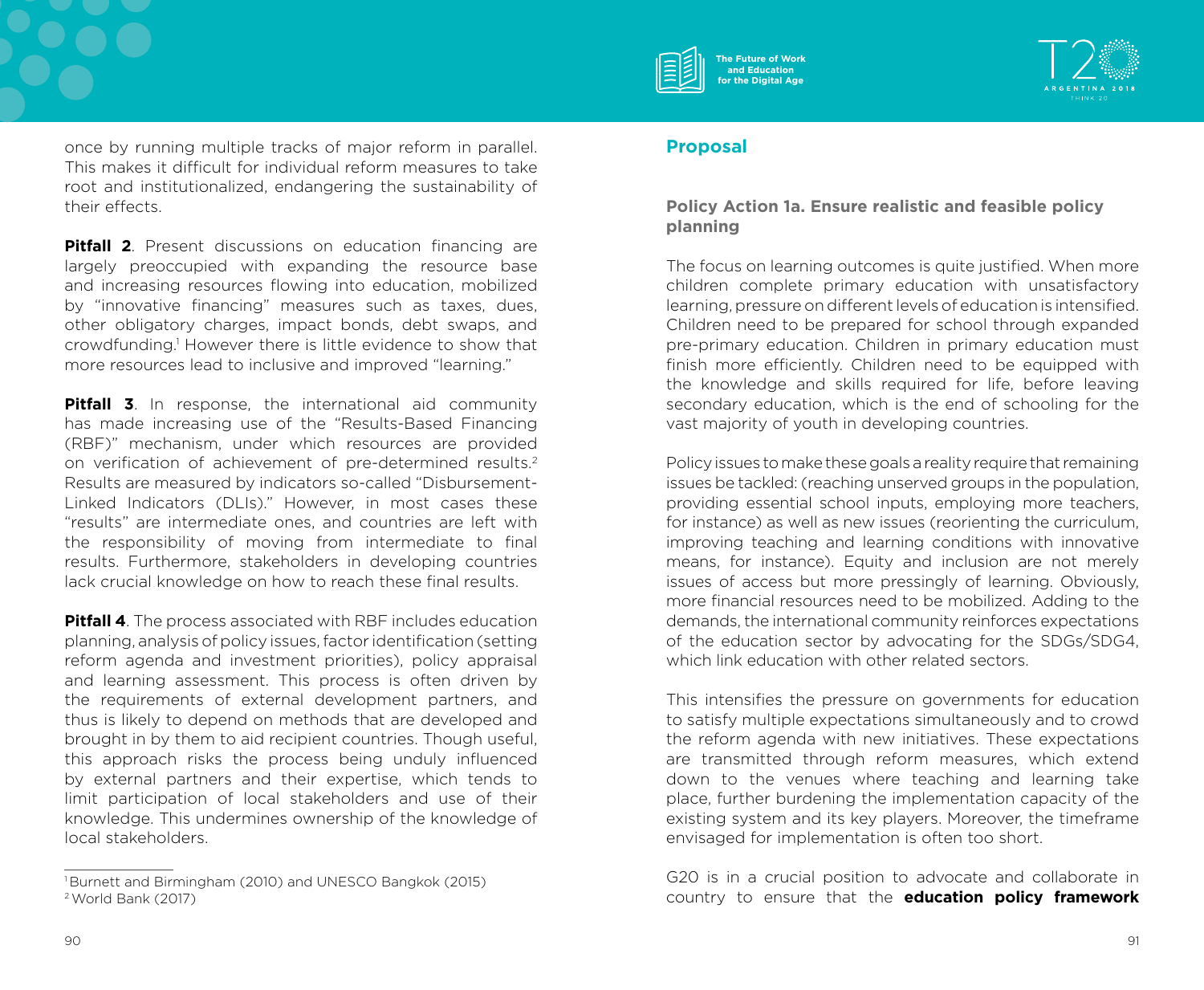

**accompanying this broad reform agenda is realistic and feasible, particularly from the viewpoint of actors who implement policy. Critical implementation issues include the overall volume of work, timeframe, sequencing, and budget.**

A proposed strategy and means for implementation are presented in a subsequent section, as they are related to several policy actions (see **Figure** 1 below).

### **Policy Action 1b. Build ownership, and institutionalize new ways to ensure sustainability**

Successful implementation of such a complicated education reform agenda requires that it be **based on and nurturing a sense of ownership among stakeholders**, essentially those who implement it at the field-level. Reforms which add new tasks, involves different ways of thinking and actions, have to build on shared views and vision for change from the very beginning of the reform process. This requires bi-directional communication between the central policy makers and the rest of the system.

In addition, the education reform needs to maintain positive and consistent results for the benefits to be realized. For the sustainability of the reform results, **each step of the reform process has to be internalized and institutionalized**3. It is desirable that issues are identified and solutions come from within, to maintain motivation and ownership of the process. Where ideas of the reform and its measures are introduced from the top, or by the pressures from external sources, as is often the case with education in developing countries, we have to be even more sensitive to make sure the reform process is not derailed.

These essentials are well-known for successful reform, but are too frequently overlooked, as education reform works to tackle complicated issues comprehensively.

G20 leaders should collaborate with other partners in mainstreaming measures to respect the ownership and institutionalization of such critical steps in the education reform process.

### **Policy Action 2a. Use reform measures that fit their purposes**

The experts that have estimated the costs of achieving SDG44 call for an exponentially more investment in education. The debate goes beyond increasing domestic financing (expanding the tax base) or official development assistance, and proposes establishment of a new financial mechanism for education (such as the International Financing Facility for Education: IFFEd<sup>5</sup>) or using other innovative modes of finance.

Over the past few decades, we have seen the Program-Based Approach (PBA) (which uses budget support) gaining momentum due to its advantages in ownership, harmonization and alignment, which are advocated to enhance the effectiveness of aid<sup>6</sup>. Evaluations show, however, that while this modality has been instrumental in reducing the number of out-of-school children and gender disparities, it has yet to prove its effectiveness in improving learning achievement.7 Meantime, reviews of projects in the education sector that use conditional cash transfers, another new modality, have shown improved enrollment and attendance, but no positive effects on student learning, or even whether they reach the target population.8 PBA or commonly used aid modalities are not necessarily a panacea for redressing the current learning crisis.

<sup>3</sup> Gillies (2010) and Verger (2014)

<sup>4</sup> EFA Global Monitoring Report team (2015), Education Commission (2016) 5 Education Commission (2017)

<sup>6</sup> Riddell and Niño-Zarazúa (2016)

<sup>7</sup> Independent Commission for Aid Impact (2012) and De Kemp, Faust, and Leiderer (2012)

<sup>&</sup>lt;sup>8</sup> Reimers, DeShano da Silva, and Trevino (2006) and Bauchet, Undurraga, Reyes-Garcia, Behrman, and Dodoy (2018)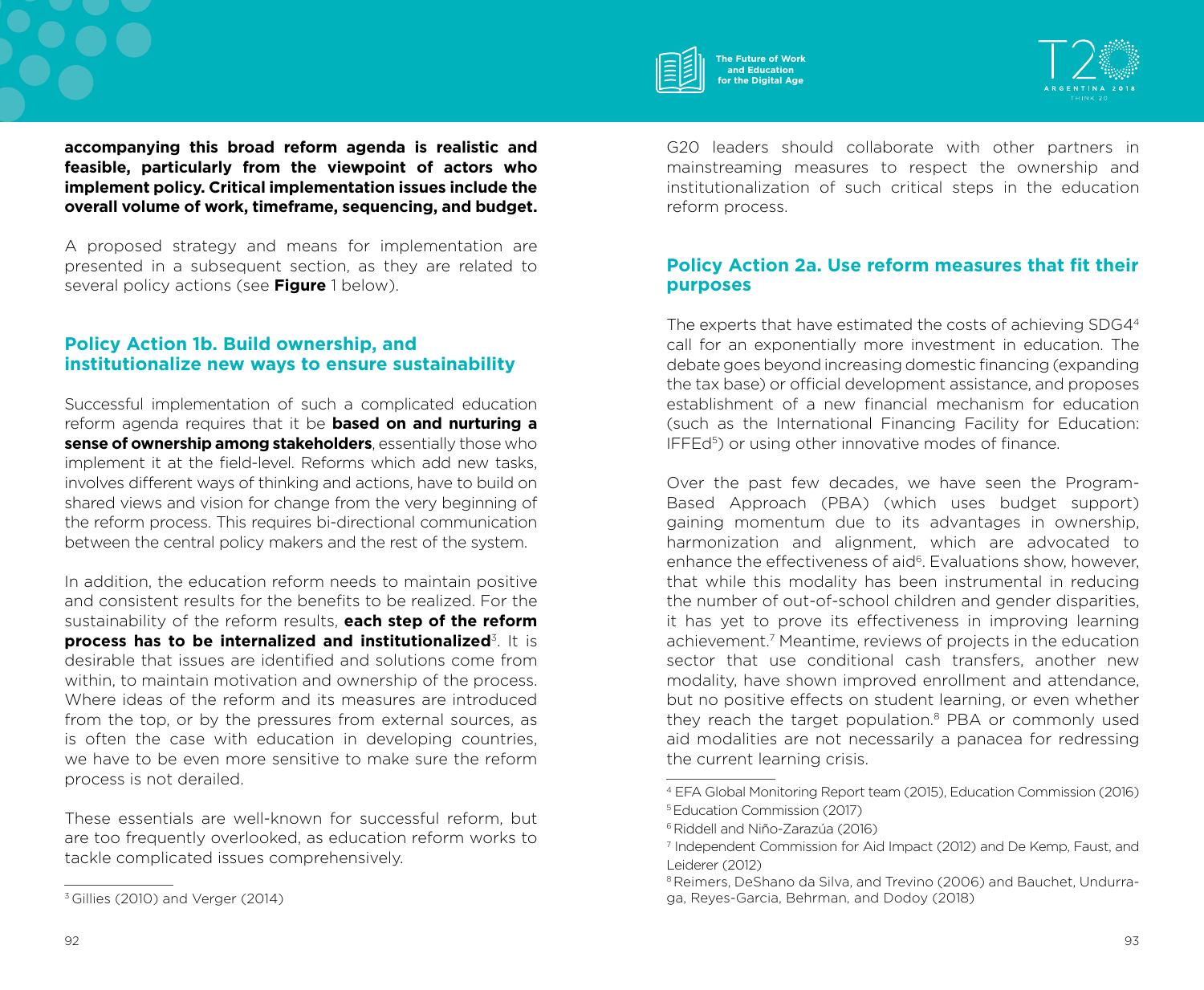



G20 is expected to stress that **increases in financial resources should go hand in hand with an evidence-based and informed choice of reform measures that fit their purposes**, with room for adjustments to meet local contexts.

### **Policy Action 2b. Use resources efficiently by ensuring conditions for success**

In addition to meeting the pressing needs for financial and other resources to education, it is equally important to pursue wiser ways for using those resources, as well as to develop capacity of the education system to deliver quality services. We experienced "aid fatigue" during 1980s and 1990s that reduced the amount of aid due to lack of visible and lasting aid results. We have to avoid following the same path. **Efficiency in the use of available resources is vital and requires good understanding of conditions for success**. Limited resources must be used in such a way to maximize their effects.9 No simple solution has been found for improving learning outcomes, which makes it all the more important to accumulate practical knowledge on what works and how to realize improvements in learning.

G20 should emphasize the importance that due regard be given to the contexts and conditions under which measures have been implemented successfully elsewhere and to adapting them to current cases.

### **Policy Action 3a. Pool and share knowledge on pathways from intermediate to final results**

Influential trends in favor of RBF risk shifting the responsibility for the remaining and most difficult push to achieve the final results. This is because the agreed "results" that trigger release of external resources to recipient governments are in most cases intermediate ones.10 Moreover, there are no clearcut solutions to achieving learning outcomes. This means that neither aid recipient countries nor the international community which support them have ready answers. To face this challenge, the international community emphasizes learning assessments (PISA, TIMSS, SACMEQ, EGRA, or national assessment, for instance) as one approach, hoping they will help verify the effectiveness of policy measures or identify enabling factors, or other systemic factors that show promise for improving learning.<sup>11</sup> We have to remember, however, that a conventional input-output model of education production function has been criticized for not presenting a systematic relationship to learning outcomes.12

This points to the need to go beyond identifying enabling factors even if they may provide useful hints for targeting investment ("what" to invest in) and combine them with knowledge on the practical process and methods of improving learning ("how" to achieve results). As an illustration, one approach would be to combine knowledge on what key competencies are required in the 21<sup>st</sup> century with knowledge on how to equip learners with those competencies and what conditions are required for learners to use them as required.

G20 should call upon the international community at large to recognize that such **knowledge on pathways to move from intermediate to final results exist globally and locally**, and to lead the work of **pooling the knowledge for ready reference, to be adjusted to meet local conditions and to be shared among stakeholders through collaboration among the various players**.

<sup>9</sup> Fredriksen (2010)

<sup>10</sup> Yoshidak and Van der Walt (2017)

<sup>&</sup>lt;sup>11</sup> See, for instance, SABER that The World Bank is leading. http://saber. worldbank.org/index.cfm

<sup>12</sup> Hanushek (2008)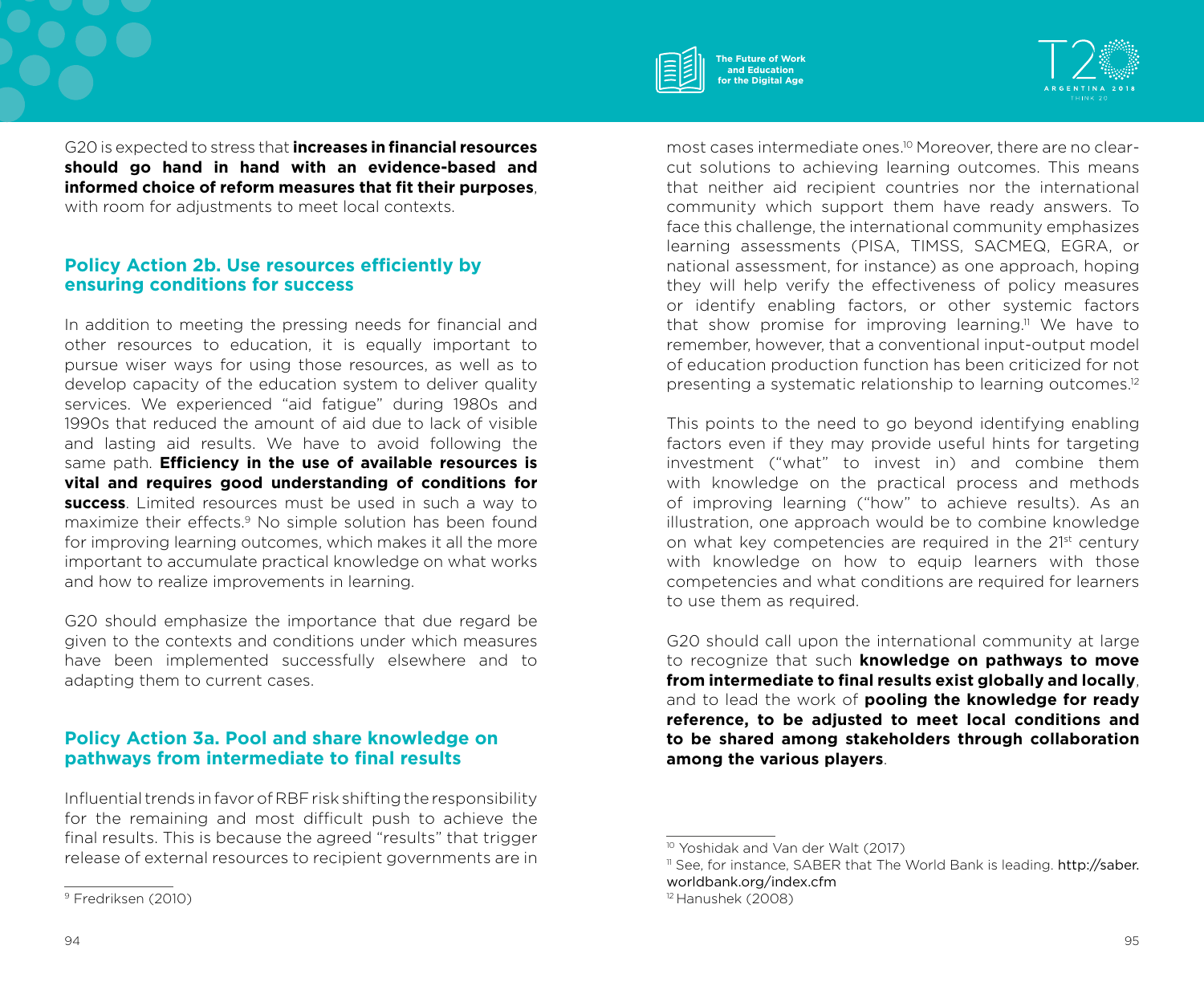

# **Policy Action 3b. Develop more useful "outcome" indicators**

Correspondingly, G20 should emphasize in its practice of international education cooperation that **developing more useful "outcome" indicators is an urgent task**.

Take for instance, "the number of teachers who received new in-service training," used in a real case as one outcome indicator.13 This assumes that the new in-service training satisfactorily incorporates orientation to the curriculum. It further assumes that those teachers who received the training apply better teaching methods in their respective and more difficult teaching and learning conditions. Inputoutput actions (curriculum revised, teachers trained) need to be consistently translated along with their embedded concepts (such as student-centered, problem-solving, selfefficacy, etc.) into process actions (teaching and learning practices). Capturing such a complex series of changes in a single "outcome" indicator is an unrealistic challenge, although outcome indicators, once adopted, certainly attract the attention of policy makers sometimes excessively and may thereby unintentionally undermine concerted efforts.

Useful "outcome" indicators for RBF need to be developed and used with other measures so that together they are placed in implementation plans that clearly elucidate actions and considerations to be undertaken concurrently and consistently.

#### **Policy Action 4. Understand the complex reality of the education sector from multiple perspectives**

Useful methods have been developed for education planning—analysis of policy issues, identification of solution factors (investment priority), policy appraisal and learning

For instance, education sector planning is guided by parameters ("benchmarks") which are obtained from cases of countries that have successfully achieved common educational goals.<sup>14</sup> Education sector analysis that justifies international financial support, and that provides a basis for reform agenda setting and clues for solutions is often influenced by external partners. A similar approach is taken to identifying successful models for producing results, as well as for costing the goal framework. However, such approaches may fail to capture other positive or negative consequences of the educational reform agenda, or to respond to the multifaceted realities behind the issues.

As the educational issues we are tackling become increasingly complex and, therefore, require wider participation of enlarged groups of stakeholders, it is imperative to bring in perspectives beyond conventional analyses.

G20 should gather its voices to highlight the idea that **there is great room for using valuable local knowledge and multiple perspectives for analysis, planning and solution of educational problems. Such knowledge and perspectives, used through an inclusive process, will enable us all to understand the complex realities of issues and the entire process of educational development**.

13 GPE (2015)

assessment-- all of which benefit countries greatly. These methods are mostly crafted outside developing countries, often introduced by international partners who are influenced by certain theories close to them. This can cause the process to be guided by, and to depend on the support by external experts who tend to own most of the knowledge used in the reform process, and who fail to take advantage of valuable opportunities for wider participation, to build the capacity and to ensure ownership of stakeholders.

<sup>14</sup> UNESCO-IIEP Pôle de Dakar, World Bank, UNICEF and Global Partnership for Education (2014)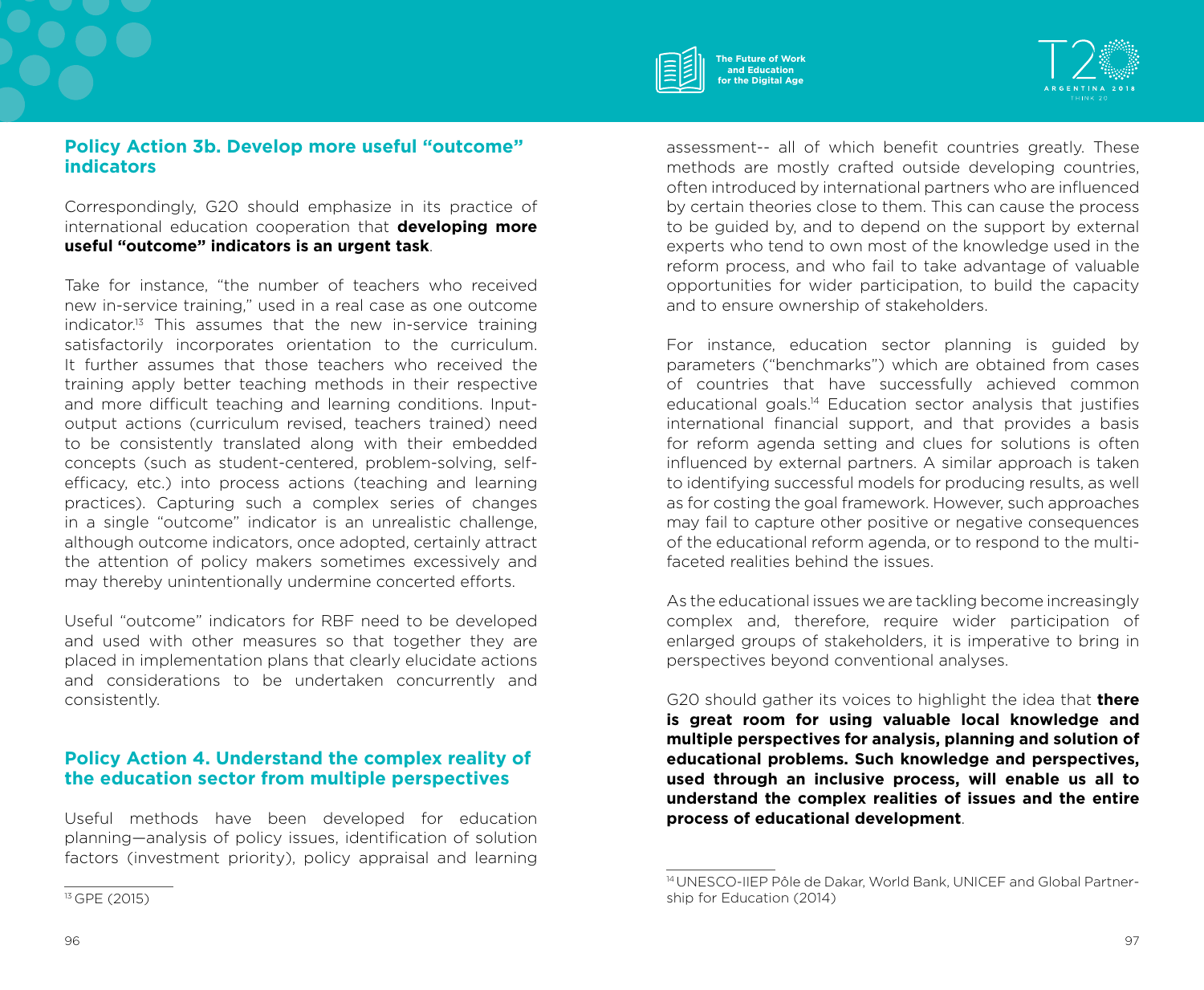

# *Strategy for Implementation*

The implementation strategies suggested below do not necessarily correspond to individual challenges and policy actions, but rather need to be considered together as they are closely related to each other, as illustrated by **Figure 1**.

The G20 should encourage the global community as well as developing country partners to take these strategic actions collaboratively, recognizing their interdependence:

**SI1.** Realistic and feasible policy planning should carefully consider what additional roles will be created, who will take them on, and who will be asked to accommodate difficult behavioral changes. Policy planning should **avoid giving excessive burdens, especially to those who are directly involved with teaching and learning**. Invariably, implementation boils down to teachers. Adequate consideration should be given to the sequencing of events.

**SI2**. It is of paramount importance that **stakeholders be identified; that they reach a common understanding of the reform objectives and processes; that their roles be clarified; and they develop the capacity and receive necessary support for implementation** (see Box 1).

#### **Box 1. Institutionalization Matters: The case of Lesson Study in Indonesia15**

Institutionalized reform actions can help bring intermediate outputs to sustained final results, namely, improved teaching and learning in a sustainable manner.

Indonesia has successfully fostered the school-based practice of in-service teacher development called lesson study. After jointly discussing classroom challenges, the class is opened to all colleagues and some teachers of other schools. They observe the lesson focusing on learners, and later have reflective discussions to improve teaching and learning. The principal leads this school-wide practice.

University researchers who are teacher educators continuously visit schools and provide on-site advisory services.

District and provincial education offices have encouraged more schools to practice lesson study, and, seeing its costeffectiveness and gains in learning, have expanded it to other districts.

The initiative began with assistance from JICA, and has continued with the commitment of local stakeholders. The roles of players are clear, mutually stimulating, and objectives are shared. They are centered on collaboration between schools and university, with support of the Ministry of National Education at different levels.

What was a small community of practice is now solid and has evolved from the practice in Java with participation of three education universities to the nation as a whole. Eventually a Lesson Study Association of Indonesia was established (2012), which has become a core member of the World Association of Lesson Studies.

**SI3**. **Reform measures should be employed based on evidence through which their effectiveness is validated**. The informed choice of policy measures is made possible when reliable evidence-based information is available on what works for which challenge. Policy borrowing is common on a global scale, and the measures adopted in one country with positive results tend to be employed in other countries. This in turn requires that a systematic evaluation of the intervention has to be embedded in the reform plan of the country concerned.

<sup>15</sup> UNESCO-IIEP Pôle de Dakar, World Bank, UNICEF and Global Partnership for Education (2014)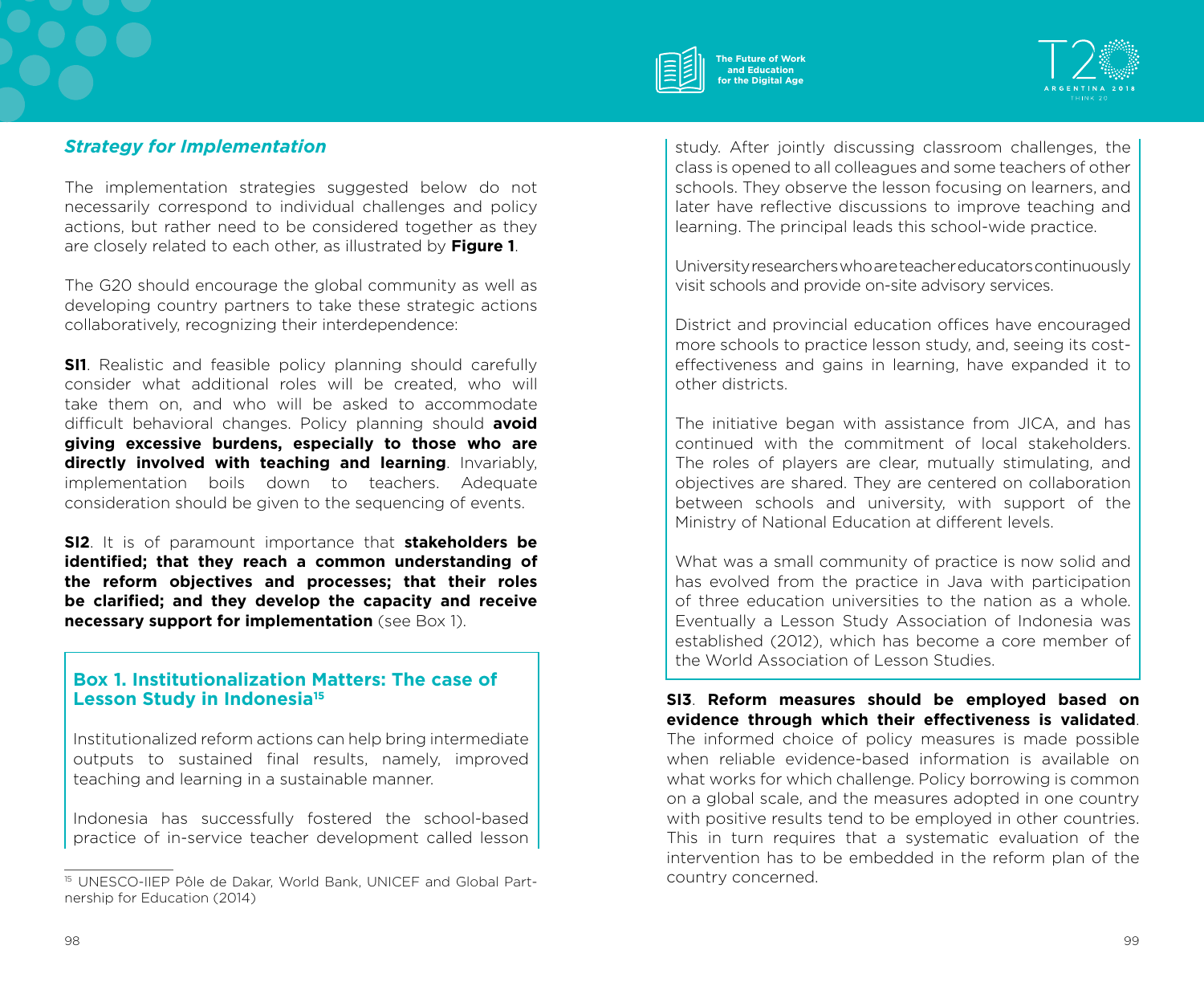



**SI4**. **Ensuring participation of all stakeholders, primarily field-level practitioners, is indispensable in identifying education policy issues, prioritizing and planning the actions**. This will help understanding of complicated realities and conditions for success, and thus make educational plans more realistic and feasible.

**SI5**. The more complicated and difficult educational challenges are, the more crucial it is that wider groups of stakeholders (including civil society representatives, media and researchers) participate in and contribute to the full cycle of the reform process, with a sense of ownership. This requires **building on local and field-level knowledge of policy processes** for analyzing issues, gaining insight into and adopting solutions, sequencing events, monitoring and evaluation. **Such an approach will help maximize opportunities for building the capacity of stakeholders, and will be instrumental in building a collaborative community of practice**. For instance, knowing that a weakness in current practice lies in the monitoring of practices in the field, notably teaching and learning practices that are difficult for indicators to capture suggests that participation of community and NGOs in monitoring teaching and learning might be a good strategy to consider.

Figure1. Transforming Education Financing – Challenges and Proposed Solutions

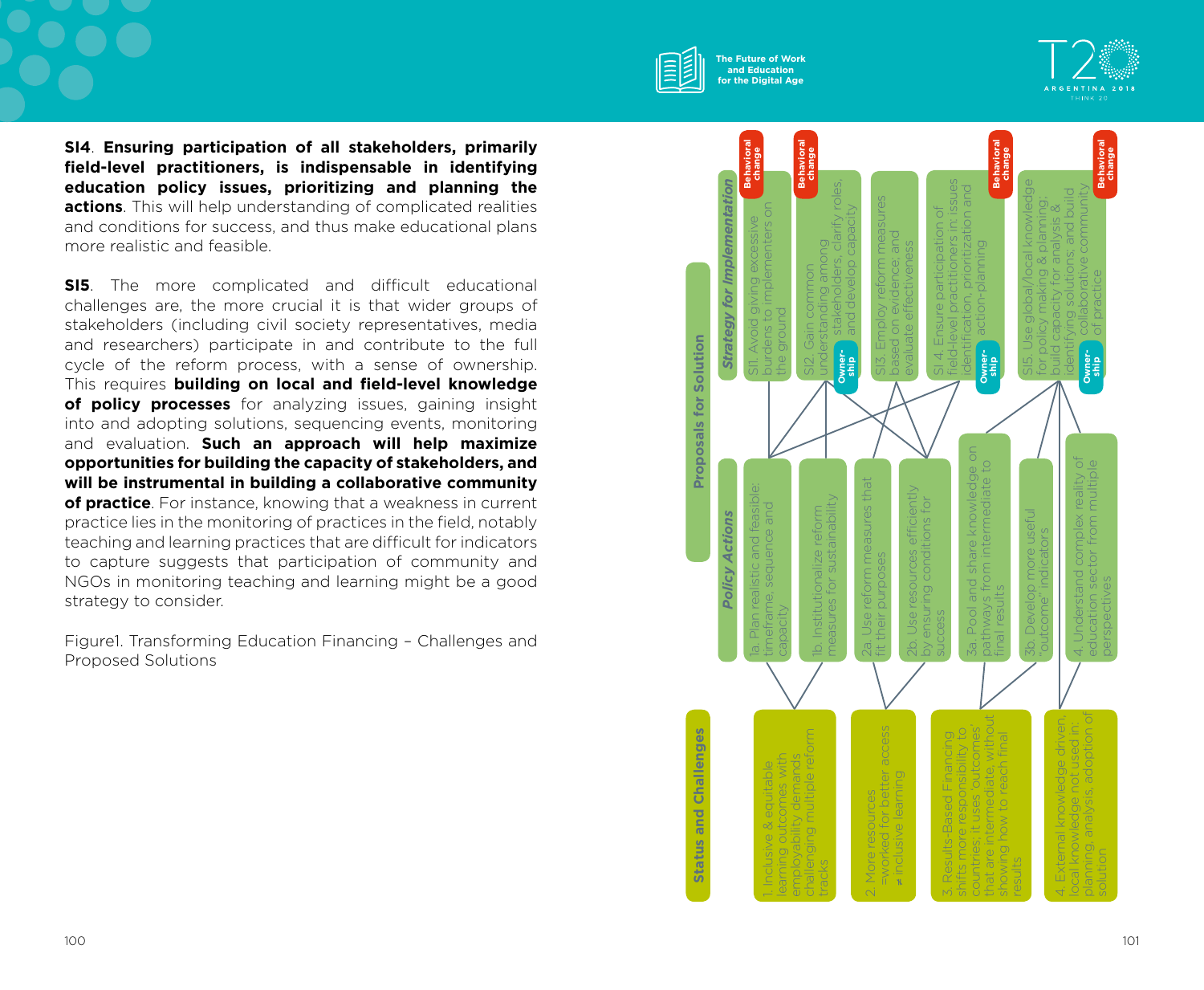ku57pq0000250gbz-att/ 20171124\_01\_02.pdf Reimers, F., DeShano da Silva, C., and Trevino, E. (2006) *Where is the "Education" in Conditional Cash Transfer in Education?* Montreal: UIS. Accessed May 14, 2018 at: http:// uis.unesco.org/sites/default/files/documents/where-is-

102 103

**References** 

Bauchet, J., E.A. Undurraga, V. Reyes-García, J.R. Behrman, and R.A. Godoy. (2018) "Conditional Cash Transfers for Primary Education: Which Children are Left Out?" *World Development* 105:1-12.

Burnett, N., and D. Bermingham. (2010) *Innovative Financing for Education*. ESP Working Paper Series No. 5 (The Open Society Institute's Education Support Program)

Birger, F. (2010) "Enhancing the Allocative Efficiency of Education Aid: A Review of Issues and Option." *Journal of International Cooperation in Education.* 13/2:11-29.

De Kemp, A., J. Faust, and S. Leiderer. (2012) *Synthesis Report: Between High Expectations and Reality: An Evaluation of Budget Support in Zambia*. Accessed May 14, 2018 at: https:// www.oecd.org/derec/sweden/zambia.pdf

Education Commission (2017) *A Proposal to Create the International Financing Facility for Education*. Accessed May 14, 2018 at: http://educationcommission.org/wp-content/ uploads/2017/03/IFFEd-Overview-4-17.pdf

Education Commission (2016) *The Learning Generation*. Accessed May 14, 2018 at: http://report.educationcommission. org/wp-content/uploads/2016/09/Learning\_ Generation\_ Full\_Report.pdf

Education for All Global Monitoring Report Team (2015) *Pricing the Right to Education: The Cost of Reaching New Targets by 2030*. Policy Paper 18. Accessed May 14, 2018 at: http://unesdoc.unesco.org/images/0023/002321/232197E. pdf

Fredriksen, B. (2010) "Enhancing the Allocative Efficiency of Education Aid: A Review of Issues and Options." *Journal of International Cooperation in Education*, 13/2:11-29. Accessed

May 14, 2018 at: http://home.hiroshima-u.ac.jp/cice/wpcontent/uploads/2014/03/13-2-2.pdf

Gillies, J. (2010) *The Power of Persistence: Education System Reform and Aid Effectiveness – Case Studies in Long-Term Education Reform*. EQUIP2/USAID. Accessed May 14, 2018 at: https://www.epdc.org/sites/default/files/documents/ Power%20of%20Persistence.pdf

Global Partnership for Education (2015) *Education Sector Program Implementation Grant Allocations: Report from the Country Grants and Performance Committee*.

Hanushek, E.A. (2008) "Education Production Functions" in Durlauf, S.N. and L.E. Blume (eds.) *The New Palgrave Dictionary of Economics,* Second Edition. Accessed May 14, 2018 at: http://hanushek.stanford.edu/sites/default/files/ publications/Hanushek%202008%20Palgrave%20--%20 EducProdFunct.pdf

Hendayana, S. (2015) "Teacher Learning through Lesson Study in Indonesia" in Wood K. and S. Sithamparam (eds.) *Realizing Learning: Teachers' Professional Development through Lesson and Learning Study*. Abingdon: Routledge.

Independent Commission for Aid Impact (2012) *DFID's Education Programmes in Three East African Countries*. London: ICAI.

Mizuno, K. (2017) "Lesson Study in Indonesia: Enhancing Quality of Learning," World Associations of Lesson Studies (WALS) International Conference 2017. Accessed May 14, 2018 at: https://www.jica.go.jp/information/seminar/2017/



**The Future of Work and Education for the Digital Age**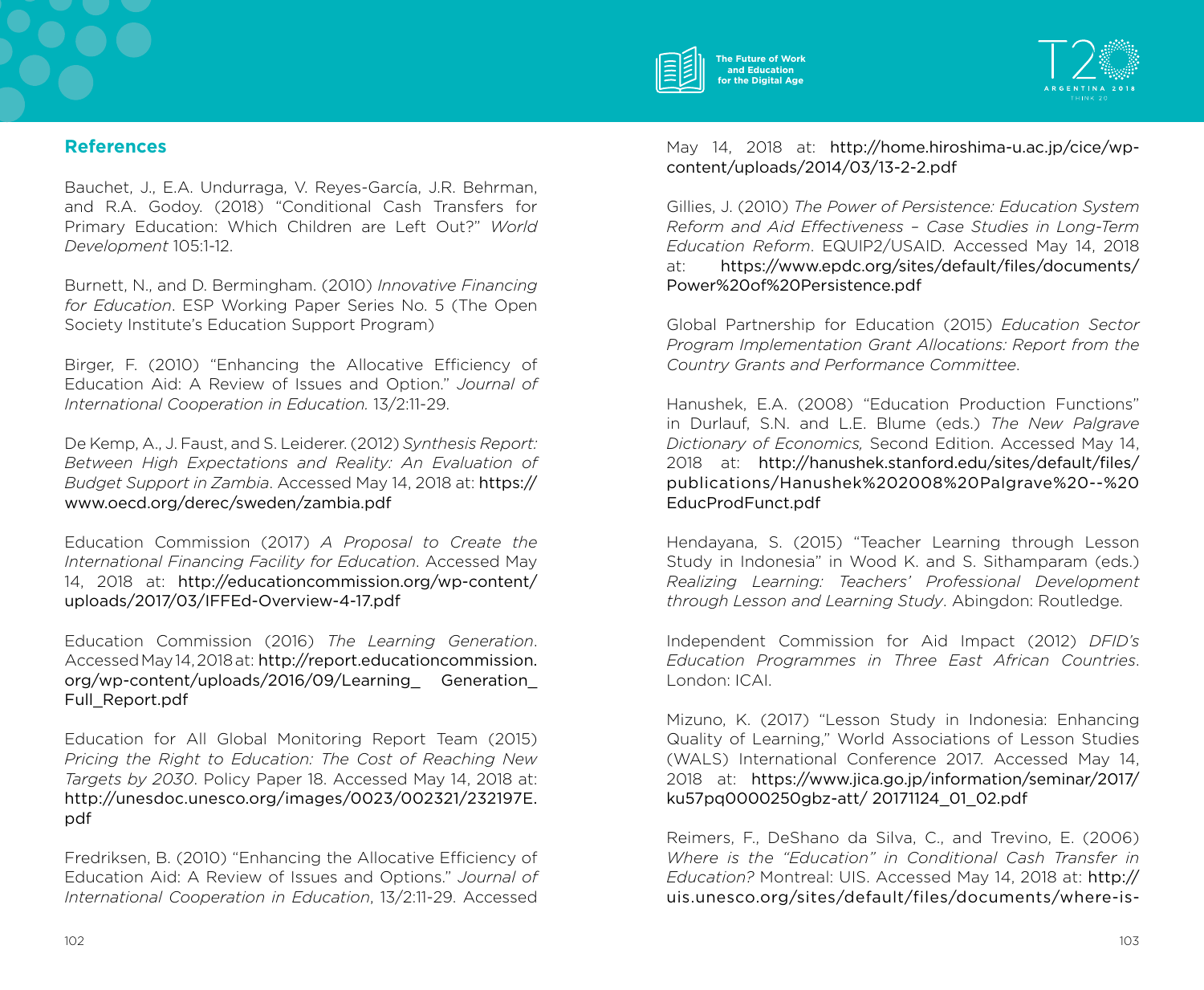the-education-in-conditional-cash-transfers-in-education-06-en\_0.pdf

Riddell, A. and Niño-Zarazúa, M. (2016) "The Effectiveness of Foreign Aid to Education – What Can Be Learned?" *International Journal of Educational Development*. 48:23-36.

Saito, E., I. Harun, I. Kuboki and H. Tachibana (2006) "Indonesian Lesson Study in Practice: Case Study of Indonesian Mathematics and Science Teacher Education Project." *Journal of In-service Education*, 32/2: 171–184

UNESCO Bangkok (2015) *Innovative Financing for Out-of-School Children and Youth*. Bangkok: UNESCO Bangkok

UNESCO-IIEP Pôle de Dakar, World Bank, UNICEF and Global Partnership for Education (2014) *Education Sector Analysis-Methodological Guidelines*. Accessed May 14, 2018 at: http:// unesdoc.unesco.org/images/0023/002305/230532e.pdf

Verger, A. (2014) "Why do Policy-makers Adopt Global Education Policies? Toward a Research Framework on the Varying Role of Ideas in Education Reform." *Current Issues in Comparative Education* 16 (2), 14-29.

World Bank (2017) *Results-based Financing in Education - Financing Results to Strengthen Systems*. Washington DC: World Bank.

World Bank (2018) *World Development Report 2018: Learning – to Realize Education's Promise*. Washington DC: World Bank. Accessed May 14, 2018 at: http://hdl.handle.net/10986/ 28340 (Not yet used in text)

Yoshida, K. and Van der Walt, J.L. (2017) "The Policy-Implementation-Results linkage for Education Development and Aid Effectiveness in the *Education 2030* Era." *Compare: A Journal of Comparative and International Education*, 48:1, 39-55.



# The Future of Work and Education for the Digital Age

# Issues and options for financing post-compulsory education

**Mick Fletcher** (RCU Ltd) **Paul Grainger** (UCL Institute of Education)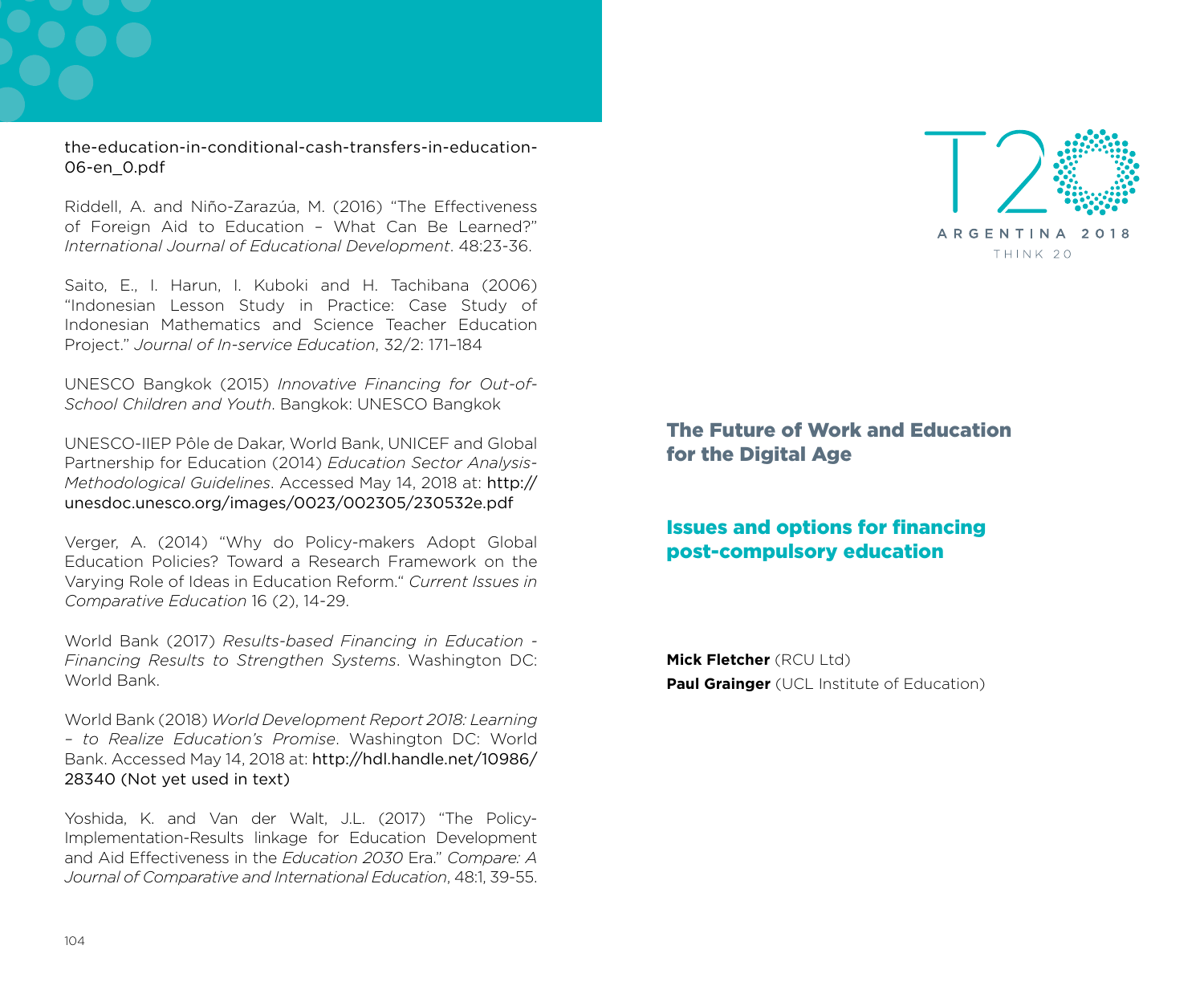



### **Abstract**

*The aim of this paper is to assist trans-national discussions of financing TVET by highlighting a range of alternative options and providing a framework for evaluating their relevance in specific circumstances. TVET is in a financially vulnerable position in a number of administrations, falling between schools and universities, and subject to changing policy whims.*

*The paper draws on experience of the impact of different approaches in practice. The evidence is drawn primarily from the UK. It is thus illustrative rather than definitive, though a high degree of what some have termed 'policy churn' makes England a useful source of examples.* 

# **The Challenge**

The policy objectives considered the most important for funding TVET are:

- 1. Increasing efficiency. In simple terms increasing the efficiency of post-compulsory education can mean seeking to do more for the same amount of funding or achieve the same output for less. Potential mechanisms include approaches designed to increase competition between institutions or changing the basis on which funds are allocated to reflect outputs rather than input costs. Increasing efficiency may or may not be in tension with other objectives such as promoting growth or equity depending on the mechanisms used which in turn are influence by other aspects of context (i.e. is there a need to cut expenditure overall)
- 2. Improving sustainability. This refers to the desirability of safeguarding post-compulsory education from either significant fluctuations in funding or substantial long term decline. In recent years in the UK this has generally been taken to mean increasing (or at least stabilising)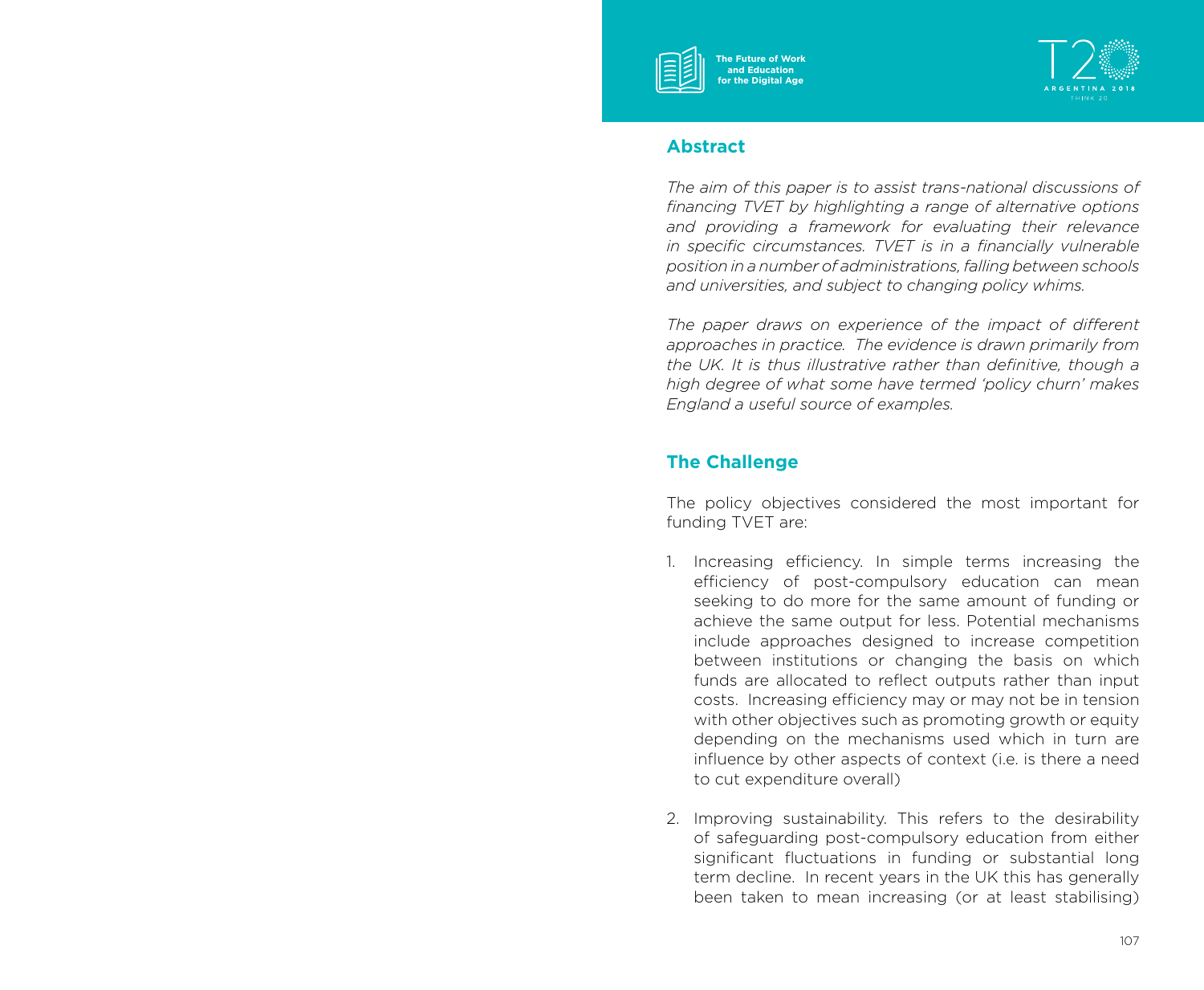

private investment from individuals and employers, though a shift from grant to loan funding for a large part of post-compulsory education also has the benefit of stabilising government expenditure on the sector. The apprenticeship levy (a hypothecated payroll tax on large employers) plays a similar role.

- 3. Promoting equity. Increasing access to post-compulsory education by disadvantaged or under-represented groups is a frequent policy objective and at times a dominant one. Measures to improve equity can include differential funding rates for types of programme or student; the application of grants or bursaries for some categories of student and restrictions on the eligibility of some activities for support (e.g. only funding the first qualification at a given level) Making loan repayments contingent on income has a similar objective.
- 4. Generating growth. In many jurisdictions increasing the numbers of participants in adult learning at all levels has been a key objective. Approaches designed to promote growth include some versions of competitive funding models, simply removing caps on growth or the introduction of levy schemes of various sorts. Policy makers have also sought to encourage growth by reducing costs to participants, whether by removing up-front costs (loans) reducing fees (changed course design / delivery) or helping meet direct & indirect costs (bursaries) One role of individual learning accounts has been to influence individual demand for learning.
- 5. Shaping Priorities. Governments are often as interested in influencing the mix of post-compulsory education provision as in its overall size. Of recurring interest is the objective of aligning the outcomes of education with the presumed needs of the labour market. Mechanisms adopted to this end include changing the rates of funding given to providers for specific subjects, restricting the eligibility of certain programmes for public

funding support and attaching specific conditions to general funding allocations. Routing public funding via employers has been seen as a way of ensuring that training providers focus on employers' needs rather than their own preferences.

# **Criteria**

This section outlines six key criteria against which the suitability of any financing mechanism might be judged. Limiting the length of the list to any specific number is to some extent arbitrary as it is always possible to argue for splitting one of the criteria into two or more. The primary principles applied in determining the list however have been completeness – that all important considerations might be included under one or another of the criteria; distinctiveness – that it is possible for a mechanism to be judged as performing well on one criterion but not on another; and manageability – the list needs to be short enough to be applied in practice. This is not to say users should consider it 'cast in stone': any discussions around this topic should include consideration of whether potentially important issues are excluded or obscured, or indeed whether two or more criteria might be combined without serious loss.

# **The key criteria are:**

1. Efficiency. This refers to the operational efficiency of the mechanism itself, not the efficiency of the education system to which it relates, which is a different, though equally relevant, question. It is important that the financing mechanism itself does not require a disproportionate share of the available resources for its own operation. An extreme, though not unknown, example of an inefficient mechanism might be the requirement for institutions frequently to submit detailed bids for relatively small sums of money.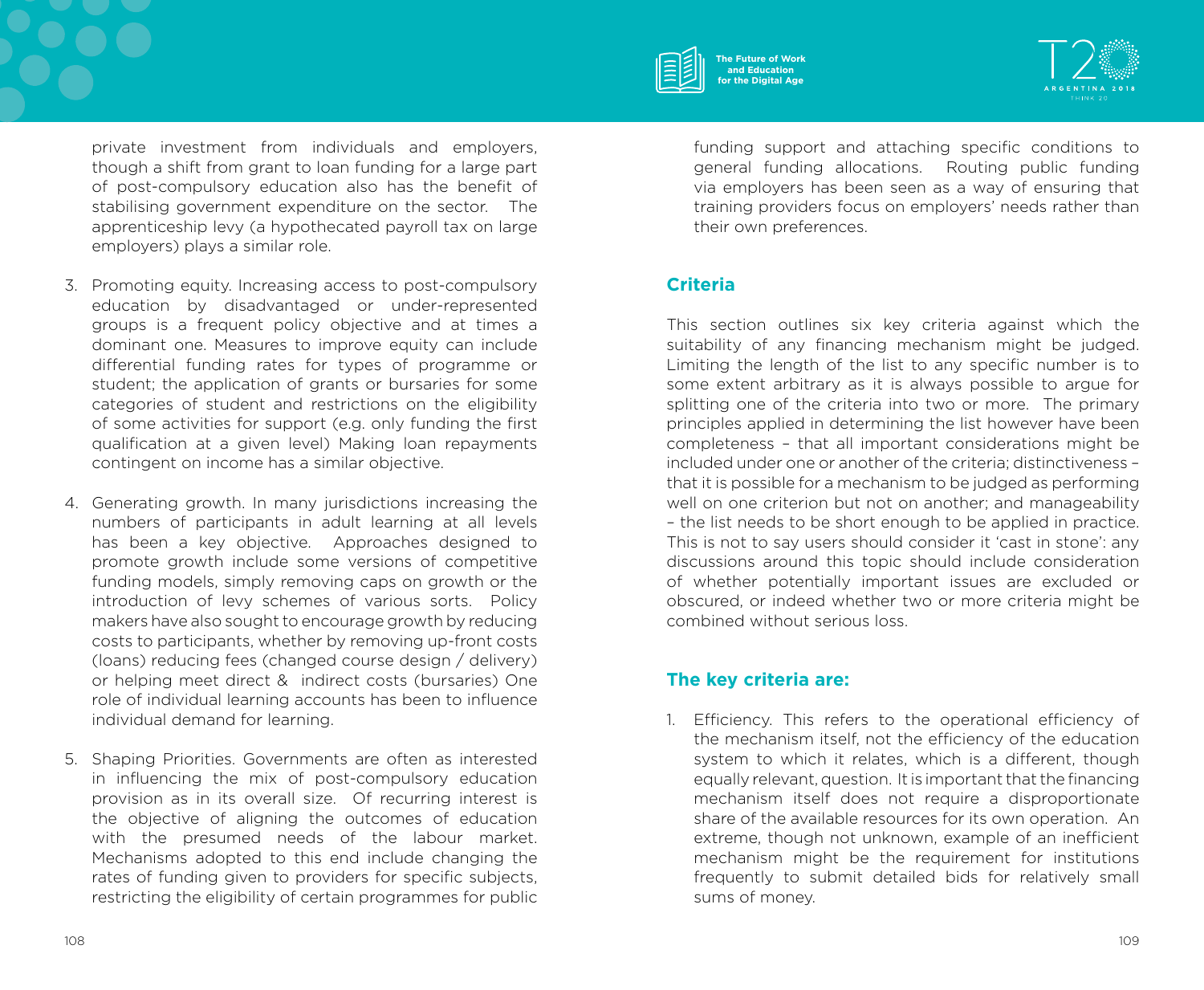

- 2. Transparency. This criterion refers to the extent to which relevant stakeholders in the education system – institutions, users and public authorities – are aware of how the mechanism operates and know what is going on. As used here this term also relates to accountability and objectivity; governments can only properly be held to account if their dealings are visible, based on an overt rationale and available for scrutiny. Similarly the term is used here to include aspects of 'robustness' i.e. the capacity to gain advantage by 'gaming the system' is minimised.
- 3. Predictability. Predictability is closely allied with transparency but is not the same thing. A mechanism based on rolling forward the sums allocated in previous years might be highly predictable but offer no basis for accountability. Predictability is important in facilitating institutional planning and allowing stakeholders to align their actions; it reduces the need to hold unproductive contingency reserves. Predictability might be more important at some times than others.
- 4. Flexibility. Since the world is constantly evolving an effective mechanism must be able to cope with changing circumstances, and also allow institutions to be adaptable themselves. The salience of this criterion will differ with the context – in a rapidly developing nation, or a sector experiencing discontinuous change it will be more important than in more settled circumstances. There are perhaps some tensions between flexibility and predictability or transparency such that in practice it will not be possible to optimise all three.
- 5. Acceptability. It is important that any financing mechanism is 'felt fair' by key stakeholders in order to minimise the likelihood of action to subvert or circumvent it. As stakeholder interests are not identical this requires a complex balancing act. Other than in the most complacent of circumstances transparency is probably a necessary but not sufficient condition for acceptability. There is probably some tension

with flexibility since in most changing contexts there will be winners and losers.

6. Saliency. In some ways the most important criterion for judging the efficacy of a funding mechanism is the extent to which it is aligned with the overall goals of the education system and delivers outcomes supporting those goals. Since the goals of those responsible for education systems differ the suitability of any specific mechanism will, in important respects, be governed by context. To put it at its most simple, if the overriding policy objective is to reduce unit costs a different approach will be required from a context where growth in, or widening of participation is key. Because of the importance of context the next section offers a simplified analysis of possible policy priorities.

Policy objectives. As noted in earlier sections the suitability of a mechanism will in part be determined by the purposes of the education system it serves. The mechanisms examined in this paper are seen as representative of aspects of policy that might be prioritised at different times or in different jurisdictions. It is important to emphasise that although they are presented as ideal types it is highly unlikely that one policy thrust would ever rationally be pursued to the exclusion of all others; it is hard to conceive for example that any government would completely ignore the efficiency of the system or equally, have no interest other than reducing its unit cost.

Financing mechanisms are not the only lever available to governments seeking to influence the behaviour of institutions. Arrangements for governance, inspection or performance management can have an equal or in some cases more powerful effect and may be the more appropriate policy choice. The role of these other levers is not considered further here but a good overview of experience in England 1994-2014 can be found in 'Coming of Age for FE' .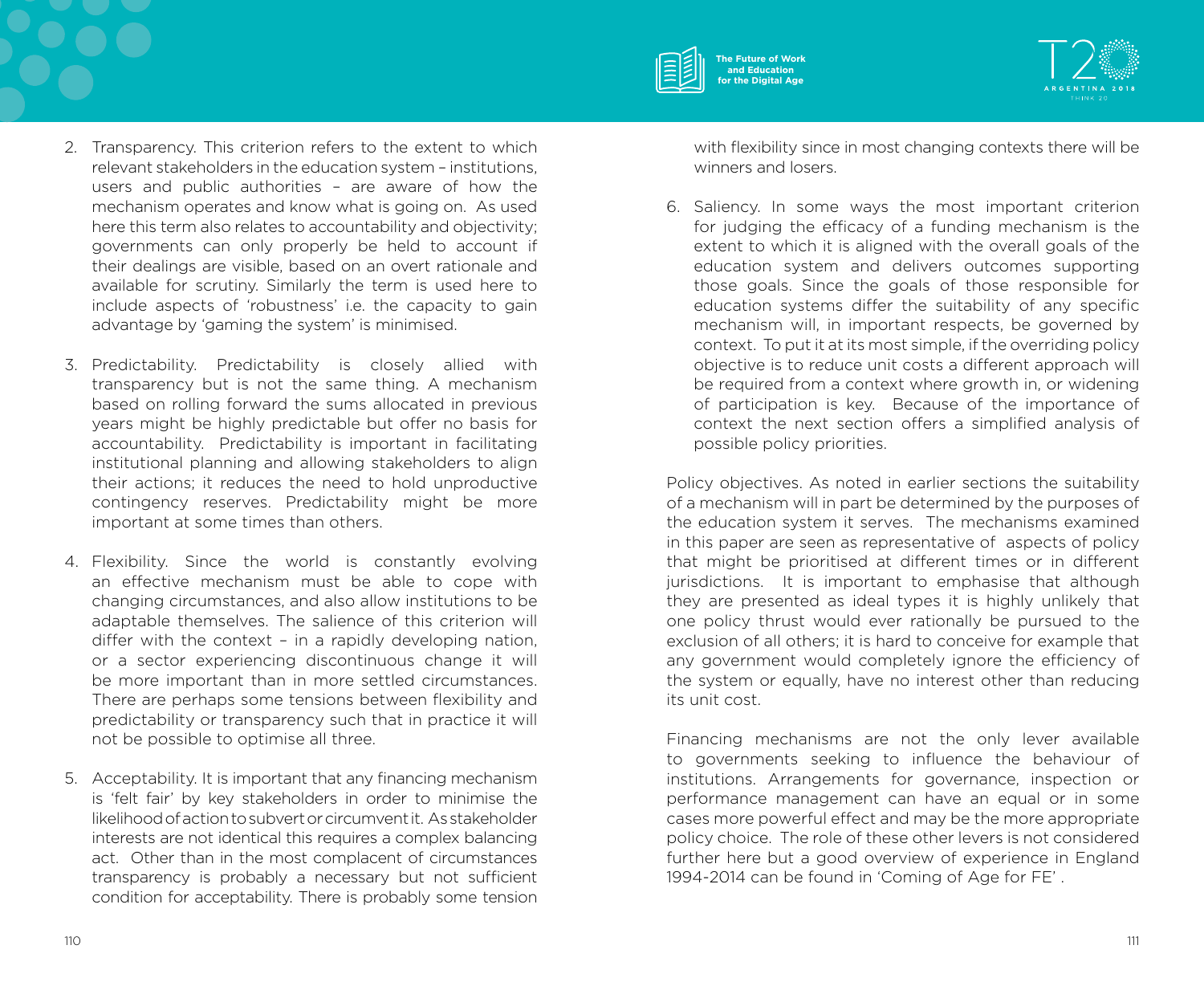It is also relevant to note here that the distinctive nature of financing mechanisms for post-compulsory education derive mainly from its specific context. The six criteria outlined in the previous section could equally well be applied to schools in the compulsory phase of education. In the post-compulsory sector financing mechanisms have also to reflect the fact that participation is voluntary for example or that learners are also voters. It is probably the case that the content of post-compulsory education, as defined for this paper, is more varied than either the compulsory phase or indeed initial higher education.

# **Proposal: Financing mechanisms and policy objectives**

This section summarises the evaluations of sixteen separate mechanisms according to the six criteria outlined. It suggests that this framework be adopted by policy makers to evaluate any proposed system for the funding of TVET, looking both at their operation as mechanisms – how efficient, transparent etc. they appear to have been, and their impact on their presumed objective or objectives. The two grids represent a subjective assessment of how well they appear to have performed against the criteria set out and should be taken more as an invitation to extend and deepen the analysis than as the last word on the subject.

# **Efficiency**

- Competitive funding models drove substantial growth in 1990s
- Price competition appears to work neither in HE or TVET
- Allowing new entrants no clear evidence as yet (but franchising may expand)

• Output based funding – effective but moral hazard/ quality?

# **Sustainability**

- HE loans secured funding & maintained demand & equity though not 'felt fair'
- ILAs high take up but probably deadweight; some fraud
- FE loans big shortfall in take up
- Co-funding poor collection in TVET
- Involvement of financial institutions

# **Equity**

- Income contingency no hit to widening Participation in HE but not felt
- Tighter eligibility rules refocussed system
- Education Maintenance Allowance small but well evidenced +ve impact
- Levy seems to be shift to higher level & loss of L2 / 16-18Widening Participation uplift – felt to work but weak evidence

# **Growth**

- Competitive funding models rapid growth; some questionable; Levy – slow take up; signs of deadweight
- Train to Gain quality & deadweight issues



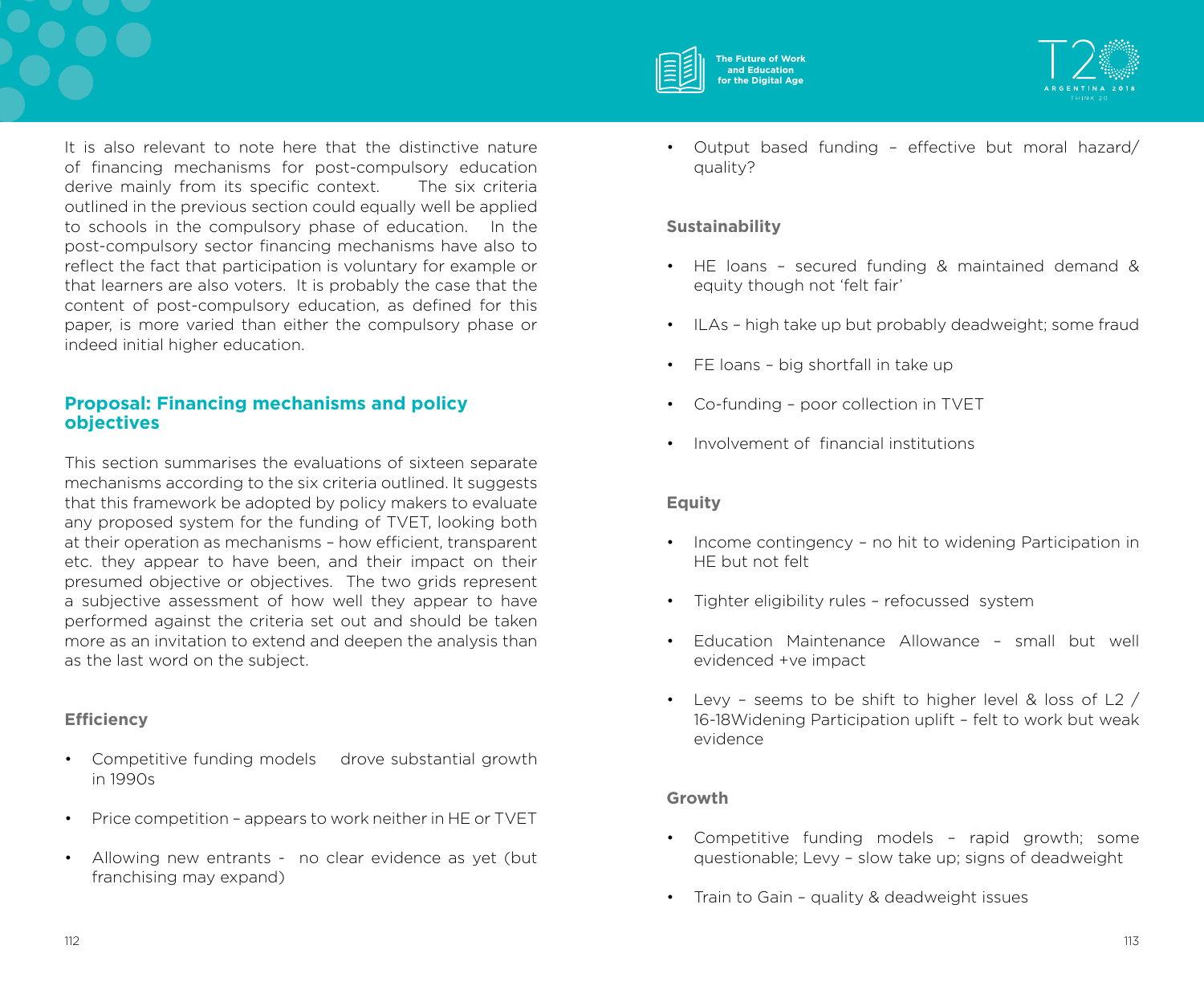



• Removing HE cap - positive impact England (& Australia)

### **Prioritising**

- Demand-led focuses on demand from students, not 'needs of the economy'
- Levy Employers still leaning on providers; priorities not the same as government's
- Level 2 entitlement etc; started to reshape FE
- Adjusting rates doesn't impact seriously on demand side

# **Impact of selected financing mechanisms on policy objectives**

|                                           | Efficiency | Sustaina-<br>bility | Equity | Growth | Prioriti-<br>sing |
|-------------------------------------------|------------|---------------------|--------|--------|-------------------|
| Competi-<br>tive fun-<br>ding             | high       |                     |        | high   |                   |
| Price<br>competi-<br>tion                 | low        |                     | low    |        |                   |
| Out-<br>put-rela-<br>ted fun-<br>ding     | med        |                     |        |        |                   |
| Encoura-<br>ging new<br>providers         | low        |                     | med    |        |                   |
| Income<br>contin-<br>gent Lo-<br>ans (HE) |            | high                |        |        |                   |

| Loans (FE<br>& appren-<br>tices)        |     | low  |      |      |      |
|-----------------------------------------|-----|------|------|------|------|
| Learning<br>Accounts                    |     | low  |      |      |      |
| Co-Fun-<br>ding rules                   |     | med  |      | low  | med  |
| Financial<br>institu-<br>tions          |     | low  |      |      |      |
| Tigh-<br>tening<br>eligibility<br>rules |     |      | med  |      | high |
| Appren-<br>ticeship<br>levy             |     | high |      | low  | med  |
| Train to<br>Gain pro-<br>gramme         |     | low  | med  |      | high |
| Removing<br>cap on<br>numbers           | med |      |      | high |      |
| Adjusting<br>funding<br>rates           |     |      |      |      | low  |
| <b>Bursaries</b><br>& EMA               | med |      | high |      |      |
| W P fun-<br>ding uplift                 |     |      | med  |      | med  |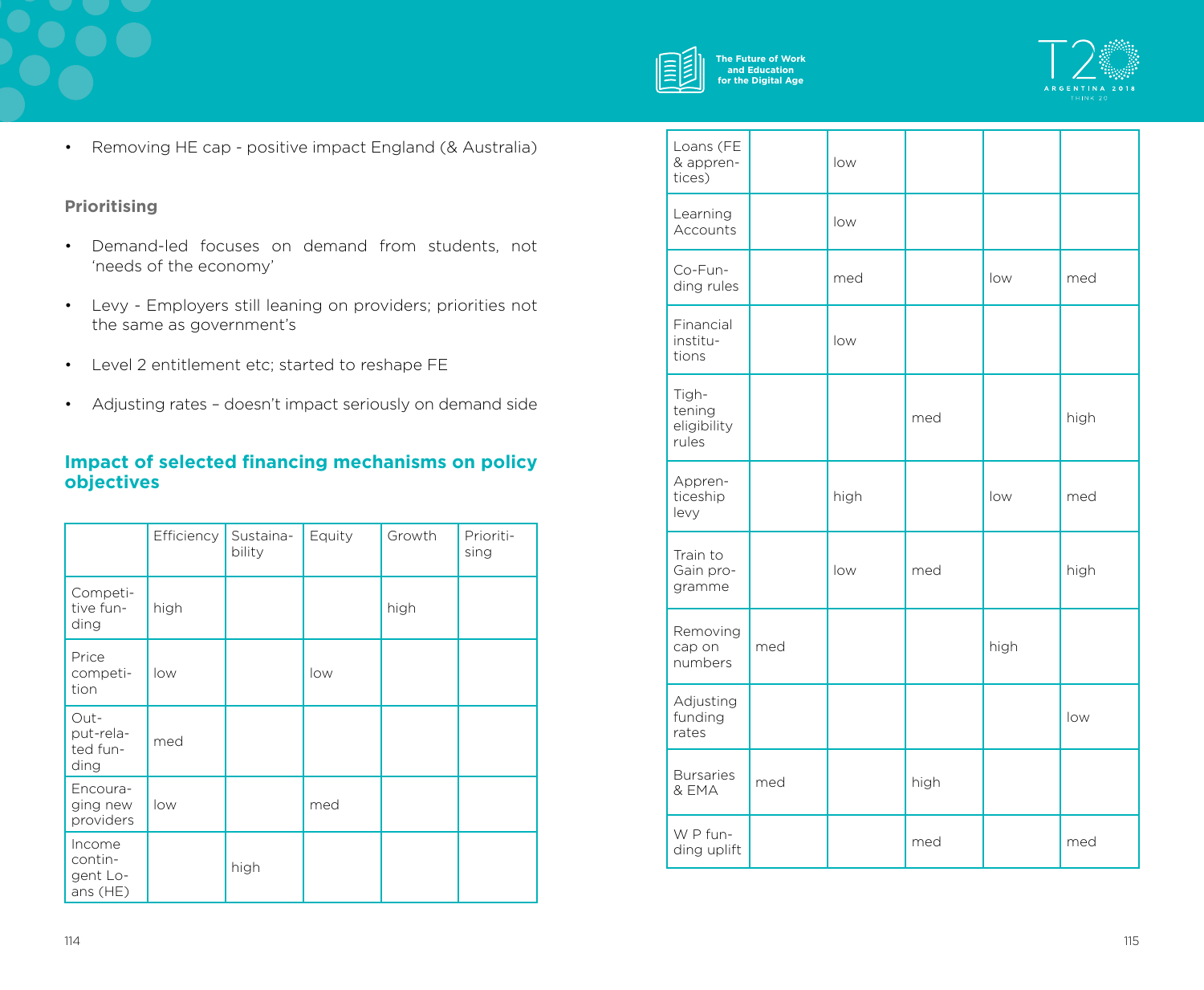



# **Analysis of selected financing mechanisms**

|                                           | Operati-<br>onal Effi-<br>ciency | Transpa-<br>rency | Predicta-<br>bility | Flexibility | Accepta-<br>bility |
|-------------------------------------------|----------------------------------|-------------------|---------------------|-------------|--------------------|
| Competi-<br>tive fun-<br>ding             | high                             | high              | med                 | med         | med                |
| Price<br>competi-<br>tion                 | high                             | med               | low                 | high        | low                |
| Out-<br>put-rela-<br>ted fun-<br>ding     | med                              | high              | med                 | high        | med                |
| Encoura-<br>ging new<br>providers         | low                              | med               | low                 | med         | med                |
| Income<br>contin-<br>gent Lo-<br>ans (HE) | low                              | high              | med                 | med         | med                |
| Loans (FE<br>& appren-<br>tices)          | low                              | high              | low                 | med         | low                |
| Learning<br>Accounts                      | low                              | high              | low                 | med         | med                |
| Co-Fun-<br>ding rules                     | med                              | high              | low                 | med         | med                |
| Financial<br>institu-<br>tions            | low                              | low               | low                 | med         | med                |
| Tigh-<br>tening<br>eligibility<br>rules   | med                              | med               | med                 | high        | med                |
| Appren-<br>ticeship<br>levy               | low                              | med               | low                 | med         | med                |
| Train to<br>Gain pro-<br>gramme           | med                              | med               | low                 | low         | med                |

| Removing<br>cap on<br>numbers | high | high | med | high | high |
|-------------------------------|------|------|-----|------|------|
| Adjusting<br>funding<br>rates | high | high | low | med  | med  |
| <b>Bursaries</b><br>& EMA     | low  | med  | low | low  | med  |
| W P fun-<br>ding uplift       | med  | med  | med | med  | high |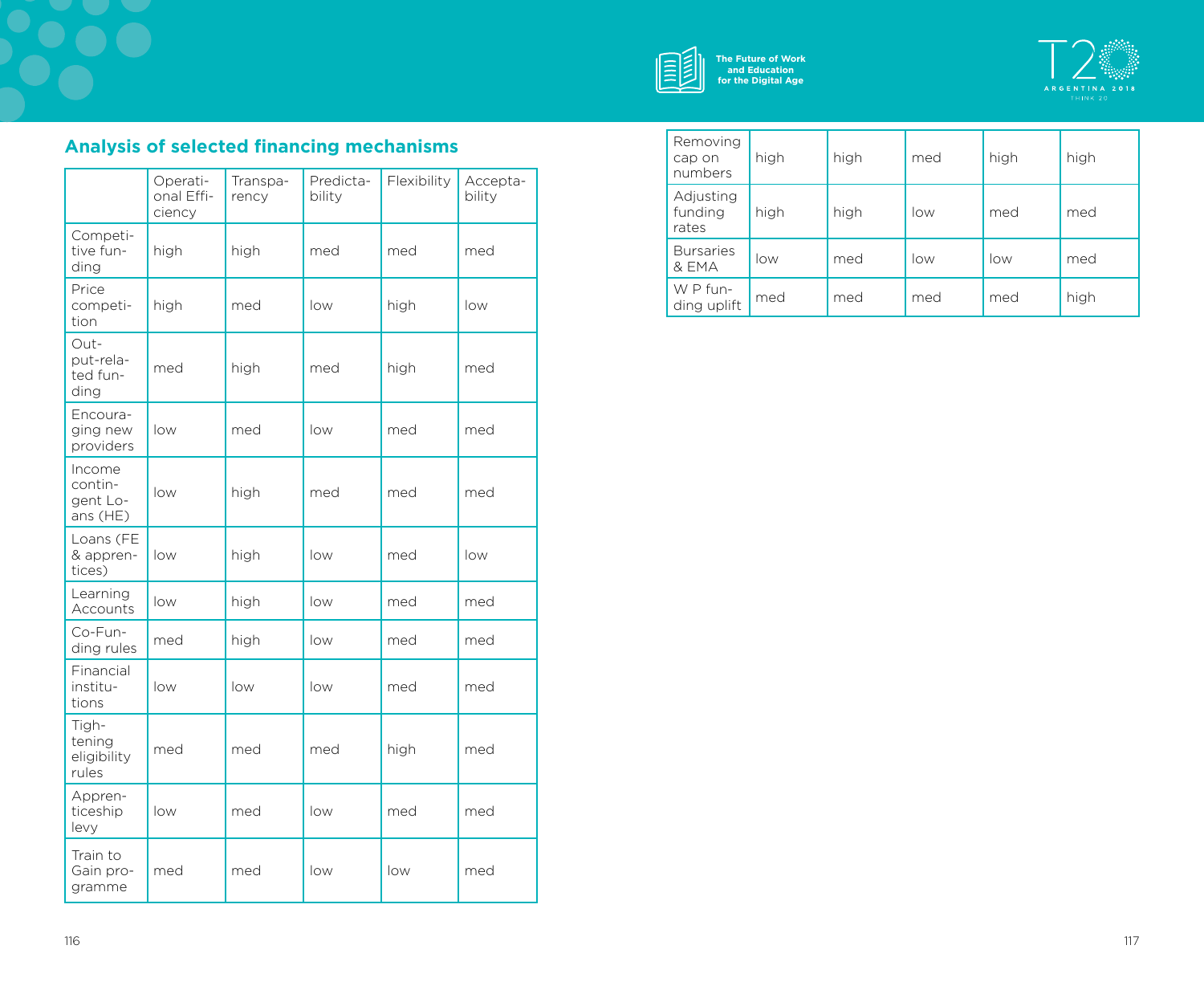

#### **About the authors**

#### **Alejandra Cardini**

Alejandra Cardini is Director of the Education Programme at the Centre for the Implementation of Public Policies for Equity and Growth (CIPPEC) in Argentina. She also works as an educational policy professor at the University of San Andrés and at the School of Politics and Government of Austral University. She worked for many years as a researcher and as Minister advisor for Argentina's National Ministry of Education. Cardini is a sociologist and she holds a PhD in Education from University of San Andres (Argentina) and an Educational Policies MA from the Institute of Education, United Kingdom.

#### **Alessia Zucchetti**

Alessia Zucchetti is the Research Coordinator of the Center for Research - Ceibal Foundation in Uruguay. Her field of expertise is focused in ICT, Internet-related policies and ICT innovation. Before joining Ceibal Foundation, she served at the Directorate General Connect of the European Commission (Brussels, Belgium) with the Principal Adviser and in the unit of ICT innovation. Previously, she worked as a specialist in EU policies at the Europe Direct Center of Forlì (part of the information and communication network of the European Commission in Italy). Alessia Zucchetti holds a Bachelor's Degree in International Relations from the Faculty of Law, Universidad de la República, Uruguay, and a Master's Degree in Mass Media and Politics from the University of Bologna, Italy.

#### **Allan Michel Jales Coutinho**

Allan Michel Jales Coutinho is Knowledge Production Coordinator at the Center for Excellence and Innovation in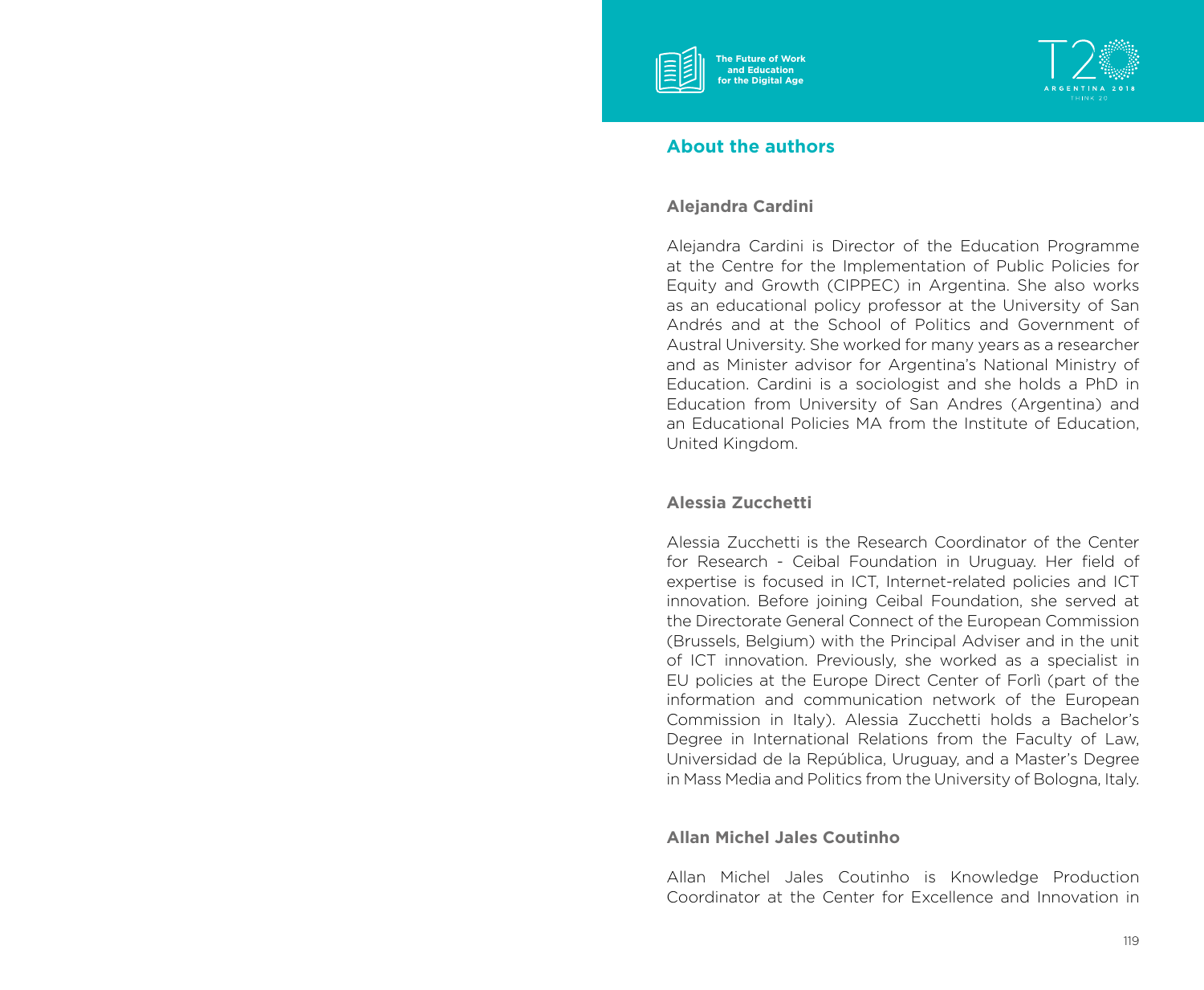

#### **Axel Rivas**

Axel Rivas is Director of the School of Education of San Andres University (Buenos Aires, Argentina). He is also a fellow researcher at the Centre for the Implementation of Public Policies for Equity and Growth (CIPPEC). He has conducted many national and international research projects in education policy and he has published more than twelve books in this field. He holds an MA in Social Sciences and Education (Latin American Faculty of Social Sciences) and a PhD in Social Sciences (Buenos Aires University). He has also studied at the Institute of Education (University College London).

#### **Bárbara Flores**

Bárbara Flores is Director of Education Policy Research of SUMMA. She has been consultant to IADB, J-PAL, Institute for Fiscal Studies, and University College London in England. She worked at the Ministry of Education, Government of Chile, and at the Microdata Center at Universidad de Chile. She has developed teaching experience at Universidad de Chile, Universidad Técnico Santa María, Universidad Católica Silva Henríquez and University College London. She received a B.A. degree in Economic Sciences and a M.Sc. degree in Economics from the University of Chile, and a M.Res. degree in Economics and a PhD in Economics from the University College London.



**The Future of Work and Education for the Digital Age**

#### **Claudia Costin**

Claudia Costin is Director of CEIPE FGV - Center for Excellence and Innovation of Education Policies. She is a visiting professor at the Harvard Graduate School of Education and a member of the Global Commission for The Future of Work at ILO – International Labor Organization. She was in the recent past Senior Director for Global Education in the World Bank, Secretary of Education of Rio de Janeiro and Federal Minister for Public Administration and State Reform. She has a Master's Degree in Economics from the School of Business Administration of São Paulo at Getulio Vargas Foundation and a PhD level in Administration at the same school.

# **Cristobal Cobo Romaní**

Cristóbal Cobo Romaní is Director of the Center for Research – Ceibal Foundation in Uruguay. Associate researcher at the Oxford Internet Institute, University of Oxford, UK. He has served as external Evaluator for the Inter-American Development Bank; the National Science Foundation and MIT Press (US), and the International Development Research Centre, Canada. He was Professor and director of Communication and New Technologies at the Latin American Faculty of Social Sciences, Mexico.PhD and MA in Communication Sciences at Universitat Autònoma de Barcelona, Spain.

# **Javier González**

Javier González is Director of SUMMA, Affiliated Lecturer at University of Cambridge, and Advisory Board Member of UNESCO´s Global Education Monitoring Report (GEM). He has been a senior consultant to UNESCO, the World Bank and the Inter-American Development Bank; Cabinet Advisor on education and innovation policies at the Ministry of Finance of Chile; Executive Secretary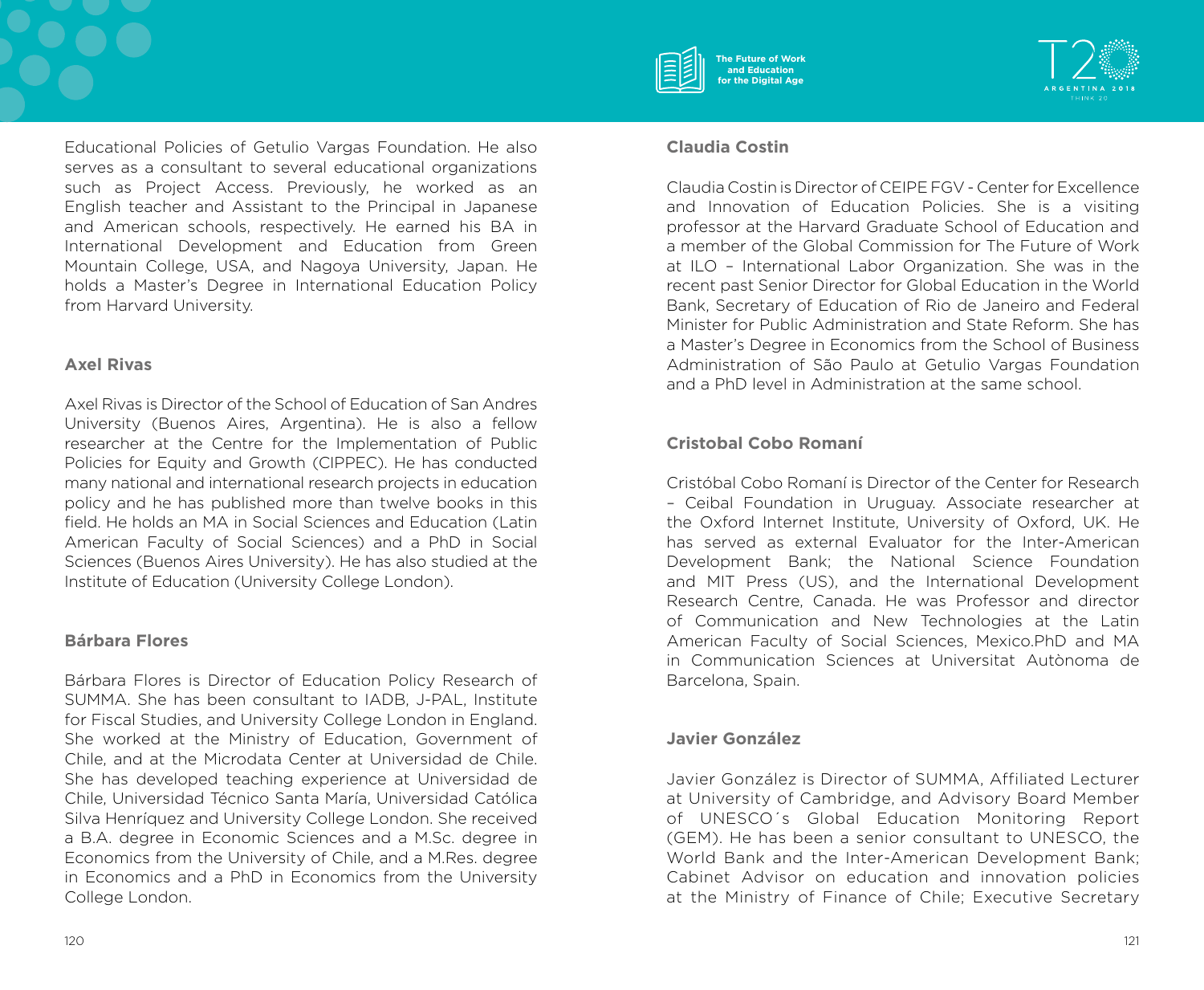

#### **Kazuhiro Yoshida**

Kazuhiro Yoshida is professor and director at Center for the Study of International Cooperation in Education, Hiroshima University, Japan. His main research interest is in the education aid effectiveness. He has served as an Asia-Pacific regional member of SDG-Education 2030 Steering Committee and its co-vice chair. He has worked extensively on education issues of developing countries, including at Japan Bank for International Cooperation (current JICA) as director of social development division and at the World Bank as human resources economist/operations officer. He holds a MPhil in development studies from University of Sussex.

#### **Mathias Urban**

Mathias Urban is Desmond Chair of Early Childhood Education, and Director of the International Centre for Early Childhood Research at Dublin City University, Ireland (DCU). He works and publishes widely on questions of diversity and equality, social justice, evaluation and professionalism in working with young children, families and communities in diverse socio-cultural contexts. Before joining DCU Mathias held the position of Froebel Professor of Early Childhood Studies at the University of Roehampton, London.Mathias is Chair of DECET (Diversity in Early Childhood Education and Training) and President of the International Froebel Society (IFS). Urban holds a PhD from Goethe University, Frankfurt am Main, Germany.



#### **Mick Fletcher**

Mick Fletcher is an educational consultant and a director of RCU Ltd, a market research company specialising in the analysis of data concerning vocational education and training. He is also a senior research associate at the UCL Institute of Education. Having studied social sciences at the Universities of East Anglia and Essex Mick trained as a teacher in vocational colleges before joining the national management development centre for further education where he specialised in the funding and financing arrangements for VET. He has contributed to courses and conferences across the UK and international events sponsored by CEDEFOP and OECD.

#### **Paul Grainger**

Paul Grainger is Co-director of the Centre for Education and Work, and Head of Innovation and Enterprise for the Department of Education, Practice and Society at University College London. Previously he was Principal of a Further Education College in Liverpool and has worked in TVET for most of his career. His present research concerns systems leadership, the complexities of regional training, skills and employment patterns, the potential impact of the 4th industrial revolution and transitions from education to work. Paul was originally a Historian and holds an MPhil from the University of East Anglia.

#### **Rita Flórez-Romero**

Rita Flórez-Romero is a professor in the Department of Human Communication of the Faculty of Medicine of the National University of Colombia. She directs the Cognition and Language in Childhood research group and coordinates the "Communication and Early Education" research line of the Master's Degree in Education of the Institute of Research in Education of the Faculty of Human Sciences. The purpose of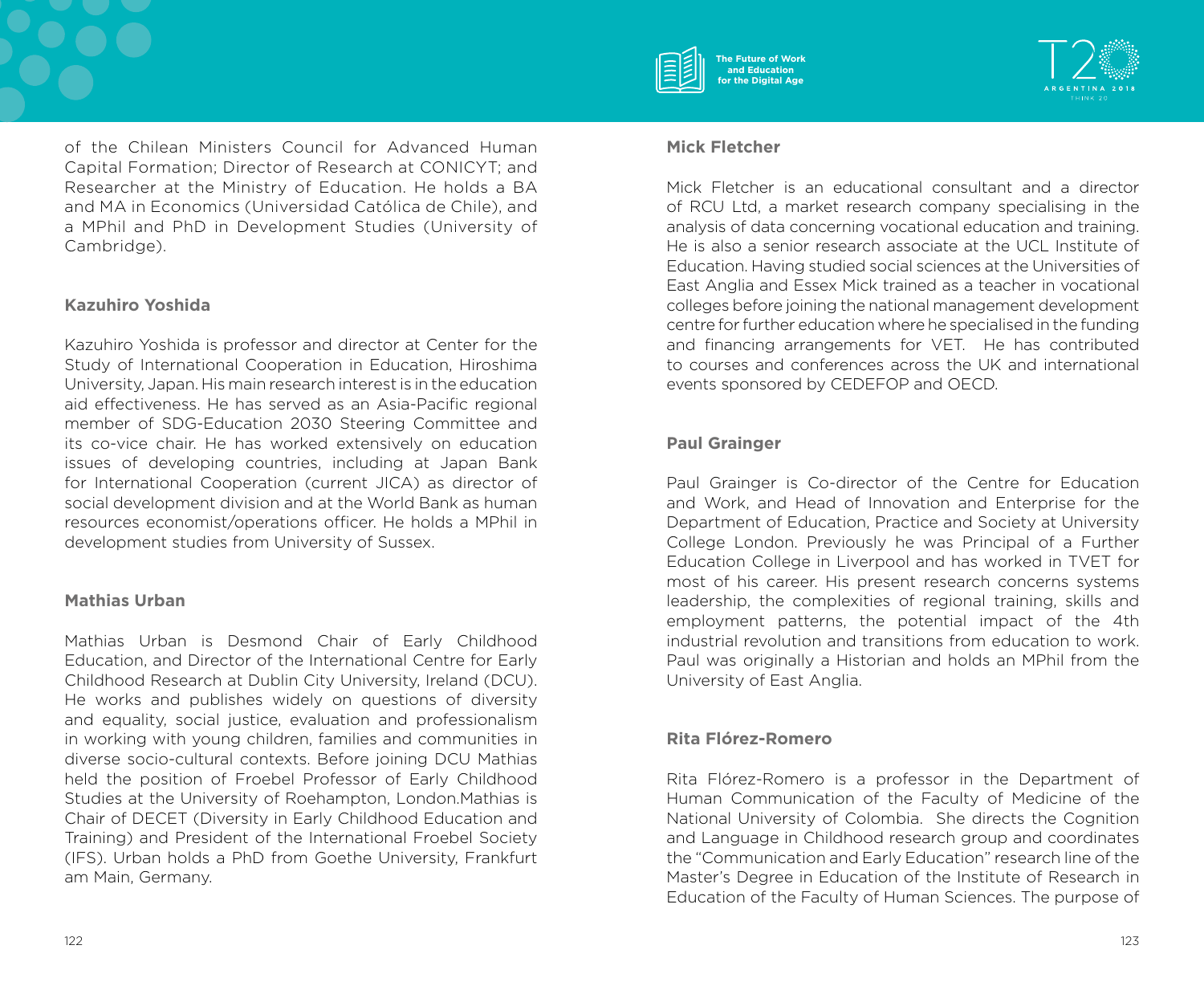

#### **Santiago Cueto**

Santiago Cueto is the Executive Director of GRADE, a research center in Lima. He is also a member of the National Council of Education and Professor at the Pontificia Universidad Catolica (PUCP) in Peru, and Country Director for the Young Lives longitudinal study (http:// younglives.org.uk). His research focuses on analyzing inequalities in educational opportunities associated with poverty, ethnicity, disability and other circumstances, and developing policies and programs to reduce the gaps associated with the above. Santiago holds a License in Educational Psychology from PUCP and a Ph. D. in the same field from Indiana University.

#### **Shinichiro Tanaka**

Shinichiro Tanaka is a Senior Education Advisor to Japan International Cooperation Agency (JICA) and prior to joining JICA, he worked at PADECO, a consulting firm based in Tokyo, and the World Bank. He is an education consultant in the areas of administration and finance, school development, and community governance, and has provided consultancy/ advisories to the schools, offices, ministries of education, and private firms over 30 developing countries. Tanaka holds an Educational MA with distinction from the Institute of Education, University of London.



#### **Yasushi Hirosato**

Yasushi Hirosato is Professor, Faculty of Global Studies, Sophia University, Tokyo, Japan, and Director, Sophia ASEAN Hub Center in Bangkok, Thailand. He is a former Professor, Graduate School of International Development, Nagoya University in Japan, and a former Principal Education Specialist at the Asian Development Bank in the Philippines. He also worked at the World Bank, and served as an Expert to the Japan International Cooperation Agency and as a Senior Advisor to the Japan Bank for International Cooperation. He holds a PhD in Education and Development from University of Pittsburgh and a MA in International Affairs from Sophia University.